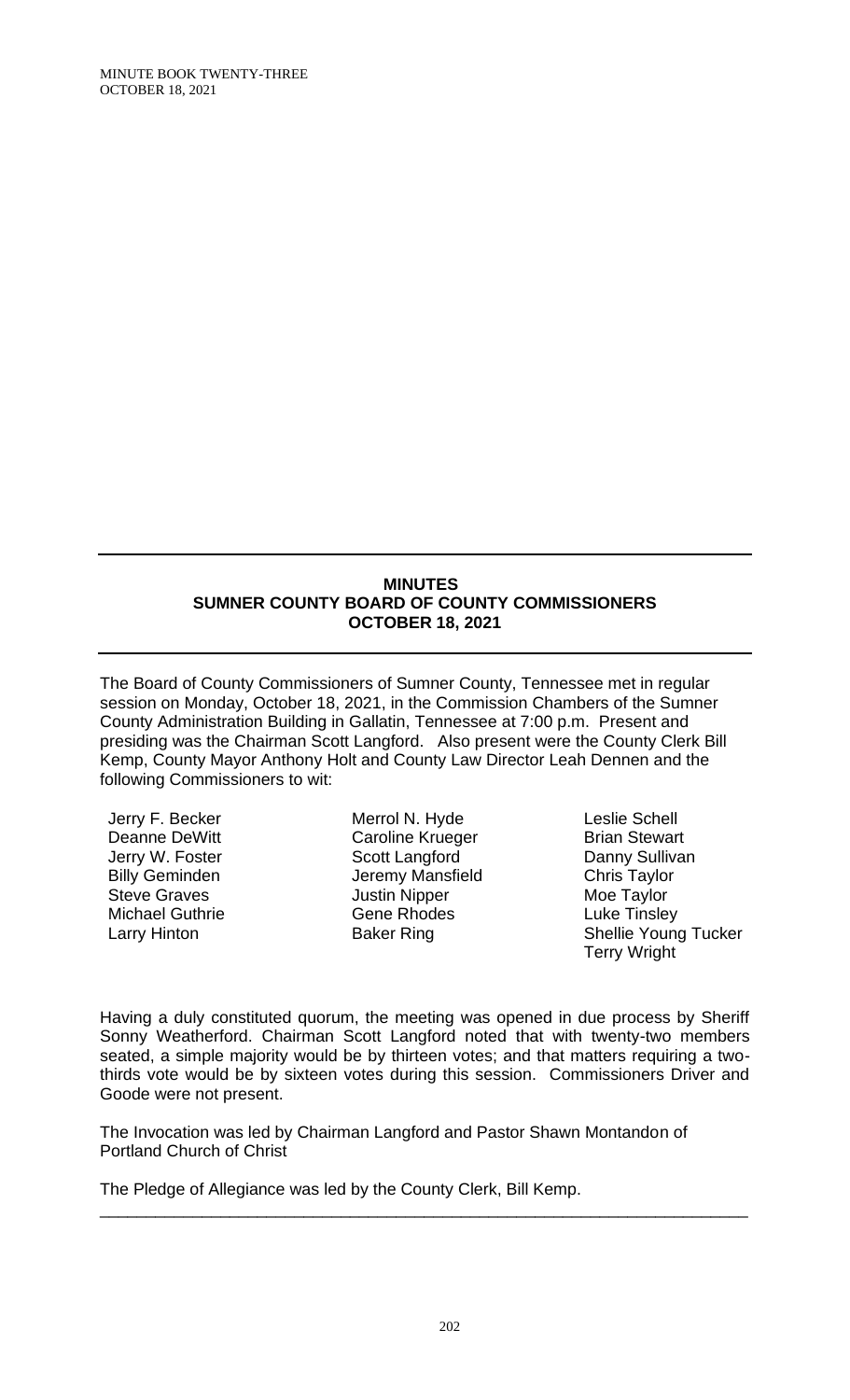## **APPROVAL OF AGENDA**

Without objection, Chairman Langford moved Resolution 2110-04 from Financial Management to Item 3 under Budget Committee.

Commissioner Mansfield moved to pull Resolutions 2110-09 and 2110-16 from the Consent Agenda. Without objection, Chairman Langford moved them to the Budget Committee report.

Chairman Langford recognized Commissioner Moe Taylor who moved, seconded by Commissioner Mansfield, to amend the regular agenda to add the Sumner County Administration Building roof repairs to bring out of committee and to the floor. Chairman Langford stated it would require 16 votes for approval. Commissioner Schell stated it is scheduled to be on the General Operations agenda in November.

The electronic vote to amend the agenda was recorded in the following manner:

| Add Roof         |                                                                          | 10/18 7:08:09 PM    |
|------------------|--------------------------------------------------------------------------|---------------------|
| $YES - 4$        | $NO - 16$                                                                | <b>ABS</b>          |
|                  | Individual Votes (Y-Yes; N-No; A-Abstain; NV-Not Voting; NP-Not Present) |                     |
| A Driver         | <b>B</b> Geminden                                                        | B Ring              |
| $- NP$           | $- N$                                                                    | $- N$               |
| B Stewart - N    | $- N$<br>C Krueger                                                       | C Taylor<br>$- N$   |
| Chr. Langford- N | D Dewitt<br>$- N$                                                        | D Sullivan<br>$- N$ |
| G Rhodes         | J Becker                                                                 | $- N$               |
| $- N$            | $- N$                                                                    | J Foster            |
| J Mansfield      | J Nipper                                                                 | L Hinton            |
| – Y              | $- N$                                                                    | $- A$               |
| L Schell         | L Tinsley                                                                | $- N$               |
| $- N$            | $- N$                                                                    | M Guthrie           |
| M Hyde           | M Taylor                                                                 | $- NP$              |
| $- Y$            | $- Y$                                                                    | P Goode             |
| S Graves         | S Tucker                                                                 | T Wright            |
| $-$ NV           | $- N$                                                                    | $- Y$               |

Chairman Langford declared the amendment to add roof repairs failed to carry.

Commissioner Foster moved, seconded by Commissioner Ring, to adopt the agenda with the change. The Commission approved the agenda as amended (21-1-0) by voice vote of the body. Commissioner Moe Taylor voted against.

# **APPROVAL OF MINUTES**

\_\_\_\_\_\_\_\_\_\_\_\_\_\_\_\_\_\_\_\_\_\_\_\_\_\_\_\_\_\_\_\_\_\_\_\_\_\_\_\_\_\_\_\_\_\_\_\_\_\_\_\_\_\_\_\_\_\_\_\_\_\_\_\_\_\_\_\_\_\_

Chairman Langford recognized Commissioner Mansfield who asked if the typed public comments submitted at the September meeting should be part of the minutes. County Clerk Bill Kemp clarified that they are filed in the County Clerk's office as part of the meeting packet.

The minutes for the meeting of this body held on September 20, 2021 and recorded in the office of the Clerk, Bill Kemp, were approved unanimously by voice vote after Commissioner Stewart made the motion, seconded by Commissioner Rhodes.

# **RECOGNITION OF THE PUBLIC**

Chairman Langford opened the floor to allow the public to speak concerning any matter on the agenda.

Caleb Moss, 3409 Dobbins Pike, Gallatin spoke to Resolution 2110-06 Kevin Baigert, 424 AB Wade Road, Portland spoke to Resolutions 2110-02 and 2110-06

Sean Keene, 3501 Tyree Springs Road, Hendersonville spoke to Resolution 2110-06

With no one else wishing to speak on regular agenda items, recognition of the public was closed.

\_\_\_\_\_\_\_\_\_\_\_\_\_\_\_\_\_\_\_\_\_\_\_\_\_\_\_\_\_\_\_\_\_\_\_\_\_\_\_\_\_\_\_\_\_\_\_\_\_\_\_\_\_\_\_\_\_\_\_\_\_\_\_\_\_\_\_\_\_\_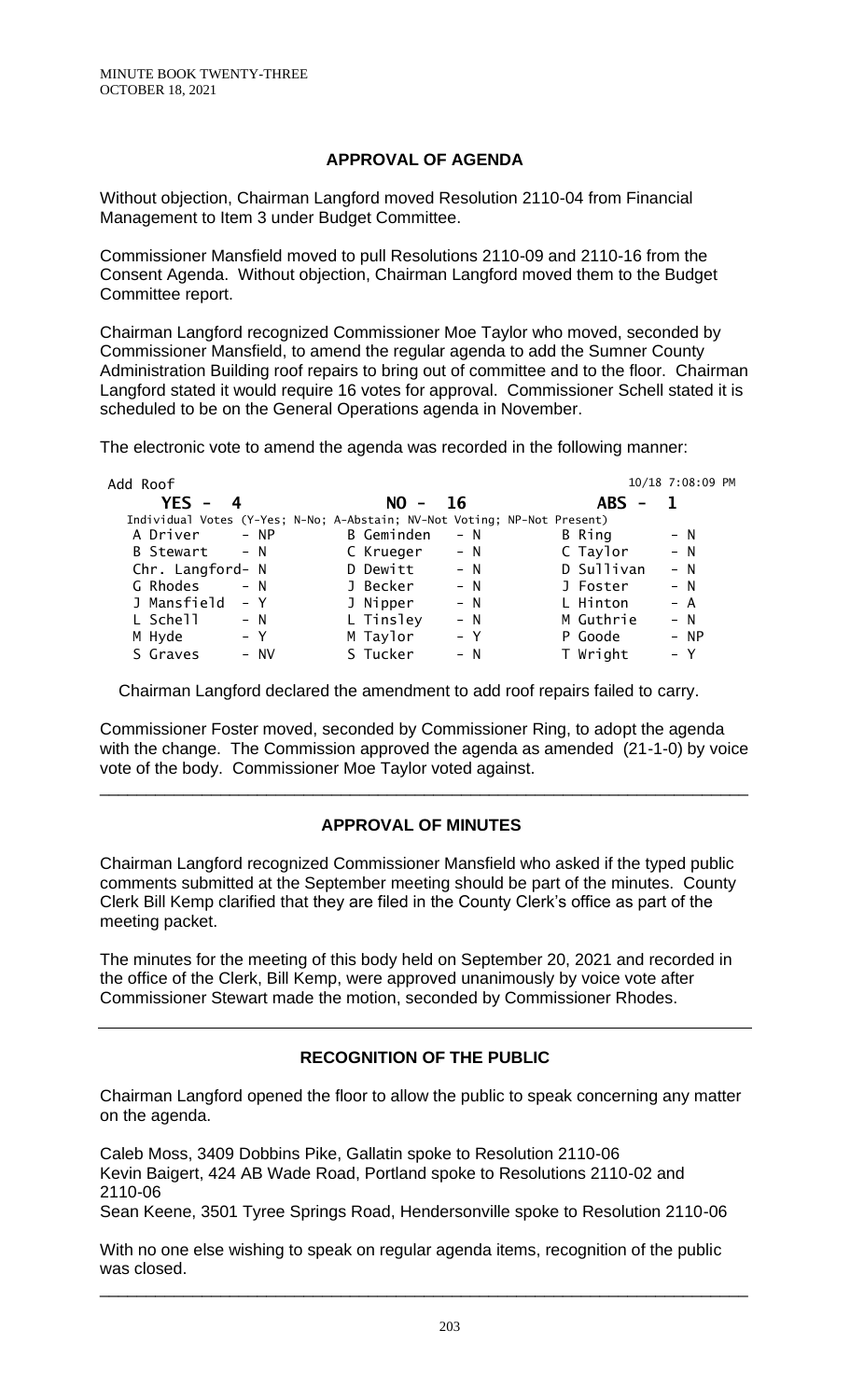## **REPORT OF THE CHAIR**

Chairman Langford passed along appreciation from Benny Bills' family to the Commissioners for the donation made to Gallatin High School in honor of his memory.

Chairman Langford noted that the Veterans Service Officer's report was provided for information only.

Commissioner Hinton introduced the following Certificate of Recognition and presented the first ever medallion:

## *The Sumner County Board*

*Of*

### *County Commissioners,*

*meeting in regular session on this the*

*18th day of October 2021,*

*does hereby honor and commend*

## *Mr. David Schell*

## *on his 39 years of dedicated service to the Sumner County Highway Department*

Upon motion of Commissioner Hinton, seconded by Commissioner Ring, the Commission voted unanimously by voice vote to approve the resolution and medallion honoring Mr. David Schell.

\_\_\_\_\_\_\_\_\_\_\_\_\_\_\_\_\_\_\_\_\_\_\_\_\_\_\_\_\_\_\_\_\_\_\_\_\_\_\_\_\_\_\_\_\_\_\_\_\_\_\_\_\_\_\_\_\_\_\_\_\_\_\_\_\_\_\_\_\_\_\_\_\_\_\_\_\_\_

\_\_\_\_\_\_\_\_\_\_\_\_\_\_\_\_\_\_\_\_\_\_\_\_\_\_\_\_\_\_\_\_\_\_\_\_\_\_\_\_\_\_\_\_\_\_\_\_\_\_\_\_\_\_\_\_\_\_\_\_\_\_\_\_\_\_\_\_\_\_

Chairman Langford introduced the following resolution:

## **2110-01 A RESOLUTION DOCKETING HIGHWAY/PUBLIC WORKS FUND ANALYSIS FOR THE FISCAL YEAR 2021-2022**

**BE IT RESOLVED** by the Sumner County Board of County Commissioners meeting in regular session on this the 18<sup>th</sup> day of October 2021, that this body does hereby docket in its records the Highway/Public Works Fund Analysis for the fiscal year 2021-2022, as shown on the attachment herewith.

\_\_\_\_\_\_\_\_\_\_\_\_\_\_\_\_\_\_\_\_\_\_\_\_\_\_\_\_\_\_\_\_\_\_\_\_\_\_\_\_\_\_\_\_\_\_\_\_\_\_\_\_\_\_\_\_\_\_\_\_\_\_\_\_\_\_\_\_\_\_\_\_\_\_\_

Chairman Langford declared Resolution 2110-01 approved unanimously by voice vote of the body upon motion by Commissioner Chris Taylor, seconded by Commissioner Krueger.

\_\_\_\_\_\_\_\_\_\_\_\_\_\_\_\_\_\_\_\_\_\_\_\_\_\_\_\_\_\_\_\_\_\_\_\_\_\_\_\_\_\_\_\_\_\_\_\_\_\_\_\_\_\_\_\_\_\_\_\_\_\_\_\_\_\_\_\_\_\_\_\_\_\_\_

Chairman Langford noted the Financial Statement Memo included in the packet.

Chairman Langford declared the bond for Taylor Marie Brindle approved unanimously by voice vote of the body upon motion by Commissioner Ring, seconded by Commissioner Foster.

\_\_\_\_\_\_\_\_\_\_\_\_\_\_\_\_\_\_\_\_\_\_\_\_\_\_\_\_\_\_\_\_\_\_\_\_\_\_\_\_\_\_\_\_\_\_\_\_\_\_\_\_\_\_\_\_\_\_\_\_\_\_\_\_\_\_\_\_\_\_\_\_\_\_\_

Chairman Langford recognized Finance Director David Lawing who gave a brief overview of the updated bond plan with a projected savings of over \$500,000.00.

\_\_\_\_\_\_\_\_\_\_\_\_\_\_\_\_\_\_\_\_\_\_\_\_\_\_\_\_\_\_\_\_\_\_\_\_\_\_\_\_\_\_\_\_\_\_\_\_\_\_\_\_\_\_\_\_\_\_\_\_\_\_\_\_\_\_\_\_\_\_\_\_\_\_\_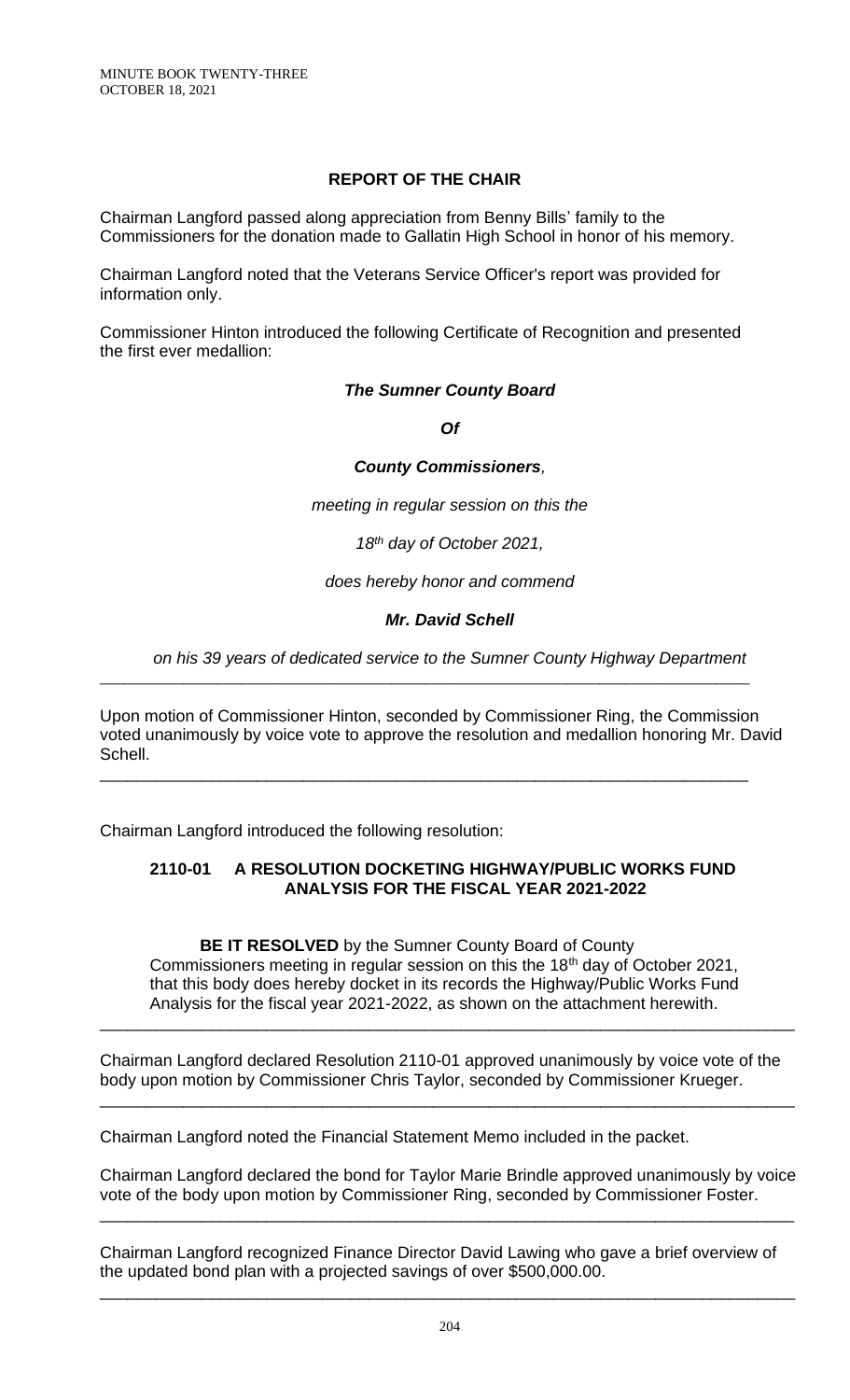## **CONSENT AGENDA**

Chairman Langford introduced the following items on the Consent Agenda:

#### **2110-10 A RESOLUTION APPROPRIATING \$555.00 MEMORIAL DONATION FOR LEATHER CHAIRS FOR THE HENDERSONVILLE PUBLIC LIBRARY**

**BE IT RESOLVED** by the Sumner County Board of County Commissioners meeting in regular session on this the 18th day of October 2021, that this body hereby appropriates \$555.00 memorial donation for leather chairs for the Hendersonville Public Library, as shown on the attachment herewith.

\_\_\_\_\_\_\_\_\_\_\_\_\_\_\_\_\_\_\_\_\_\_\_\_\_\_\_\_\_\_\_\_\_\_\_\_\_\_\_\_\_\_\_\_\_\_\_\_\_\_\_\_\_\_\_\_\_\_\_\_\_\_\_\_\_\_\_\_\_\_\_\_

## **2110-11 A RESOLUTION APPROPRIATING \$100.00 NCTC DONATION FOR SUPPLIES FOR THE WESTMORELAND PUBLIC LIBRARY**

**BE IT RESOLVED** by the Sumner County Board of County Commissioners meeting in regular session on this the 18th day of October 2021, that this body hereby appropriates \$100.00 NCTC donation for supplies for the Westmoreland Public Library, as shown on the attachment herewith.

\_\_\_\_\_\_\_\_\_\_\_\_\_\_\_\_\_\_\_\_\_\_\_\_\_\_\_\_\_\_\_\_\_\_\_\_\_\_\_\_\_\_\_\_\_\_\_\_\_\_\_\_\_\_\_\_\_\_\_\_\_\_\_\_\_\_\_\_\_\_\_\_

## **2110-12 A RESOLUTION APPROPRIATING \$5,521.40 FROM FISCAL YEAR 2021 CARRYOVER OF LOCAL CAPITAL PROJECTS FUNDING FOR THE SUMNER COUNTY HIGHWAY DEPARTMENT**

**BE IT RESOLVED** by the Sumner County Board of County Commissioners meeting in regular session on this the 18th day of October 2021, that this body hereby appropriates \$5,521.40 from fiscal year 2021 carryover of local capital projects funding for the Sumner County Highway Department, as shown on the attachment herewith.

\_\_\_\_\_\_\_\_\_\_\_\_\_\_\_\_\_\_\_\_\_\_\_\_\_\_\_\_\_\_\_\_\_\_\_\_\_\_\_\_\_\_\_\_\_\_\_\_\_\_\_\_\_\_\_\_\_\_\_\_\_\_\_\_\_\_\_\_\_\_\_\_

#### **2110-13 A RESOLUTION APPROPRIATING \$4,000.00 FROM UNASSIGNED FUND BALANCE TO REPLACE TRUCK TRANSMISSION FOR THE OFFICE OF THE ASSESSOR OF PROPERTY**

**BE IT RESOLVED** by the Sumner County Board of County Commissioners meeting in regular session on this the 18th day of October 2021, that this body hereby appropriates \$4,000.00 from unassigned fund balance to replace truck transmission for the Office of the Assessor of Property, as shown on the attachment herewith.

\_\_\_\_\_\_\_\_\_\_\_\_\_\_\_\_\_\_\_\_\_\_\_\_\_\_\_\_\_\_\_\_\_\_\_\_\_\_\_\_\_\_\_\_\_\_\_\_\_\_\_\_\_\_\_\_\_\_\_\_\_\_\_\_

### **2110-14 A RESOLUTION APPROVING GRANT AND APPROPRIATING \$25,000.00 GRANT MATCH FOR ESTABLISHING SAFE BABY COURT FOR THE JUVENILE SERVICES BUDGET**

**BE IT RESOLVED** by the Sumner County Board of County Commissioners meeting in regular session on this the 18<sup>th</sup> day of October 2021, that this body hereby approves grant and appropriates \$25,000.00 grant match for establishing Safe Baby Court for the Juvenile Services Budget, as shown on the attachment herewith.

\_\_\_\_\_\_\_\_\_\_\_\_\_\_\_\_\_\_\_\_\_\_\_\_\_\_\_\_\_\_\_\_\_\_\_\_\_\_\_\_\_\_\_\_\_\_\_\_\_\_\_\_\_\_\_\_\_\_\_\_\_\_\_\_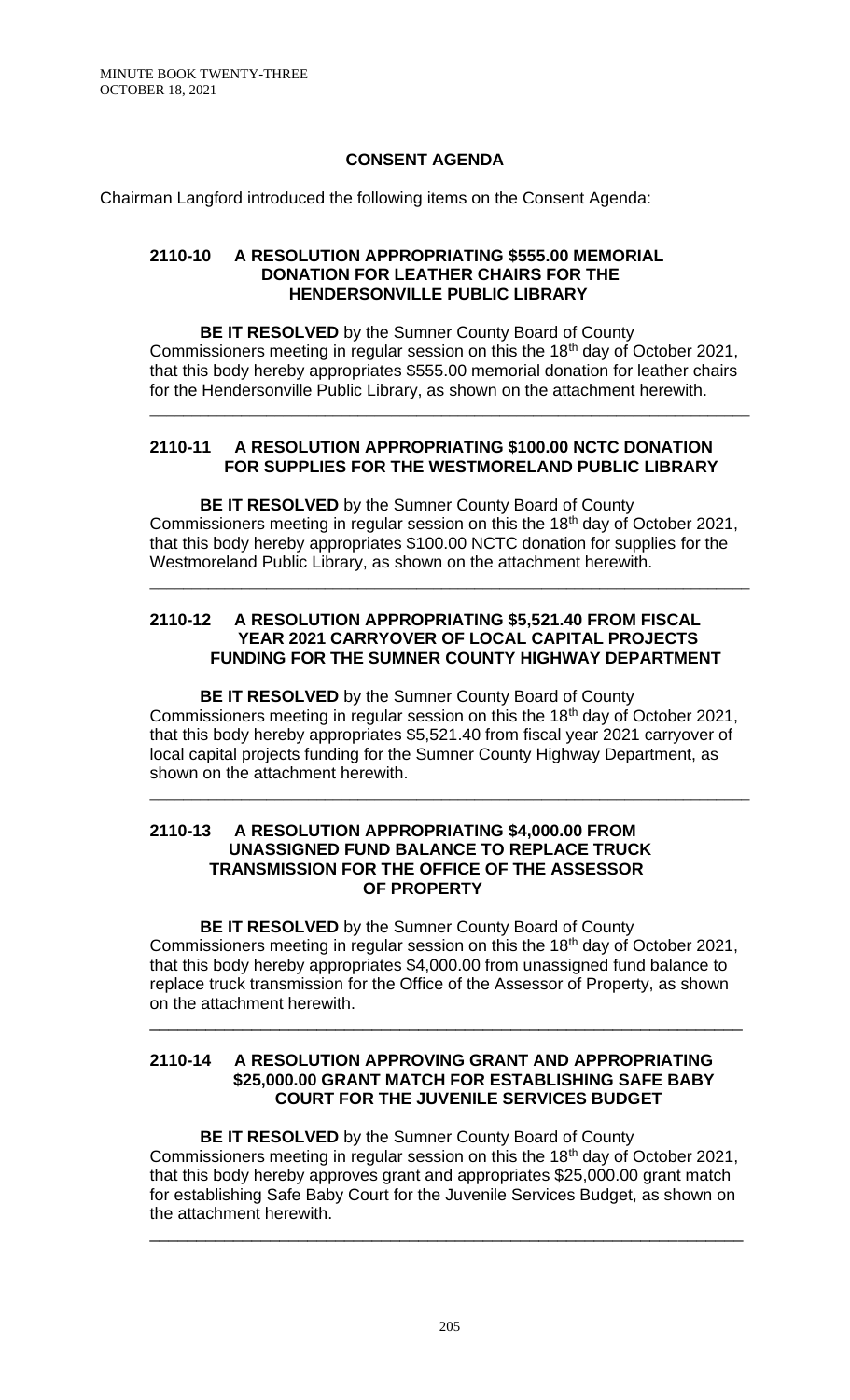### **2110-15 A RESOLUTION APPROPRIATING \$835.91 DAMAGES RECOVERED FROM VEHICLE ACCIDENT FOR VEHICLE REPAIRS FOR THE EMERGENCY MEDICAL SERVICES**

**BE IT RESOLVED** by the Sumner County Board of County Commissioners meeting in regular session on this the 18<sup>th</sup> day of October 2021, that this body does hereby appropriate \$835.91 damages recovered from vehicle accident for vehicle repairs for the Emergency Medical Services, as shown on the attachment herewith.

\_\_\_\_\_\_\_\_\_\_\_\_\_\_\_\_\_\_\_\_\_\_\_\_\_\_\_\_\_\_\_\_\_\_\_\_\_\_\_\_\_\_\_\_\_\_\_\_\_\_\_\_\_\_\_\_\_\_\_\_\_\_\_\_\_\_\_\_\_\_\_\_

### **2110-17 A RESOLUTION DOCKETING SUMNER COUNTY BOARD OF EDUCATION SCHOOL FUND BUDGET AMENDMENTS FOR THE FISCAL YEAR 2021-2022**

**BE IT RESOLVED** by the Sumner County Board of County Commissioners meeting in regular session on this the 18th day of October 2021, that this body does hereby docket in its records the Sumner County Board of Education School Fund Budget Amendments for the fiscal year 2021-2022, as shown on the attachment herewith.

\_\_\_\_\_\_\_\_\_\_\_\_\_\_\_\_\_\_\_\_\_\_\_\_\_\_\_\_\_\_\_\_\_\_\_\_\_\_\_\_\_\_\_\_\_\_\_\_\_\_\_\_\_\_\_\_\_\_\_\_\_\_\_\_\_\_\_\_\_\_\_\_

## **2110-18 A RESOLUTION APPROVING THE FISCAL YEAR 2021-2022 SUMNER COUNTY BOARD OF EDUCATION GENERAL PURPOSE SCHOOL FUND BUDGET AMENDMENTS**

**BE IT RESOLVED** by the Sumner County Board of County Commissioners meeting in regular session on this the  $18<sup>th</sup>$  day of October 2021, that this body does hereby approve the 2021-2022 Sumner County Board of Education General Purpose School Fund budget amendments, as shown on the attachment herewith.

## **Tax Refunds**

\_\_\_\_\_\_\_\_\_\_\_\_\_\_\_\_\_\_\_\_\_\_\_\_\_\_\_\_\_\_\_\_\_\_\_\_\_\_\_\_\_\_\_\_\_\_\_\_\_\_\_\_\_\_\_\_\_\_\_\_\_\_\_\_\_\_\_\_\_\_\_\_

| <b>Alley-Cassetty Brick</b>      | \$ | 9.00        |
|----------------------------------|----|-------------|
| Dean Oil Co Bulk Plant           | S  | 42.00       |
| <b>Chris and Shannon Elledge</b> | S. | 220.00      |
| <b>RECS Inc.</b>                 | S. | 27.00       |
| <b>Shoals Technologies Group</b> |    | \$17,066.00 |
| Walgreen Co. 07301-S-PPT         | S. | 15.00       |

Chairman Langford declared the items on the Consent Agenda, approved (20-2-0) by voice vote of the body upon motion by Commissioner Foster, seconded by Commissioner Sullivan. Commissioners Mansfield and Moe Taylor voted against.

\_\_\_\_\_\_\_\_\_\_\_\_\_\_\_\_\_\_\_\_\_\_\_\_\_\_\_\_\_\_\_\_\_\_\_\_\_\_\_\_\_\_\_\_\_\_\_\_\_\_\_\_\_\_\_\_\_\_\_\_\_\_\_\_\_\_\_\_\_\_

\_\_\_\_\_\_\_\_\_\_\_\_\_\_\_\_\_\_\_\_\_\_\_\_\_\_\_\_\_\_\_\_\_\_\_\_\_\_\_\_\_\_\_\_\_\_\_\_\_\_\_\_\_\_\_\_\_\_\_\_\_\_\_\_\_\_\_\_\_\_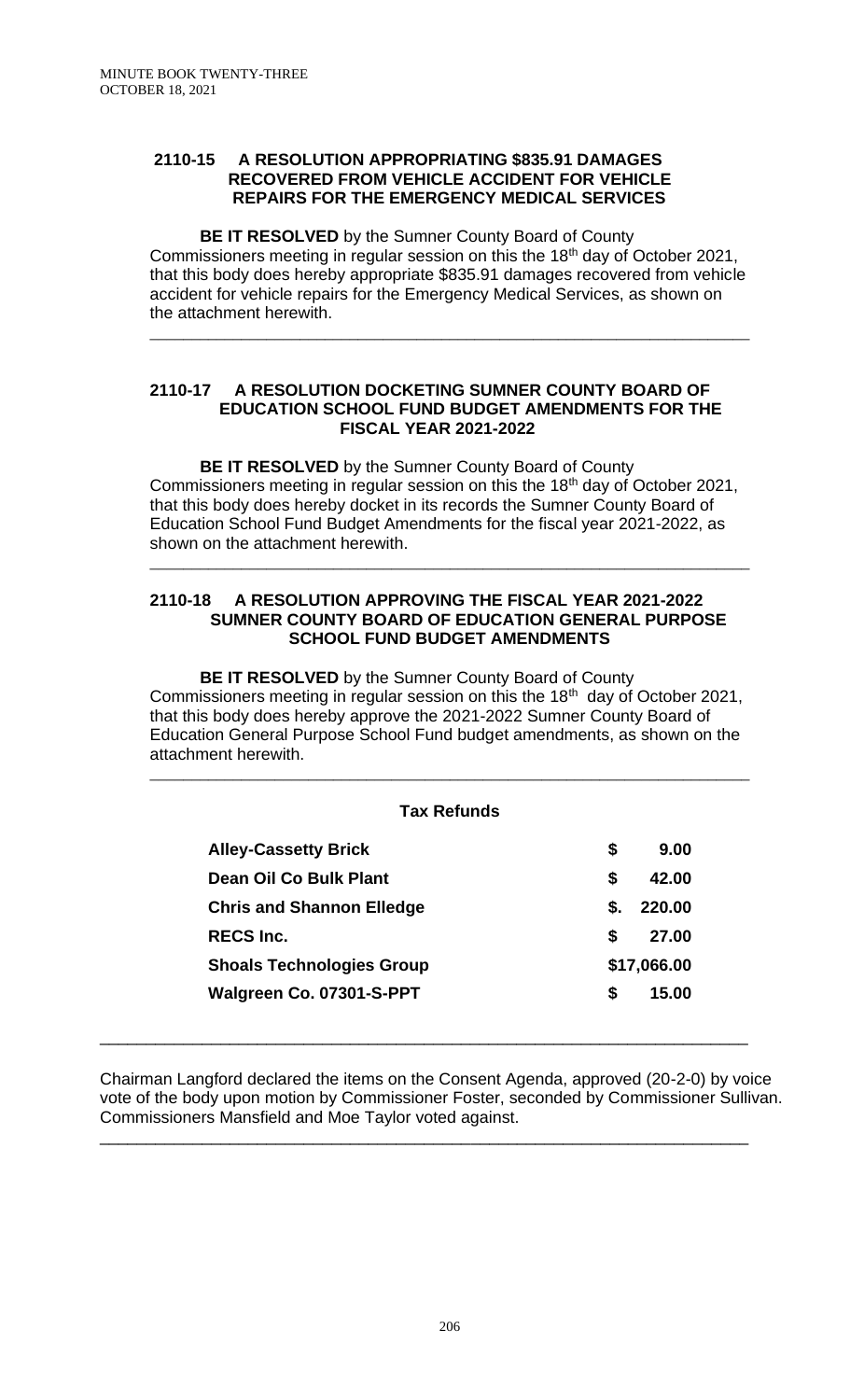## **REPORT FROM COUNTY OFFICIALS**

County Officials filed the following reports: County Investments, County General Fund, County Debt Service Fund, County Highway Fund, County Capital Outlay Fund, School General Purpose Fund, School Federal Projects Fund, School Food Service Fund, Employee Health Insurance Trust Fund, Employee Dental Insurance Trust Fund, Casualty Insurance Trust Fund, County Trustee Funds, Special Reports: County Dental Insurance Claim Payments, County Health Insurance Claim Payments, County Property Tax Collections, County EMS Billing/Collections/Balances, County Sales Tax Collections, County Wheel Tax Collections, County Tax Rates/Property Values and County School Loan Program Rates. Approval of the filing of these records does not certify to the accuracy of the documents.

Chairman Langford introduced the following resolution:

## **2110-NOT A RESOLUTION TO APPROVE AND ACCEPT APPLICATIONS FOR NOTARIES PUBLIC POSITIONS AND PERSONAL SURETY GUARANTORS**

 **WHEREAS,** according to the law of the State of Tennessee, an individual must apply for the office of notary public in the county of residence, or of their principal place of business; and

 **WHEREAS**, state statute requires personal sureties making bonds for Notaries publics to be approved by the Sumner County Commission; and

**WHEREAS,** said applicant must be approved by the County Commission assembled; and

**WHEREAS,** Bill Kemp, Sumner County Clerk, has certified according to the records of his office that the persons named on the attached listing labeled "SUMNER COUNTY NOTARY PUBLIC APPLICATIONS and SURETY GUARANTORS" have duly applied for the positions so sought; and

#### **BE IT FURTHER RESOLVED THAT THIS TAKE EFFECT FROM AND AFTER PASSAGE. –––––––––––––––––––––––––––––––––––––––––––––––––––––––––**

## **NOTARIES PUBLIC TO BE ELECTED**

KATHERINE A BENTLEY BRADLEY K MARBACH LYNDA BOOTH SAVANNA MCEACHERN<br>ALICIA M CARTER CHRISTINA MARIE MCMU DONALD LEE CLARK CARRIE E MELVIN NANCY KING CRAWFORD MARIA NASTOSKA MARY EASTERLING TAMARA J OLIVAS JOLENE FECHTER VICTORIA R PARSHALL LINDSAY GRAHAM MARY POOLE JOSH HANKINS DEANNA PURYEAR PHIL HARDAWAY **JENNIFER QUINN** VICKIE HARMON OLIVIA HOOPER RICKYNA A SPRINGS ALICIA HUNT KATHRYN STRONG R L HUTCHISON GRACE C TAYLOR CHRISTINA KELLY JOSHUA ALAN VANZILE

CHRISTINA MARIE MCMURRY TRACEY HARDIN BREANNE C RADOSEVICH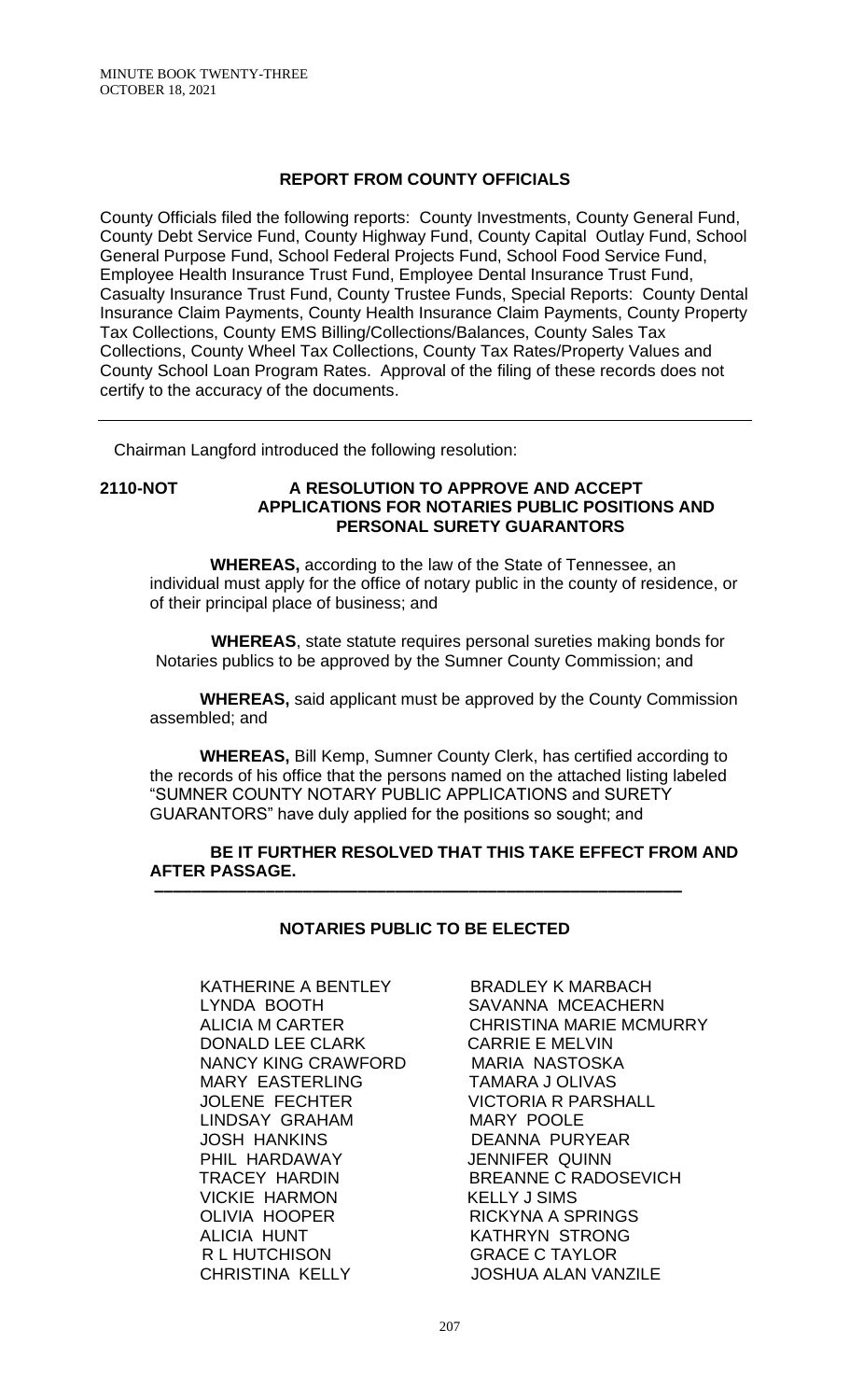SPENCER LEE IV

STEPHEN KIHNLEY JOLINE VEILLEUX WAITES<br>JULIE KOSLOFF DEBORAH RAUGUSTIN WI DEBORAH R AUGUSTIN WRIGHT

Upon motion of Commissioner Moe Taylor, seconded by Commissioner Foster, voting was recorded in the following manner:

\_\_\_\_\_\_\_\_\_\_\_\_\_\_\_\_\_\_\_\_\_\_\_\_\_\_\_\_\_\_\_\_\_\_\_\_\_\_\_\_\_\_\_\_\_\_\_\_\_\_\_\_\_\_\_\_\_\_\_\_\_\_\_\_\_\_\_\_\_\_

| 2110-NOT                                                                 |              |       |            | 10/18 7:28:29 PM |
|--------------------------------------------------------------------------|--------------|-------|------------|------------------|
| $YES -$                                                                  | 22<br>$NO -$ | - 0   | $ABS - 0$  |                  |
| Individual Votes (Y-Yes; N-No; A-Abstain; NV-Not Voting; NP-Not Present) |              |       |            |                  |
| A Driver<br>– NP                                                         | B Geminden   | $- Y$ | B Ring     | $- Y$            |
| B Stewart - Y                                                            | C Krueger    | – Y   | C Taylor   | $- Y$            |
| Chr. Langford- Y                                                         | D Dewitt     | $- Y$ | D Sullivan | $- Y$            |
| G Rhodes<br>$- Y$                                                        | J Becker     | $- Y$ | J Foster   | $- Y$            |
| J Mansfield<br>$- Y$                                                     | J Nipper     | $- Y$ | L Hinton   | $- Y$            |
| L Schell<br>$- Y$                                                        | L Tinsley    | $- Y$ | M Guthrie  | $- Y$            |
| M Hyde<br>– Y                                                            | M Taylor     | $- Y$ | P Goode    | - NP             |
| S Graves<br>– Y                                                          | S Tucker     | – Y   | T Wright   | $- Y$            |

Chairman Langford declared the election of Notaries Public by the body.

## **COMMITTEE ON COMMITTEES**

\_\_\_\_\_\_\_\_\_\_\_\_\_\_\_\_\_\_\_\_\_\_\_\_\_\_\_\_\_\_\_\_\_\_\_\_\_\_\_\_\_\_\_\_\_\_\_\_\_\_\_\_\_\_\_\_\_\_\_\_\_\_\_\_\_\_\_\_\_

Commissioner Tucker announced the appointment to the Civil Service Board was deferred to November.

Commissioner Tucker announced the following appointments to the Tourism Board and moved for approval, seconded by Commissioner Ring.

- Angela Govan, citizen, 3-year term, reappointment
- Tami Wallace, citizen, 2-year term, reappointment

Chairman Langford declared the reappointments of Angela Govan and Tami Wallace approved (21-1-0) by voice vote of the body. Commissioner Moe Taylor voted against.

# **EDUCATION COMMITTEE**

**\_\_\_\_\_\_\_\_\_\_\_\_\_\_\_\_\_\_\_\_\_\_\_\_\_\_\_\_\_\_\_\_\_\_\_\_\_\_\_\_\_\_\_\_\_\_\_\_\_\_\_\_\_\_\_\_\_\_\_\_\_\_\_\_\_\_\_\_\_\_**

There was no report from the Education Committee.

## **EMERGENCY SERVICES COMMITTEE**

**\_\_\_\_\_\_\_\_\_\_\_\_\_\_\_\_\_\_\_\_\_\_\_\_\_\_\_\_\_\_\_\_\_\_\_\_\_\_\_\_\_\_\_\_\_\_\_\_\_\_\_\_\_\_\_\_\_\_\_\_\_\_\_\_\_\_\_\_\_\_**

There was no report from the Emergency Services Committee.

## **GENERAL OPERATIONS COMMITTEE**

**\_\_\_\_\_\_\_\_\_\_\_\_\_\_\_\_\_\_\_\_\_\_\_\_\_\_\_\_\_\_\_\_\_\_\_\_\_\_\_\_\_\_\_\_\_\_\_\_\_\_\_\_\_\_\_\_\_\_\_\_\_\_\_\_\_\_\_\_\_\_**

There was no report from the General Operations Committee.

## **HIGHWAY COMMITTEE**

**\_\_\_\_\_\_\_\_\_\_\_\_\_\_\_\_\_\_\_\_\_\_\_\_\_\_\_\_\_\_\_\_\_\_\_\_\_\_\_\_\_\_\_\_\_\_\_\_\_\_\_\_\_\_\_\_\_\_\_\_\_\_\_\_\_\_\_\_\_\_**

**\_\_\_\_\_\_\_\_\_\_\_\_\_\_\_\_\_\_\_\_\_\_\_\_\_\_\_\_\_\_\_\_\_\_\_\_\_\_\_\_\_\_\_\_\_\_\_\_\_\_\_\_\_\_\_\_\_\_\_\_\_\_\_\_\_\_\_\_\_\_**

There was no report from the Highway Committee.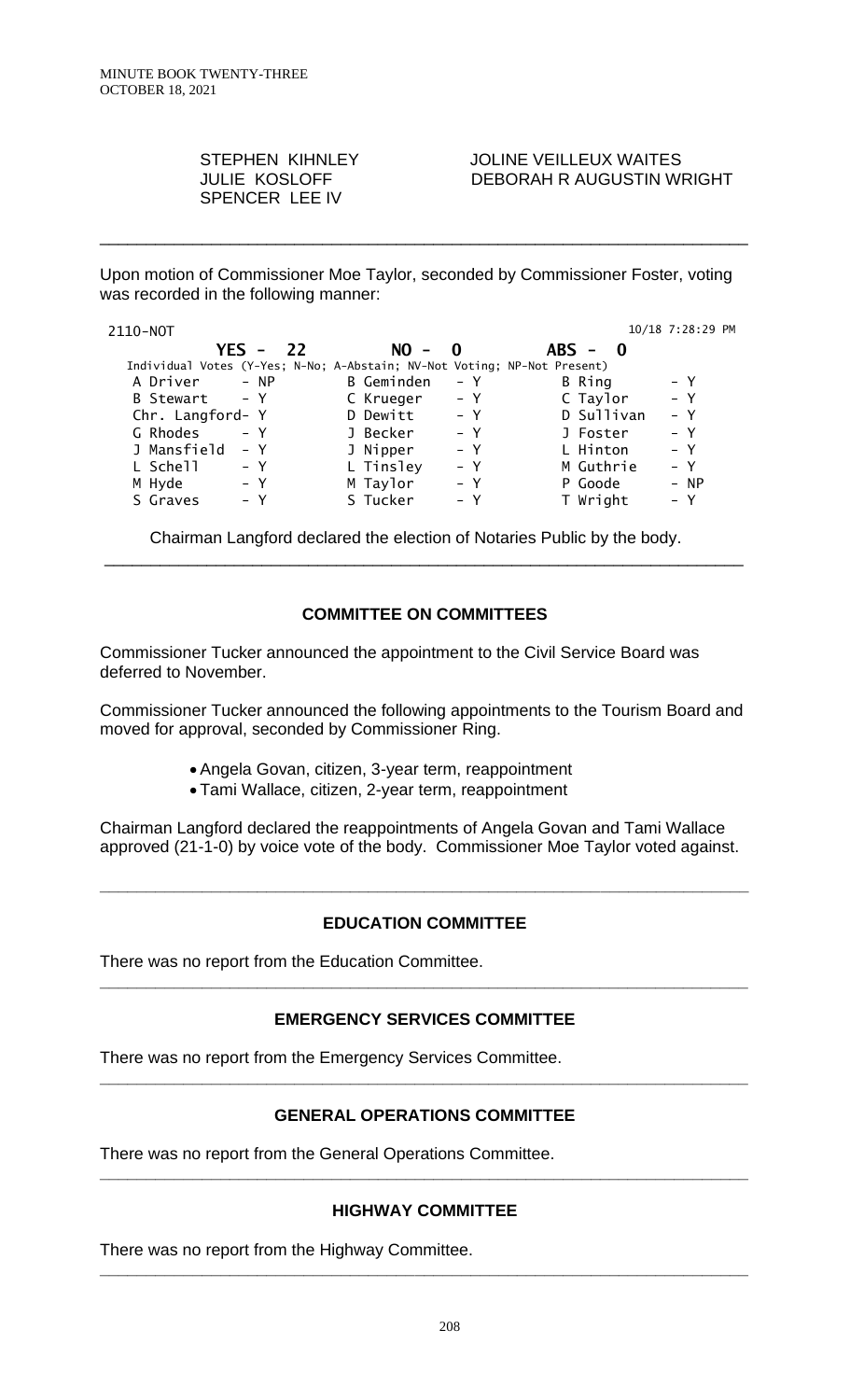## **LEGISLATIVE COMMITTEE**

There was no report from the Legislative Committee.

## **BUDGET COMMITTEE**

Commissioner Chris Taylor introduced the following resolution and moved for approval; Commissioner Stewart seconded the motion.

### **2110-02 A RESOLUTION ADOPTING THE COUNTY WATERLINE PLAN AS ATTACHED HEREWITH FOR PRESENTATION TO THE STATE FOR GRANT MATCHING TO PROVIDE HEALTHY WATER FOR THE COUNTY AND COMMITTING UP TO TEN MILLION DOLLARS FROM THE AMERICAN RESCUE PLAN ACT TOWARDS THE WATER LINE PROJECTS WITH FIVE MILLION DOLLARS FROM EACH TRAUNCH**

**BE IT RESOLVED** by the Sumner County Board of County Commissioners meeting in regular session on this the 18th day of October 2021, that this body hereby adopts the county waterline plan as attached herewith for presentation to the state for grant matching to provide healthy water for the county and committing up to ten million dollars from the American Rescue Plan Act towards the waterline projects with five million dollars from each traunch, as shown on the attachment herewith.

Commissioner Chris Taylor explained that TDEC has advised not to ask for \$100M and moved to amend to reduce the amount requested to approximately \$46M included in Option 2; Commissioner Foster seconded the motion.

After discussion, County Mayor Anthony Holt advised to still request the full amount based on new information received because federal monies may be available.

Chairman Langford clarified Commissioner Chris Taylor's amendment would include the opportunity to seek additional federal funds, if they become available. The maker and seconder of the motion agreed.

Commissioner Moe Taylor moved, seconded by Commissioner Mansfield, to amend the amendment to add an additional \$5M from local ARPA funds to increase his districts portion, bringing total to \$15M.

After discussion, the electronic vote to amend to add additional \$5M was recorded in the following manner:

| Amend $+ $5M$                                                            |        |            |       | 10/18 7:49:25 PM                       |       |
|--------------------------------------------------------------------------|--------|------------|-------|----------------------------------------|-------|
| $YES -$<br>8                                                             |        | $NO - 13$  |       | <b>ABS</b><br>$\overline{\phantom{0}}$ |       |
| Individual Votes (Y-Yes; N-No; A-Abstain; NV-Not Voting; NP-Not Present) |        |            |       |                                        |       |
| A Driver                                                                 | $- NP$ | B Geminden | – N   | B Ring                                 | $- N$ |
| B Stewart - N                                                            |        | C Krueger  | $- N$ | C Taylor                               | $- N$ |
| Chr. Langford- N                                                         |        | D Dewitt   | $- N$ | D Sullivan                             | $- Y$ |
| G Rhodes                                                                 | $- N$  | J Becker   | – Y   | J Foster                               | $- N$ |
| J Mansfield                                                              | – Y    | J Nipper   | $- N$ | L Hinton                               | $- Y$ |
| L Schell                                                                 | $- N$  | L Tinsley  | $- N$ | M Guthrie                              | $- Y$ |
| M Hyde                                                                   | – Y    | M Taylor   | $- Y$ | P Goode                                | - NP  |
| S Graves                                                                 | – A    | S Tucker   | $- N$ | T Wright                               | $- Y$ |

Chairman Langford declared the motion to amend to add additional \$5M failed to carry.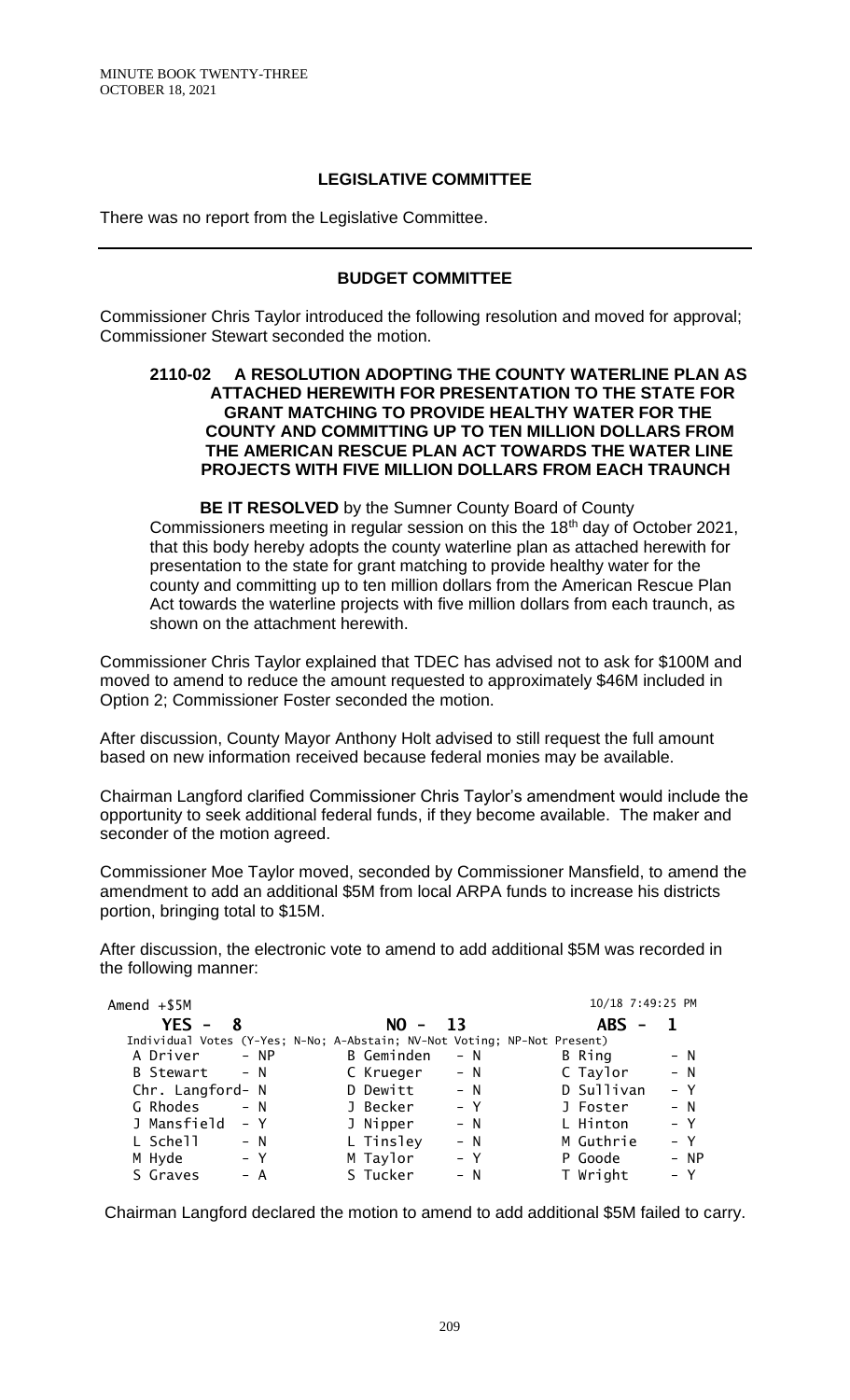The electronic vote to amend to choose Option 2 requesting approximately \$46M and seek additional federal funding was recorded in the following manner:

| Amend Plan 2                                                             |                   | 10/18 7:50:13 PM    |
|--------------------------------------------------------------------------|-------------------|---------------------|
| $YES -$<br>-20                                                           | $NO -$            | $ABS -$             |
| Individual Votes (Y-Yes; N-No; A-Abstain; NV-Not Voting; NP-Not Present) |                   |                     |
| A Driver - NP                                                            | B Geminden<br>– Y | – Y<br>B Ring       |
| B Stewart - Y                                                            | C Krueger<br>– Y  | $- Y$<br>C Taylor   |
| Chr. Langford- Y                                                         | D Dewitt<br>$- Y$ | D Sullivan<br>$- Y$ |
| G Rhodes<br>$- Y$                                                        | J Becker<br>$- Y$ | $- Y$<br>J Foster   |
| J Mansfield<br>– A                                                       | J Nipper<br>$- Y$ | L Hinton<br>$- Y$   |
| L Schell<br>– Y                                                          | L Tinsley<br>– Y  | M Guthrie<br>$- Y$  |
| M Hyde<br>– Y                                                            | M Taylor<br>$- N$ | P Goode<br>- NP     |
| S Graves<br>– Y                                                          | S Tucker<br>$- Y$ | T Wright<br>– Y     |

Chairman Langford declared the amendment approved by the body.

After further discussion, the electronic vote for Resolution 2110-02 as amended was recorded in the following manner:

| 2110-02                                                                  |            |       | 10/18 7:55:47 PM |        |
|--------------------------------------------------------------------------|------------|-------|------------------|--------|
| <b>YES - 22</b>                                                          | $NO - 0$   |       | $ABS -$          | - 0    |
| Individual Votes (Y-Yes; N-No; A-Abstain; NV-Not Voting; NP-Not Present) |            |       |                  |        |
| A Driver - NP                                                            | B Geminden | – Y   | B Ring           | $- Y$  |
| B Stewart - Y                                                            | C Krueger  | – Y   | C Taylor         | $- Y$  |
| Chr. Langford- Y                                                         | D Dewitt   | $- Y$ | D Sullivan       | $- Y$  |
| G Rhodes<br>$- Y$                                                        | J Becker   | $- Y$ | J Foster         | $- Y$  |
| J Mansfield<br>– Y                                                       | J Nipper   | $- Y$ | L Hinton         | $- Y$  |
| L Schell<br>– Y                                                          | L Tinsley  | $- Y$ | M Guthrie        | $- Y$  |
| M Hyde<br>– Y                                                            | M Taylor   | $- Y$ | P Goode          | $- NP$ |
| S Graves<br>– Y                                                          | S Tucker   | – Y   | T Wright         | $- Y$  |

Chairman Langford declared Resolution 2110-02 approved as amended by the body. \_\_\_\_\_\_\_\_\_\_\_\_\_\_\_\_\_\_\_\_\_\_\_\_\_\_\_\_\_\_\_\_\_\_\_\_\_\_\_\_\_\_\_\_\_\_\_\_\_\_\_\_\_\_\_\_\_\_\_\_\_\_\_\_\_\_\_\_\_\_

Commissioner Chris Taylor introduced the following resolution and moved for approval; Commissioner Foster seconded the motion.

#### **2110-03 A RESOLUTION APPROPRIATING UP TO \$45,000.00 FOR JAIL CAPITAL IMPROVEMENTS FROM CAPITAL PROJECTS LOCAL FUNDING**

**BE IT RESOLVED** by the Sumner County Board of County Commissioners meeting in regular session on this the 188h day of October 2021, that this body hereby appropriates up to \$45,000.00 for jail capital improvements from capital projects local funding, as shown on the attachment herewith.

Commissioner Mansfield moved, seconded by Commissioner Moe Taylor, to amend to reduce the HVAC repairs from \$20,700.00 to \$7,000.00 bringing the resolution total up to \$31,300.00.

After discussion, the electronic vote to amend was recorded in the following manner: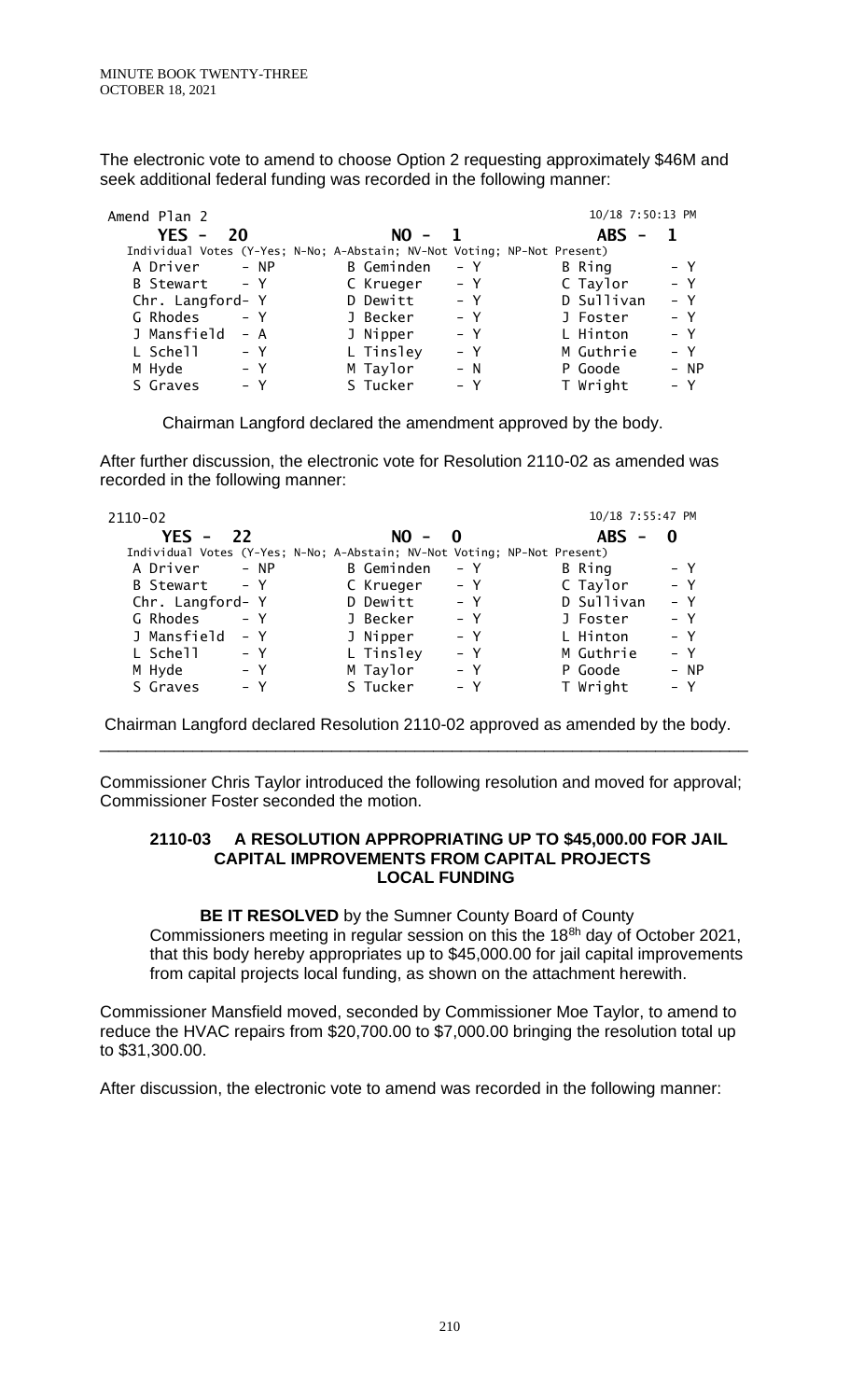| Amend- Reduce HVAC Amt                                                   |                     | 10/18 8:02:17 PM    |
|--------------------------------------------------------------------------|---------------------|---------------------|
| $YES -$                                                                  | 20<br>$NO -$        | $ABS -$<br>0        |
| Individual Votes (Y-Yes; N-No; A-Abstain; NV-Not Voting; NP-Not Present) |                     |                     |
| A Driver - NP                                                            | B Geminden<br>$- N$ | B Ring<br>$- N$     |
| B Stewart - N                                                            | C Krueger<br>$- N$  | C Taylor<br>$- N$   |
| Chr. Langford- N                                                         | D Dewitt<br>$- N$   | D Sullivan<br>$- N$ |
| G Rhodes<br>$- N$                                                        | J Becker<br>$- N$   | $- N$<br>J Foster   |
| J Mansfield<br>– Y                                                       | J Nipper<br>$- N$   | L Hinton<br>$- N$   |
| L Schell<br>$- N$                                                        | L Tinsley<br>$- N$  | M Guthrie<br>$- N$  |
| M Hyde<br>$- N$                                                          | M Taylor<br>$- Y$   | - NP<br>P Goode     |
| S Graves<br>$- N$                                                        | S Tucker<br>– N     | T Wright<br>– N     |

Chairman Langford declared the amendment failed to carry.

The electronic vote for Resolution 2110-03 was recorded in the following manner:

| $2110 - 03$      |                                                                          | 10/18 8:02:44 PM    |
|------------------|--------------------------------------------------------------------------|---------------------|
| $YES -$<br>19    | $NO -$                                                                   | $ABS -$<br>0        |
|                  | Individual Votes (Y-Yes; N-No; A-Abstain; NV-Not Voting; NP-Not Present) |                     |
| A Driver         | B Geminden                                                               | $- Y$               |
| $- NP$           | – Y                                                                      | B Ring              |
| B Stewart - Y    | C Krueger<br>– Y                                                         | $- Y$<br>C Taylor   |
| Chr. Langford- Y | D Dewitt<br>– Y                                                          | D Sullivan<br>$- Y$ |
| G Rhodes         | J Becker                                                                 | – Y                 |
| $- Y$            | $- Y$                                                                    | J Foster            |
| J Mansfield      | J Nipper                                                                 | L Hinton            |
| $- N$            | $- Y$                                                                    | $- Y$               |
| L Schell         | L Tinsley                                                                | M Guthrie           |
| $- N$            | – Y                                                                      | $- Y$               |
| M Hyde           | M Taylor                                                                 | P Goode             |
| $- Y$            | $- N$                                                                    | - NP                |
| S Graves         | S Tucker                                                                 | T Wright            |
| - Y              | – Y                                                                      | – Y                 |

Chairman Langford declared Resolution 2110-03 approved by the body.

Commissioner Chris Taylor introduced the following resolution and moved for approval; Commissioner Foster seconded the motion.

\_\_\_\_\_\_\_\_\_\_\_\_\_\_\_\_\_\_\_\_\_\_\_\_\_\_\_\_\_\_\_\_\_\_\_\_\_\_\_\_\_\_\_\_\_\_\_\_\_\_\_\_\_\_\_\_\_\_\_\_\_\_\_\_\_\_\_\_\_\_

#### **2110-04 A RESOLUTION APPROVING THE CARRYOVER OF UNUSED "DIRECT APPROPRIATION GRANT" FUNDS FROM FISCAL YEAR 2021 AND TO REMOVE THE AMOUNT COMMITTED FOR REVENUE SHORTFALLS AND CAPITAL ITEMS, AND MOVE IT TO THE UNASSIGNED FUND BALANCE**

**BE IT RESOLVED** by the County Board of Commissioners of Sumner County, Tennessee, meeting in regular session on this the 18<sup>th</sup> day of October 2021, that this body hereby approves the carryover of unused "Direct Appropriation Grant" funds from fiscal year 2021 and to remove the amount committed for revenue shortfalls and capital items, and move it to the unassigned fund balance, as shown on the attachment herewith.

\_\_\_\_\_\_\_\_\_\_\_\_\_\_\_\_\_\_\_\_\_\_\_\_\_\_\_\_\_\_\_\_\_\_\_\_\_\_\_\_\_\_\_\_\_\_\_\_\_\_\_\_\_\_\_\_\_\_\_\_\_\_\_\_\_\_\_\_\_\_\_\_\_\_\_

\_\_\_\_\_\_\_\_\_\_\_\_\_\_\_\_\_\_\_\_\_\_\_\_\_\_\_\_\_\_\_\_\_\_\_\_\_\_\_\_\_\_\_\_\_\_\_\_\_\_\_\_\_\_\_\_\_\_\_\_\_\_\_\_\_\_\_\_\_\_\_\_\_\_\_

Chairman Langford declared Resolution 2110-04 approved by unanimous voice vote of the body.

Commissioner Chris Taylor introduced the following resolution and moved for approval; Commissioner Foster seconded the motion.

#### **2110-09 A RESOLUTION APPROPRIATING \$20,000.00 FROM EMPG ASSIGNMENT FOR UNMANNED AERIAL VEHICLE SEARCH AND RESCUE EQUIPMENT FOR THE EMERGENCY MANAGEMENT AGENCY**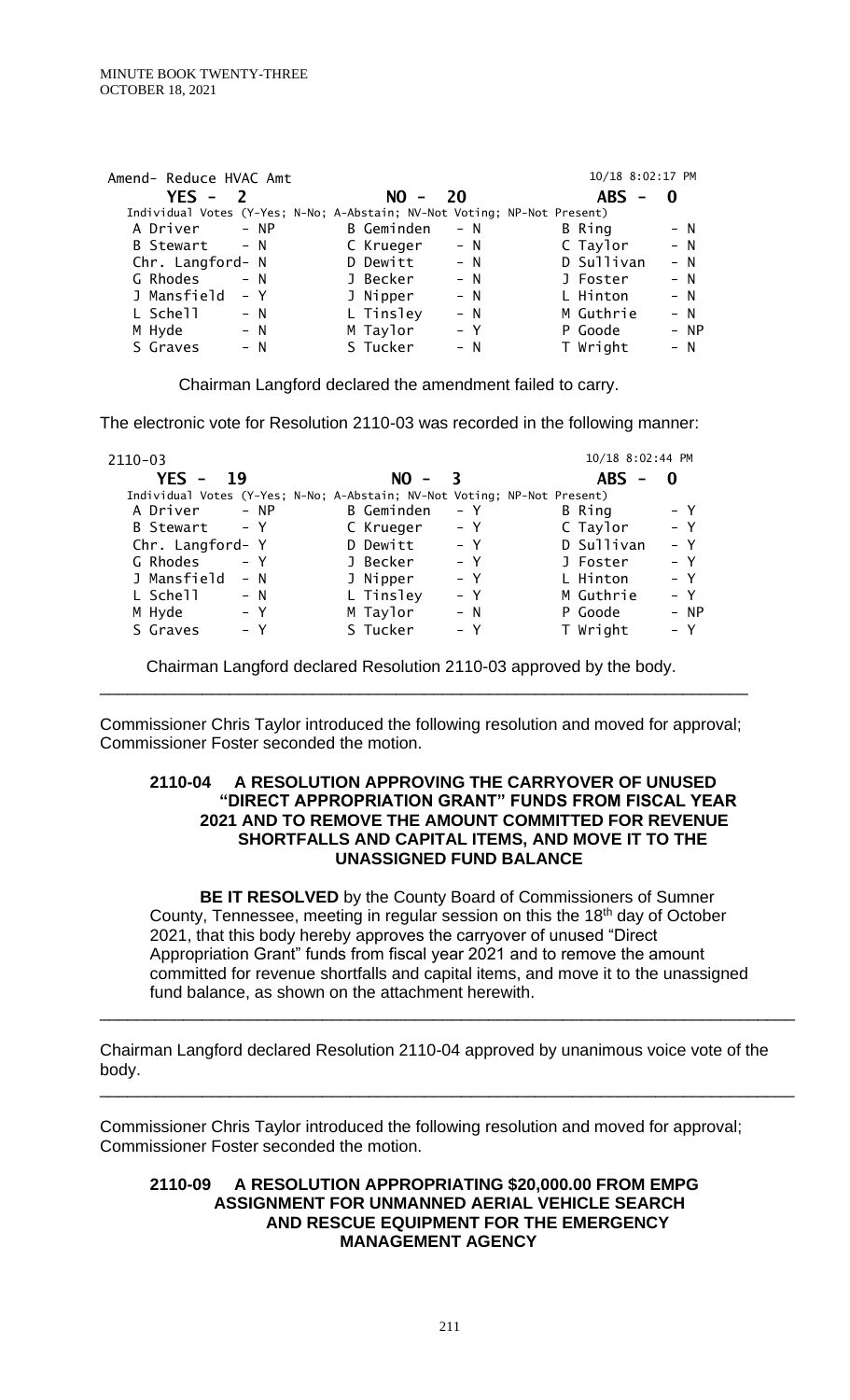**BE IT RESOLVED** by the Sumner County Board of County Commissioners meeting in regular session on this the 18<sup>th</sup> day of October 2021, that this body hereby appropriates \$20,000.00 from EMPG assignment for unmanned aerial vehicle search and rescue equipment for the Emergency Management Agency, as shown on the attachment herewith.

\_\_\_\_\_\_\_\_\_\_\_\_\_\_\_\_\_\_\_\_\_\_\_\_\_\_\_\_\_\_\_\_\_\_\_\_\_\_\_\_\_\_\_\_\_\_\_\_\_\_\_\_\_\_\_\_\_\_\_\_\_\_\_\_\_\_\_\_\_\_\_\_\_\_\_

\_\_\_\_\_\_\_\_\_\_\_\_\_\_\_\_\_\_\_\_\_\_\_\_\_\_\_\_\_\_\_\_\_\_\_\_\_\_\_\_\_\_\_\_\_\_\_\_\_\_\_\_\_\_\_\_\_\_\_\_\_\_\_\_\_\_\_\_\_\_\_\_\_\_\_

Chairman Langford declared Resolution 2110-09 approved by unanimous voice vote of the body.

Commissioner Chris Taylor introduced the following resolution and moved for approval; Commissioner Foster seconded the motion.

### **2110-16 A RESOLUTION TRANSFERRING \$98,620.00 FOR ALLOCATION OF APPROPRIATED FUNDS FOR RURAL FIRE DEPARTMENTS**

**BE IT RESOLVED** by the Sumner County Board of County Commissioners meeting in regular session on this the 18<sup>th</sup> day of October 2021, that this body hereby transfers \$98,620.00 for allocation of appropriated funds for rural fire departments, as shown on the attachment herewith.

\_\_\_\_\_\_\_\_\_\_\_\_\_\_\_\_\_\_\_\_\_\_\_\_\_\_\_\_\_\_\_\_\_\_\_\_\_\_\_\_\_\_\_\_\_\_\_\_\_\_\_\_\_\_\_\_\_\_\_\_\_\_\_\_\_\_\_\_\_\_\_\_\_\_\_\_\_\_\_\_\_\_\_\_

Chairman Langford declared Resolution 2110-16 approved by unanimous voice vote of the body.

\_\_\_\_\_\_\_\_\_\_\_\_\_\_\_\_\_\_\_\_\_\_\_\_\_\_\_\_\_\_\_\_\_\_\_\_\_\_\_\_\_\_\_\_\_\_\_\_\_\_\_\_\_\_\_\_\_\_\_\_\_\_\_\_\_\_\_\_\_\_\_\_\_\_\_

## **FIANANCIAL MANAGEMENT**

Commissioner Becker introduced the resolution and moved for approval; Commissioner Stewart seconded the motion.

## **2110-05 A RESOLUTION APPROPRIATING UP TO \$1,000,000.00 FOR THE AMERICAN RESCUE PLAN ACT (ARPA) CONSULTANT**

**BE IT RESOLVED** by the Sumner County Board of County Commissioners meeting in regular session on this the 18th day of October 2021, that this body hereby appropriates up to \$1,000,000.00 for the American Recue Plan Act (ARPA) consultant.

Chairman Langford declared Resolution 2110-05 approved (20-2-0) by voice vote of the body. Commissioners Mansfield and Moe Taylor voted against.

\_\_\_\_\_\_\_\_\_\_\_\_\_\_\_\_\_\_\_\_\_\_\_\_\_\_\_\_\_\_\_\_\_\_\_\_\_\_\_\_\_\_\_\_\_\_\_\_\_\_\_\_\_\_\_\_\_\_\_\_\_\_\_\_\_\_\_\_\_\_\_\_\_\_\_

\_\_\_\_\_\_\_\_\_\_\_\_\_\_\_\_\_\_\_\_\_\_\_\_\_\_\_\_\_\_\_\_\_\_\_\_\_\_\_\_\_\_\_\_\_\_\_\_\_\_\_\_\_\_\_\_\_\_\_\_\_\_\_\_\_\_\_\_\_\_\_\_\_\_\_

Commissioner Becker introduced the following resolutions and moved to group and approve Resolutions 2110-06, 2110-07 and 2110-08; Commissioner Ring seconded the motion.

### **2110-06 INITIAL RESOLUTION AUTHORIZING THE ISSUANCE OF NOT TO EXCEED \$13,250,000 GENERAL OBLIGATION PUBLIC IMPROVEMENT BONDS OF SUMNER COUNTY, TENNESSEE**

BE IT RESOLVED by the Board of County Commissioners (the "Board") of Sumner County, Tennessee (the "County") that for the purpose of financing, in whole or in part, the (i) expansion, improvement and equipping of the waste transfer facilities of the Resource Authority of Sumner County; (ii) acquisition of all property, real and personal, in connection therewith; (iii) payment of legal, fiscal, administrative, architectural and engineering costs incident thereto; (iv) reimbursement to the County for funds previously expended for any of the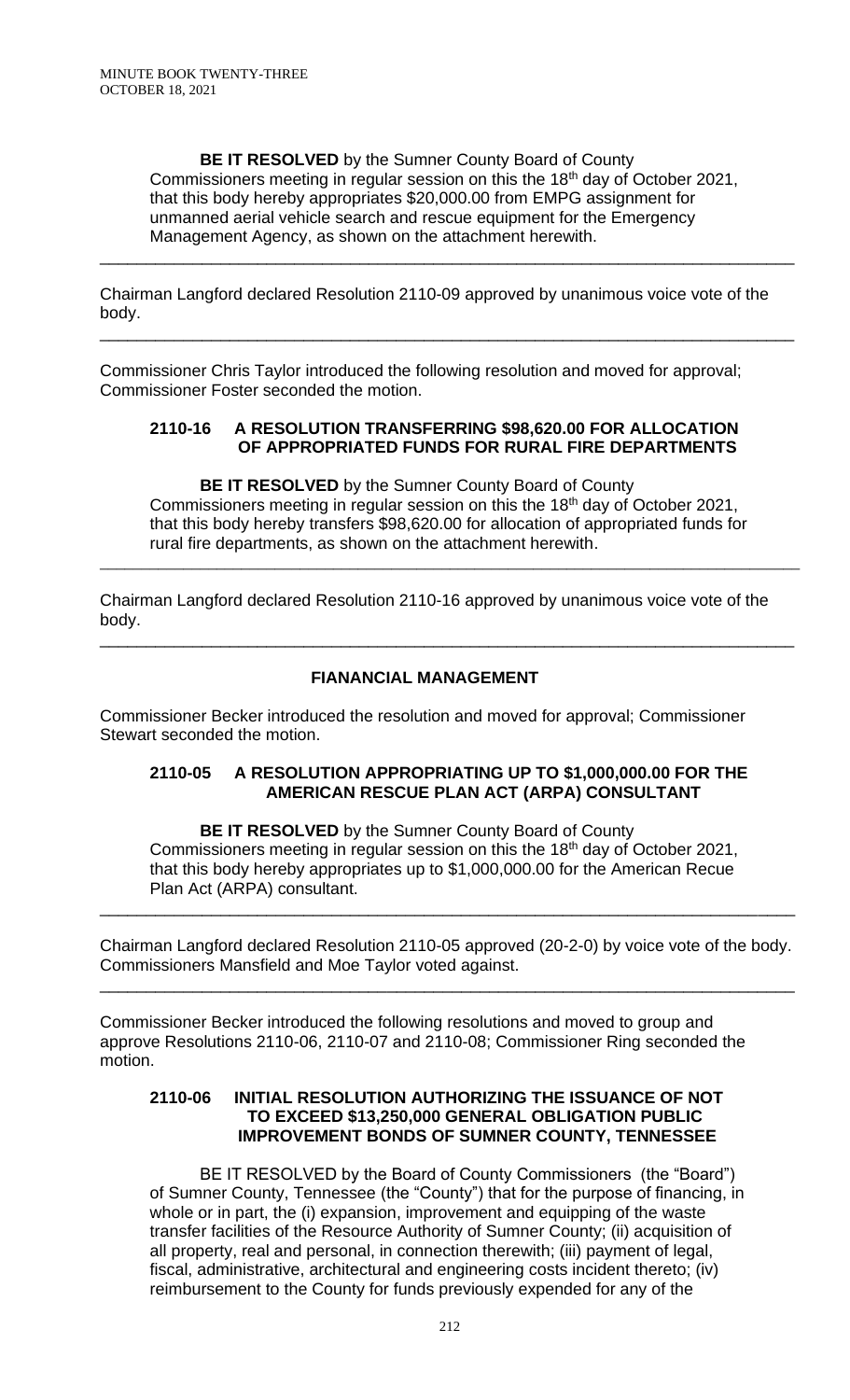foregoing; and (v) payment of costs incident to the issuance and sale of such bonds, there shall be issued bonds of the County in the aggregate principal amount of not to exceed \$13,250,000 which shall bear interest at a rate or rates not to exceed five percent (5%) per annum, and which shall be payable from unlimited ad valorem taxes to be levied on all taxable property within the County.

BE IT FURTHER RESOLVED by the Board that the County Clerk of the County be, and is, hereby directed and instructed to cause the foregoing initial resolution relative to the issuance of not to exceed \$13,250,000 general obligation public improvement bonds to be published in full in a newspaper having a general circulation in the County, for one issue of said paper followed by the statutory notice, to-wit:

**NOTICE** 

The foregoing resolution has been adopted. Unless within twenty (20) days from the date of publication hereof a petition signed by at least ten percent (10%) of the registered voters of the County shall have been filed with the County Clerk of the County protesting the issuance of the bonds, such bonds will be issued as proposed.

Bill Kemp, County Clerk

Adopted and approved this \_\_\_\_ day of \_\_\_\_\_\_\_\_\_\_\_, 2021.

County Mayor

\_\_\_\_\_\_\_\_\_\_\_\_\_\_\_\_\_\_\_\_\_\_\_\_\_\_\_\_\_\_\_\_\_\_\_\_\_\_\_ Chairman

ATTEST:

l

County Clerk

(SEAL)

STATE OF TENNESSEE  $)$ 

\_\_\_\_\_\_\_\_\_\_\_\_\_\_\_\_\_\_\_\_\_\_\_\_\_\_\_\_\_\_\_\_\_\_\_\_\_\_

COUNTY OF SUMNER  $)$ 

I, Bill Kemp, certify that I am the duly qualified and acting County Clerk of Sumner County, Tennessee, and as such official I further certify that attached hereto is a true and correct copy of a resolution duly adopted by the Board of County Commissioners of the County at a meeting of the governing body of the County held on \_\_\_\_\_\_\_\_\_\_\_, 2021.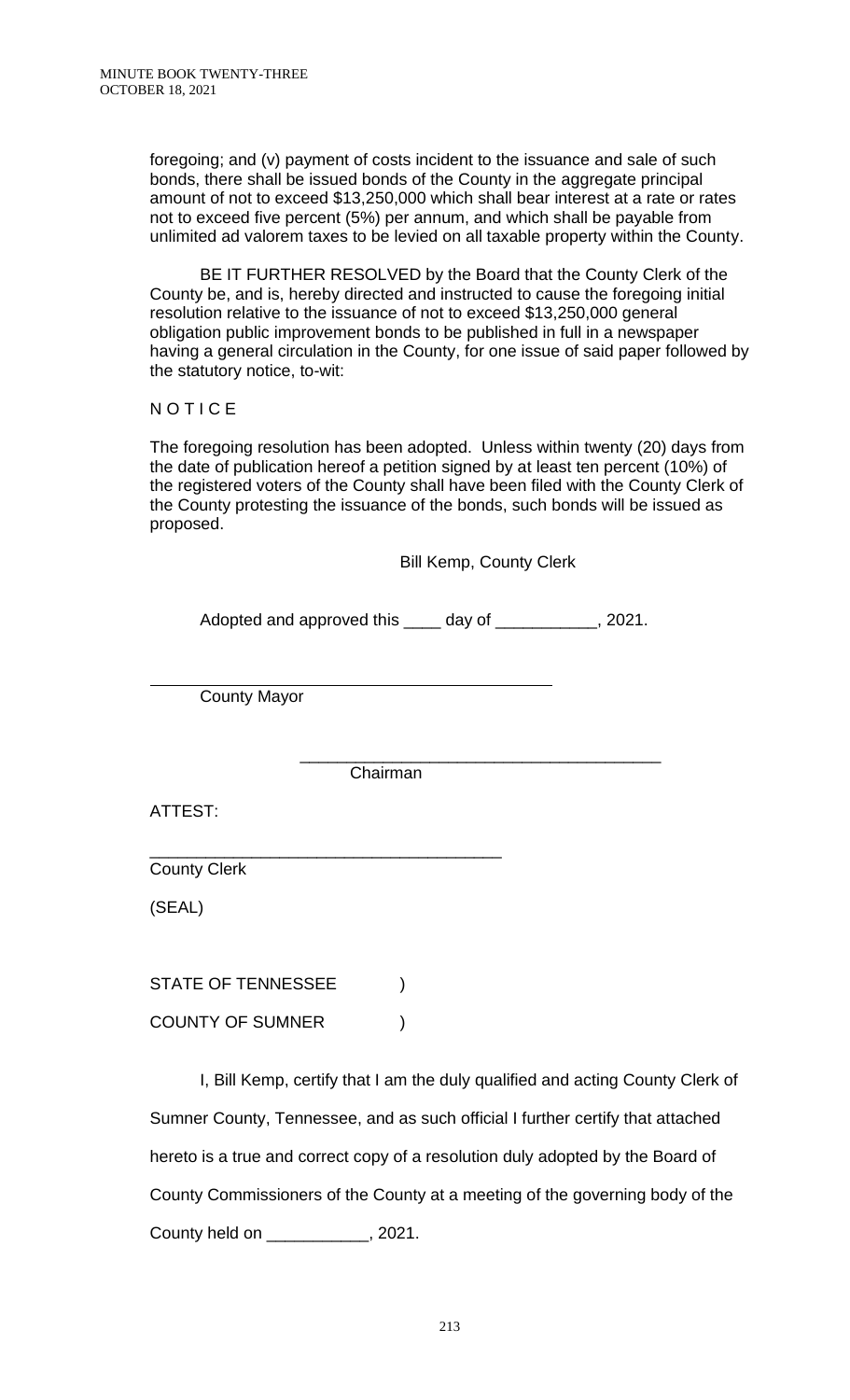| WITNESS my official signature and seal of said County on this the ____ |                         |                     |
|------------------------------------------------------------------------|-------------------------|---------------------|
|                                                                        | day of _________, 2021. |                     |
|                                                                        |                         |                     |
|                                                                        |                         |                     |
|                                                                        |                         | <b>County Clerk</b> |
| (SEAL)                                                                 |                         |                     |

### **2110-07 A RESOLUTION AUTHORIZING THE ISSUANCE OF NOT TO EXCEED \$13,250,000 IN AGGREGATE PRINCIPAL AMOUNT, IN ONE OR MORE SERIES, OF GENERAL OBLIGATION BONDS OF SUMNER COUNTY, TENNESSEE; MAKING PROVISION FOR THE ISSUANCE, SALE AND PAYMENT OF SAID BONDS; ESTABLISHING THE TERMS THEREOF AND THE DISPOSITION OF PROCEEDS THEREFROM; PROVIDING FOR THE LEVY OF TAXES FOR THE PAYMENT OF PRINCIPAL OF, PREMIUM, IF ANY, AND INTEREST ON THE BONDS; AND APPROVING AN INTERGOVERNMENTAL AGREEMENT WITH THE RESOURCE AUTHORITY OF SUMNER COUNTY AND THE CITIES OF HENDERSONVILLE AND GALLATIN.**

\_\_\_\_\_\_\_\_\_\_\_\_\_\_\_\_\_\_\_\_\_\_\_\_\_\_\_\_\_\_\_\_\_\_\_\_\_\_\_\_\_\_\_\_\_\_\_\_\_\_\_\_\_\_\_\_\_\_\_\_\_\_\_\_\_\_\_\_\_\_\_\_\_\_\_\_\_\_\_\_\_\_\_\_

WHEREAS, pursuant to Sections 9-21-101, et seq., Tennessee Code Annotated, as amended, counties in Tennessee are authorized through their respective governing bodies to issue and sell bonds of said counties to finance county public works projects, including without limitation by providing the proceeds of said bonds to instrumentalities of said counties; and

WHEREAS, Chapter 157 of the 1979 Private Acts of Tennessee (the "Private Act") created an entity known as the Resource Authority of Sumner County ("Resource Authority"), which operates waste transfer facilities (the "Facilities") on behalf of Sumner County, Tennessee (the "County") and the Cities of Hendersonville and Gallatin (the "Cities"), as contemplated by the Private Act; and

 WHEREAS, due to the County's substantial growth, the Facilities are currently insufficient to provide for the receipt and transfer of County waste; and

WHEREAS, the Board of Directors of the Resource Authority has adopted a resolution recommending that the County Commission authorize the issuance of up to \$13,250,000 of the County's general obligation bonds for the purpose of funding the expansion and improvement of the Facilities; and

WHEREAS, the Board of Directors of the Resource Authority and the governing bodies of each of the Cities have approved an Intergovernmental Agreement in the form attached hereto as **Exhibit A**, (the "Intergovernmental Agreement") pursuant to which (i) the Resource Authority will provide the County with available funds of the Resource Authority sufficient to pay debt service on the recommended bonds, (ii) each of the Cities will fund 2/7ths of any deficiency in said Resource Authority funds, and (iii) the County will fund 3/7ths of any deficiency in said Resource Authority funds, all in a manner consistent with the terms of the Private Act; and

WHEREAS, the Board of County Commissioners (the "Governing Body") of Sumner County, Tennessee (the "County") hereby determines that it is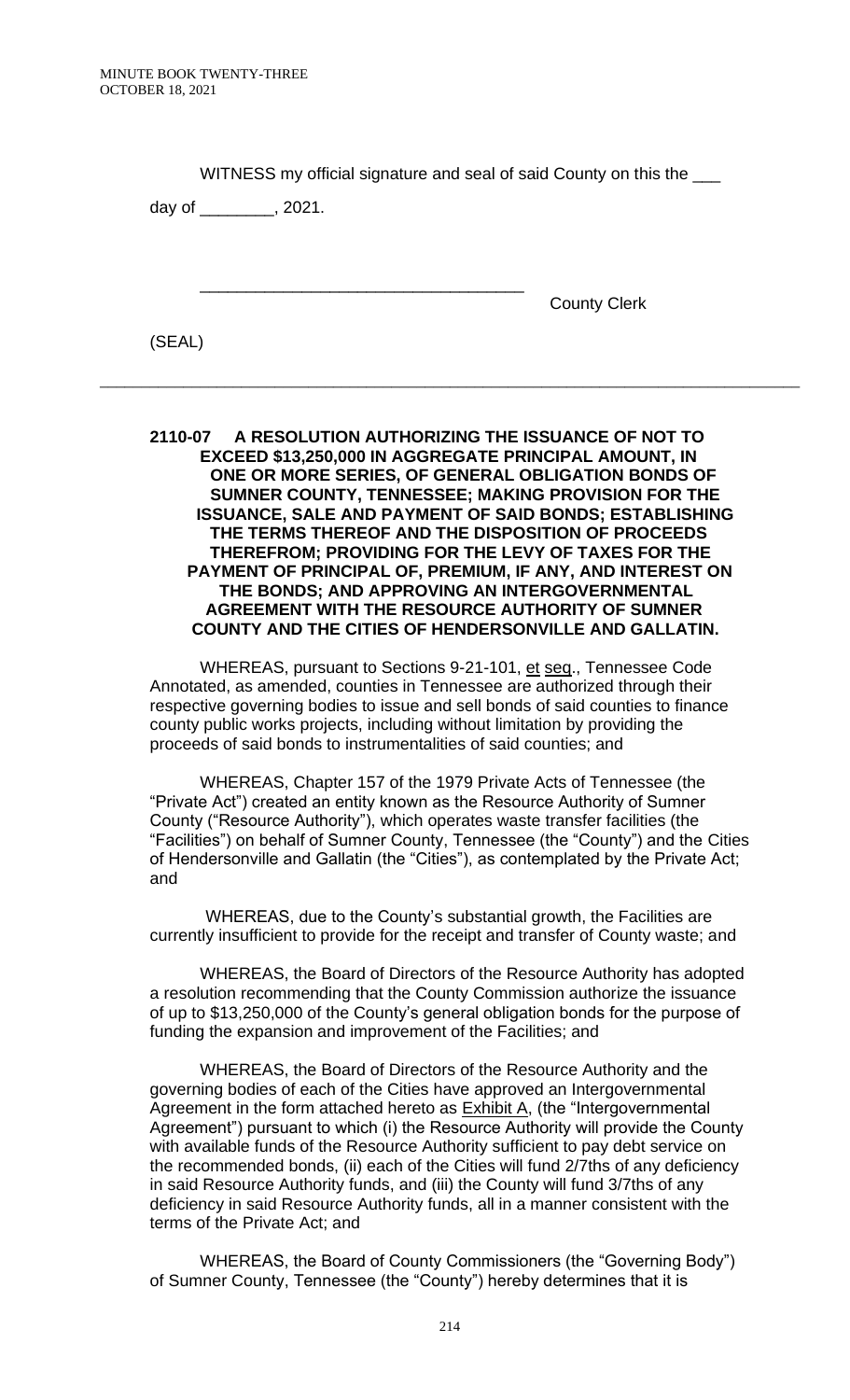necessary and desirable to issue general obligation bonds of the County to provide the funds necessary to finance the (i) expansion, improvement and equipping of the Facilities on behalf of the Resource Authority; (ii) the acquisition of all related real and personal property; (iii) payment of legal, fiscal, administrative, architectural and engineering costs incident to any or all of the foregoing; (iv) reimbursement to the appropriate fund of the County or the Resource Authority for prior expenditures for the foregoing costs, if applicable; and (v) payment of costs incident to the issuance and sale of the bonds authorized herein; and

WHEREAS, it is the intention of the Governing Body to adopt this Resolution for the purpose of authorizing not to exceed \$13,250,000 in aggregate principal amount of its general obligation bonds, in one or more series, providing for the issuance, sale and payment of said bonds, establishing the terms thereof and the disposition of proceeds therefrom, providing for the levy of a tax for the payment of principal thereof, premium, if any, and interest thereon, and approving the Intergovernmental Agreement.

NOW, THEREFORE, BE IT RESOLVED by the Board of County Commissioners of Sumner County, Tennessee, as follows:

Section 1. Authority. The bonds authorized by this resolution are issued pursuant to Sections 9-21-101 et seq., Tennessee Code Annotated, as amended, and other applicable provisions of law.

Section 2. Definitions. The following terms shall have the following meanings in this resolution unless the text expressly or by necessary implication requires otherwise:

(a) "Bonds" shall mean not to exceed \$13,250,000 in aggregate principal amount of General Obligation Bonds of the County, to be dated their date of delivery, with such series designation and such other dated date as the County Mayor shall determine pursuant to Section 8 hereof;

(b) "Book-Entry Form" or "Book-Entry System" means a form or system, as applicable, under which physical bond certificates in fully registered form are issued to a Depository, or to its nominee as Registered Owner, with the certificate of bonds being held by and "immobilized" in the custody of such Depository, and under which records maintained by persons, other than the County or the Registration Agent, constitute the written record that identifies, and records the transfer of, the beneficial "book-entry" interests in those bonds;

(c) "Cities" means the Cities of Hendersonville and Gallatin, Tennessee;

(d) "Code" means the Internal Revenue Code of l986, as amended, and all regulations promulgated thereunder;

(e) "County" means Sumner County, Tennessee;

"Debt Management Policy" means the Debt Management Policy adopted by the Governing Body as required by the State Funding Board of the State of Tennessee;

(g) "Depository" means any securities depository that is a clearing agency under federal laws operating and maintaining, with its participants or otherwise, a Book-Entry System, including, but not limited to, DTC;

(h) "Director of Finance" means the appointed Director of Finance for the County;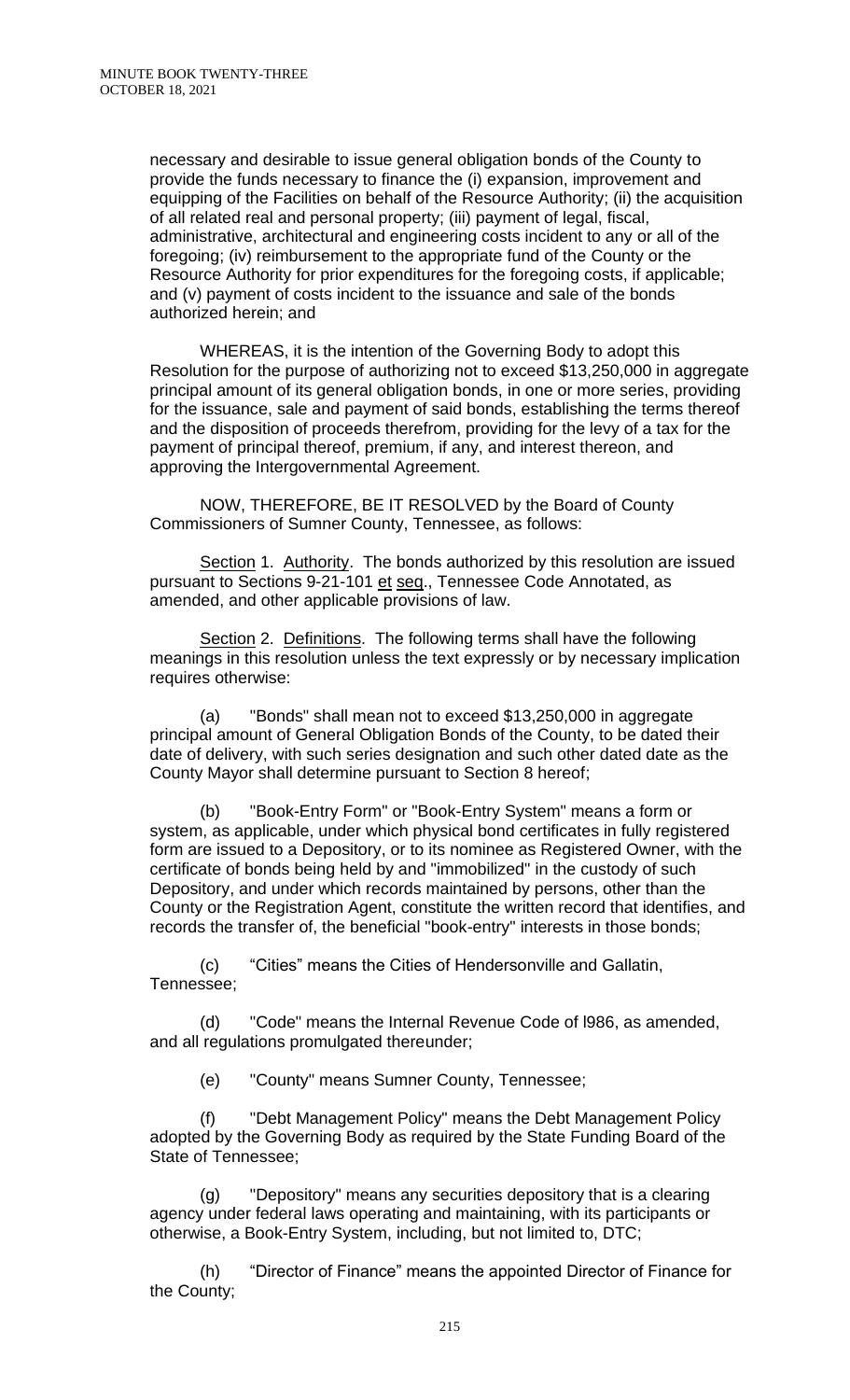(i) "DTC" means The Depository Trust Company, a limited purpose company organized under the laws of the State of New York, and its successors and assigns;

(j) "DTC Participant(s)" means securities brokers and dealers, banks, trust companies and clearing corporations that have access to the DTC System;

(k) "Facilities" means the Resource Authority's waste transfer facilities;

(l) "Governing Body" means the Board of County Commissioners of the County;

(m) "Municipal Advisor" means Oakdale Municipal Advisors;

(n) "Projects" shall mean the (i) expansion, improvement and equipping of the Facilities on behalf of the Resource Authority; (ii) the acquisition of all related real and personal property; and (iii) payment of legal, fiscal, administrative, architectural and engineering costs incident to any or all of the foregoing;

(o) "Registration Agent" means the registration and paying agent for the Bonds, appointed by the County Mayor pursuant to Section 3 hereof, or any successor designated by the Governing Body; and

(p) "Resource Authority" means the entity known as the Resource Authority of Sumner County, created by Chapter 157 of the 1979 Private Acts of Tennessee.

Section 3. Findings of the Governing Body; Compliance with Debt Management Policy. The Governing Body hereby finds that the issuance and sale of the Bonds, as proposed herein, is consistent with the County's Debt Management Policy. Approximate debt service and costs of issuance are attached hereto as Exhibit B, subject to change by the County Mayor, as permitted by Section 8 hereof.

## Section 4. Authorization and Terms of the Bonds.

• For the purpose of providing funds to (i) finance the cost of the Projects, (ii) reimburse the County or the Resource Authority for funds previously expended for the Projects, if any; and (iii) pay the costs incident to the issuance and sale of the Bonds, there is hereby authorized to be issued general obligation bonds, in one or more series, of the County in the aggregate principal amount of not to exceed \$13,250,000. The Bonds shall be issued in fully registered, bookentry form (except as otherwise provided herein), without coupons, shall be known as "General Obligation Bonds" and shall be dated their date of issuance and have such series designation or such other dated date as shall be determined by the County Mayor pursuant to Section 8 hereof. Subject to adjustments permitted pursuant to Section 8 hereof, the Bonds shall bear interest at a rate or rates not to exceed 5% per annum, payable semi-annually on June 1 and December 1 in each year, commencing June 1, 2022. Subject to adjustments permitted in Section 8 hereof, the Bonds shall be issued initially in \$5,000 denominations or integral multiples thereof, as shall be requested by the purchaser thereof, and shall mature on December 1 of each year, subject to prior optional redemption as hereinafter provided, either serially or through mandatory redemption, in the years 2022 through 2041 in the estimated amounts provided in **Exhibit B** attached hereto.

(b) Subject to adjustments permitted in Section 8 hereof, the Bonds shall be subject to redemption prior to maturity at the option of the County on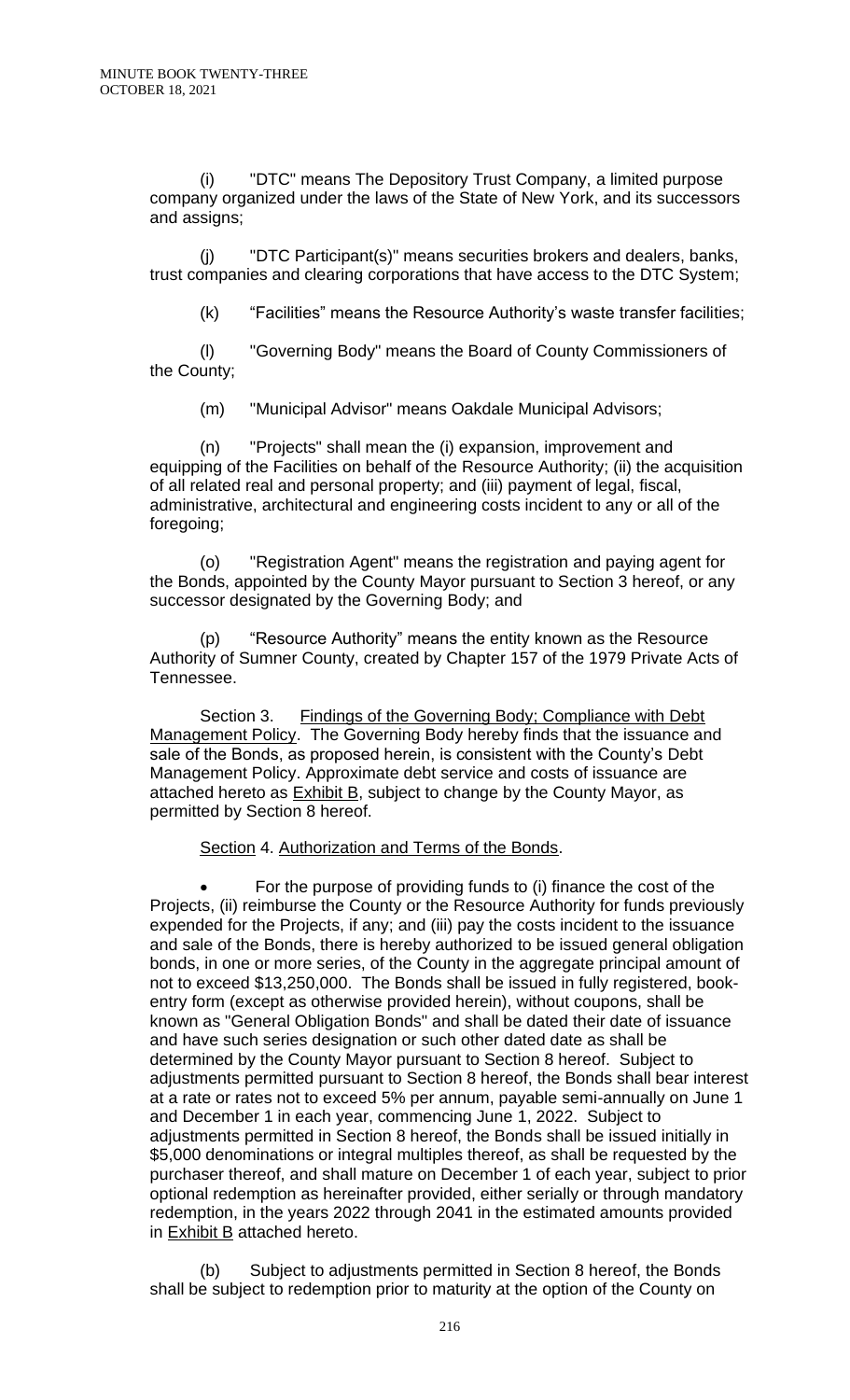December 1, 2031 and thereafter, as a whole or in part at any time at the redemption price of par plus accrued interest to the redemption date.

If less than all of the Bonds within a single maturity shall be called for redemption, the interests within the maturity to be redeemed shall be selected as follows:

(i) if the Bonds are being held under a Book-Entry System by DTC, or a successor Depository, the Bonds to be redeemed shall be determined by DTC, or such successor Depository, by lot or such other manner as DTC, or such successor Depository, shall determine; or

(ii) if the Bonds are not being held under a Book-Entry System by DTC, or a successor Depository, the Bonds within the maturity to be redeemed shall be selected by the Registration Agent by lot or such other random manner as the Registration Agent in its discretion shall determine.

(c) Pursuant to Section 8 hereof, the County Mayor of the County is authorized to sell the Bonds, or any maturities thereof, as term bonds ("Term Bonds") with mandatory redemption requirements corresponding to the maturities set forth herein or as determined by the County Mayor of the County. In the event any or all the Bonds are sold as Term Bonds, the County shall redeem Term Bonds on redemption dates corresponding to the maturity dates set forth in Exhibit A, in aggregate principal amounts equal to the maturity amounts established pursuant to Section 8 hereof for each redemption date, as such maturity amounts and dates may be adjusted pursuant to Section 8 hereof, at a price of par plus accrued interest thereon to the date of redemption. The Term Bonds to be redeemed within a single maturity shall be selected in the manner described in subsection (b) above.

At its option, to be exercised on or before the forty-fifth (45th) day next preceding any such mandatory redemption date, the County may (i) deliver to the Registration Agent for cancellation Bonds to be redeemed, in any aggregate principal amount desired, and/or (ii) receive a credit in respect of its redemption obligation under this mandatory redemption provision for any Bonds of the maturity to be redeemed which prior to said date have been purchased or redeemed (otherwise than through the operation of this mandatory sinking fund redemption provision) and canceled by the Registration Agent and not theretofore applied as a credit against any redemption obligation under this mandatory sinking fund provision. Each Bond so delivered or previously purchased or redeemed shall be credited by the Registration Agent at 100% of the principal amount thereof on the obligation of the County on such payment date and any excess shall be credited on future redemption obligations in chronological order, and the principal amount of Bonds to be redeemed by operation of this mandatory sinking fund provision shall be accordingly reduced. The County shall on or before the forty-fifth (45th) day next preceding each payment date furnish the Registration Agent with its certificate indicating whether or not and to what extent the provisions of clauses (i) and (ii) of this subsection are to be availed of with respect to such payment and confirm that funds for the balance of the next succeeding prescribed payment will be paid on or before the next succeeding payment date.

(d) Notice of call for redemption, whether optional or mandatory, shall be given by the Registration Agent on behalf of the County not less than thirty (30) nor more than sixty (60) days prior to the date fixed for redemption by sending an appropriate notice to the registered owners of the Bonds to be redeemed by first-class mail, postage prepaid, at the addresses shown on the Bond registration records of the Registration Agent as of the date of the notice; but neither failure to mail such notice nor any defect in any such notice so mailed shall affect the sufficiency of the proceedings for redemption of any of the Bonds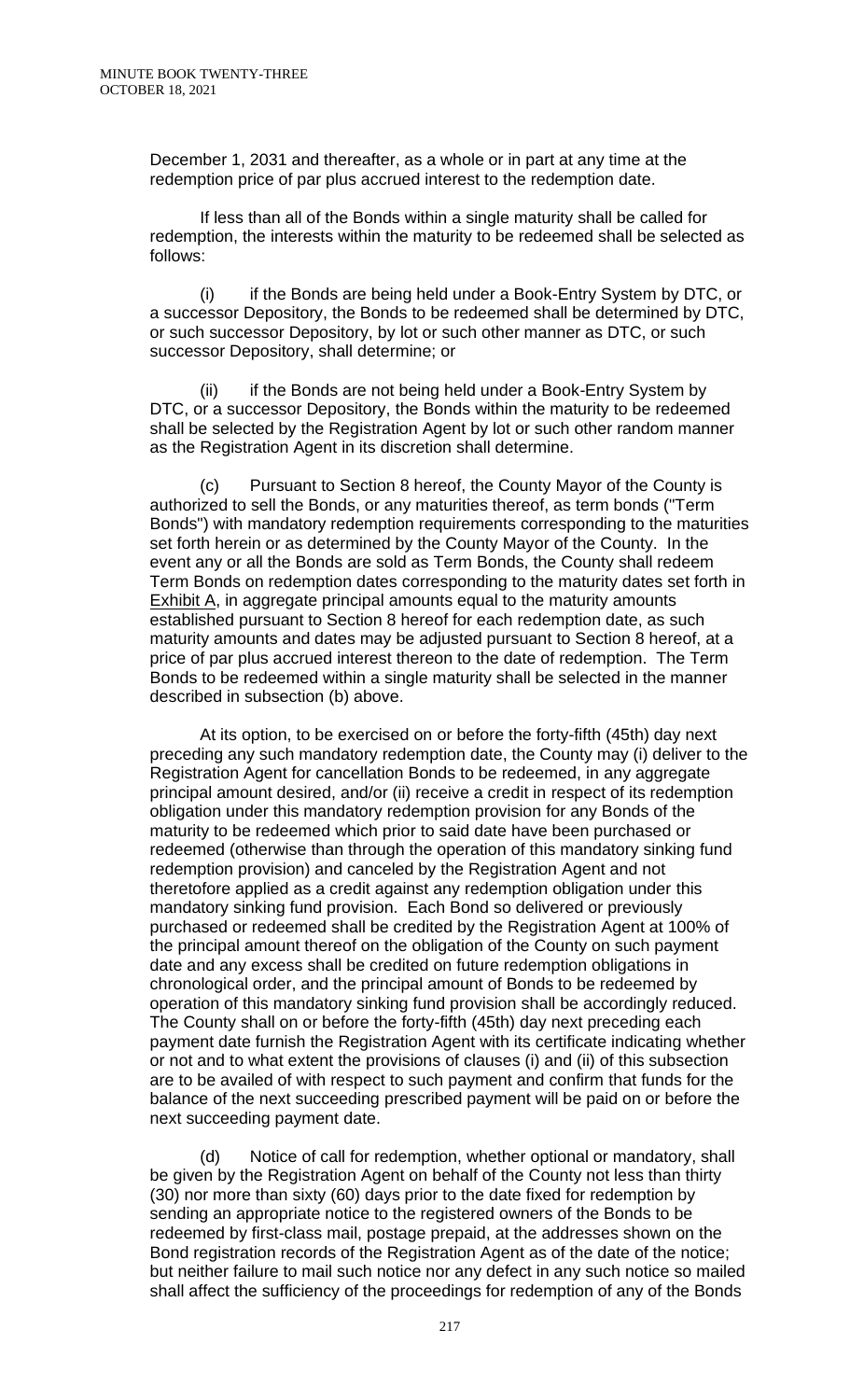for which proper notice was given. An optional notice may state that it is conditioned upon the deposit of moneys in an amount equal to the amount necessary to effect the redemption with the Registration Agent no later than the redemption date ("Conditional Redemption"). As long as DTC, or a successor Depository, is the registered owner of the Bonds, all redemption notices shall be mailed by the Registration Agent to DTC, or such successor Depository, as the registered owner of the Bonds, as and when above provided, and neither the County nor the Registration Agent shall be responsible for mailing notices of redemption to DTC Participants or Beneficial Owners. Failure of DTC, or any successor Depository, to provide notice to any DTC Participant or Beneficial Owner will not affect the validity of such redemption. The Registration Agent shall mail said notices as and when directed by the County pursuant to written instructions from an authorized representative of the County (other than for a mandatory sinking fund redemption, notices of which shall be given on the dates provided herein) given at least forty-five (45) days prior to the redemption date (unless a shorter notice period shall be satisfactory to the Registration Agent). From and after the redemption date, all Bonds called for redemption shall cease to bear interest if funds are available at the office of the Registration Agent for the payment thereof and if notice has been duly provided as set forth herein. In the case of a Conditional Redemption, the failure of the County to make funds available in part or in whole on or before the redemption date shall not constitute an event of default, and the Registration Agent shall give immediate notice to the Depository or the affected Bondholders that the redemption did not occur and that the Bonds called for redemption and not so paid remain outstanding.

(e) The County Mayor is hereby authorized and directed to appoint the Registration Agent for the Bonds and the Registration Agent, so appointed, is hereby authorized and directed to maintain Bond registration records with respect to the Bonds, to authenticate and deliver the Bonds as provided herein, either at original issuance or upon transfer, to effect transfers of the Bonds, to give all notices of redemption as required herein, to make all payments of principal and interest with respect to the Bonds as provided herein, to cancel and destroy Bonds which have been paid at maturity or upon earlier redemption or submitted for exchange or transfer, to furnish the County at least annually a certificate of destruction with respect to Bonds canceled and destroyed, and to furnish the County at least annually an audit confirmation of Bonds paid, Bonds outstanding and payments made with respect to interest on the Bonds. The County Mayor is hereby authorized to execute and the County Clerk is hereby authorized to attest such written agreement between the County and the Registration Agent as they shall deem necessary and proper with respect to the obligations, duties and rights of the Registration Agent. The payment of all reasonable fees and expenses of the Registration Agent for the discharge of its duties and obligations hereunder or under any such agreement is hereby authorized and directed.

(f) The Bonds shall be payable, both principal and interest, in lawful money of the United States of America at the main office of the Registration Agent. The Registration Agent shall make all interest payments with respect to the Bonds by check or draft on each interest payment date directly to the registered owners as shown on the Bond registration records maintained by the Registration Agent as of the close of business on the fifteenth day of the month next preceding the interest payment date (the "Regular Record Date") by depositing said payment in the United States mail, postage prepaid, addressed to such owners at their addresses shown on said Bond registration records, without, except for final payment, the presentation or surrender of such registered Bonds, and all such payments shall discharge the obligations of the County in respect of such Bonds to the extent of the payments so made. Payment of principal of and premium, if any, on the Bonds shall be made upon presentation and surrender of such Bonds to the Registration Agent as the same shall become due and payable. All rates of interest specified herein shall be computed on the basis of a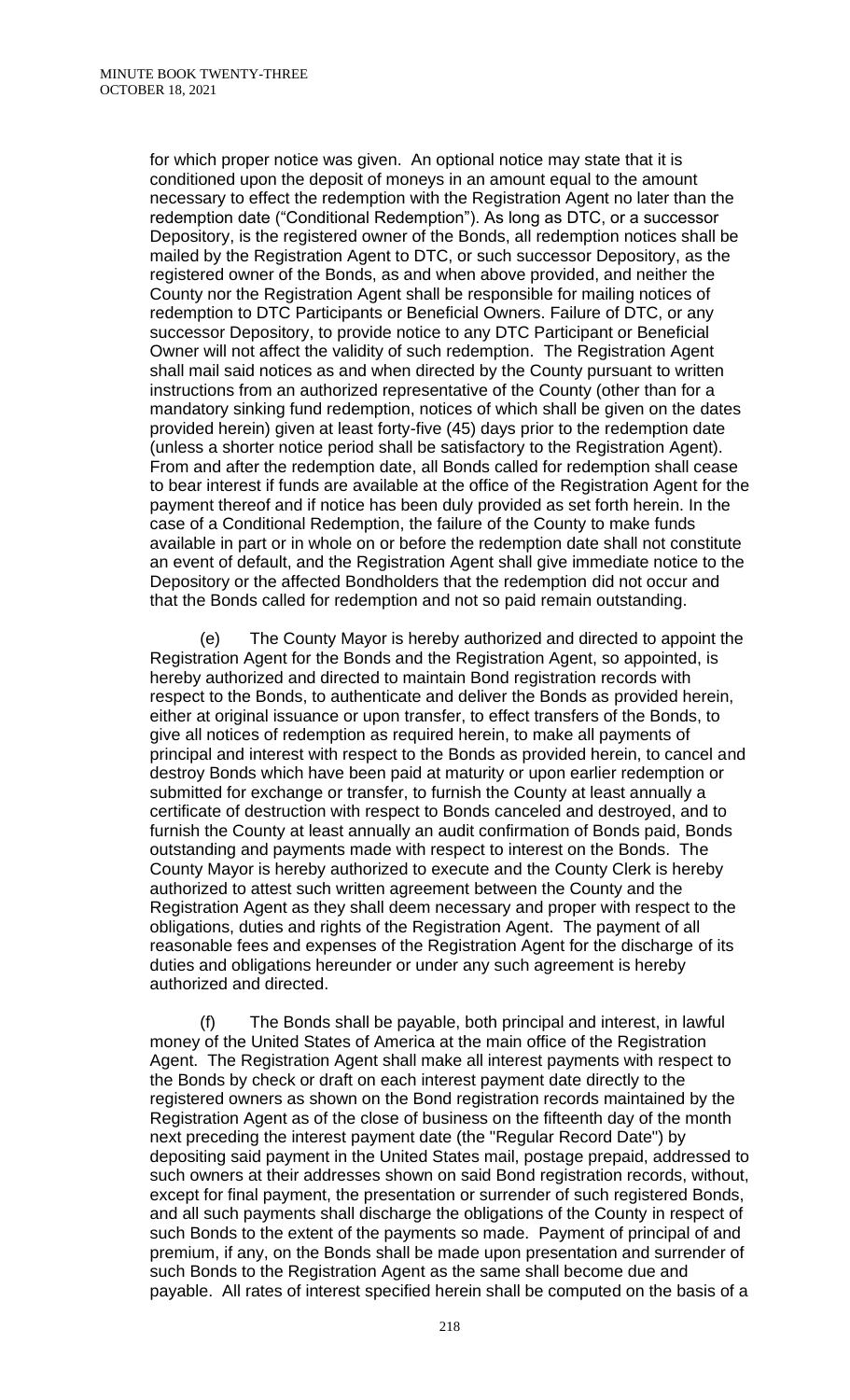three hundred sixty (360) day year composed of twelve (12) months of thirty (30) days each. In the event the Bonds are no longer registered in the name of DTC, or a successor Depository, if requested by the Owner of at least \$1,000,000 in aggregate principal amount of the Bonds, payment of interest on such Bonds shall be paid by wire transfer to a bank within the continental United States or deposited to a designated account if such account is maintained with the Registration Agent and written notice of any such election and designated account is given to the Registration Agent prior to the record date.

(g) Any interest on any Bond that is payable but is not punctually paid or duly provided for on any interest payment date (hereinafter "Defaulted Interest") shall forthwith cease to be payable to the registered owner on the relevant Regular Record Date; and, in lieu thereof, such Defaulted Interest shall be paid by the County to the persons in whose names the Bonds are registered at the close of business on a date (the "Special Record Date") for the payment of such Defaulted Interest, which shall be fixed in the following manner: the County shall notify the Registration Agent in writing of the amount of Defaulted Interest proposed to be paid on each Bond and the date of the proposed payment, and at the same time the County shall deposit with the Registration Agent an amount of money equal to the aggregate amount proposed to be paid in respect of such Defaulted Interest or shall make arrangements satisfactory to the Registration Agent for such deposit prior to the date of the proposed payment, such money when deposited to be held in trust for the benefit of the persons entitled to such Defaulted Interest as in this Section provided. Thereupon, not less than ten (10) days after the receipt by the Registration Agent of the notice of the proposed payment, the Registration Agent shall fix a Special Record Date for the payment of such Defaulted Interest which Date shall be not more than fifteen (15) nor less than ten (10) days prior to the date of the proposed payment to the registered owners. The Registration Agent shall promptly notify the County of such Special Record Date and, in the name and at the expense of the County, not less than ten (10) days prior to such Special Record Date, shall cause notice of the proposed payment of such Defaulted Interest and the Special Record Date therefor to be mailed, first class postage prepaid, to each registered owner at the address thereof as it appears in the Bond registration records maintained by the Registration Agent as of the date of such notice. Nothing contained in this Section or in the Bonds shall impair any statutory or other rights in law or in equity of any registered owner arising as a result of the failure of the County to punctually pay or duly provide for the payment of principal of, premium, if any, and interest on the Bonds when due.

(h) The Bonds are transferable only by presentation to the Registration Agent by the registered owner, or his legal representative duly authorized in writing, of the registered Bond(s) to be transferred with the form of assignment on the reverse side thereof completed in full and signed with the name of the registered owner as it appears upon the face of the Bond(s) accompanied by appropriate documentation necessary to prove the legal capacity of any legal representative of the registered owner. Upon receipt of the Bond(s) in such form and with such documentation, if any, the Registration Agent shall issue a new Bond or the Bond to the assignee(s) in \$5,000 denominations, or integral multiples thereof, as requested by the registered owner requesting transfer. The Registration Agent shall not be required to transfer or exchange any Bond during the period commencing on a Regular or Special Record Date and ending on the corresponding interest payment date of such Bond, nor to transfer or exchange any Bond after the notice calling such Bond for redemption has been made, nor to transfer or exchange any Bond during the period following the receipt of instructions from the County to call such Bond for redemption; provided, the Registration Agent, at its option, may make transfers after any of said dates. No charge shall be made to any registered owner for the privilege of transferring any Bond, provided that any transfer tax relating to such transaction shall be paid by the registered owner requesting transfer. The person in whose name any Bond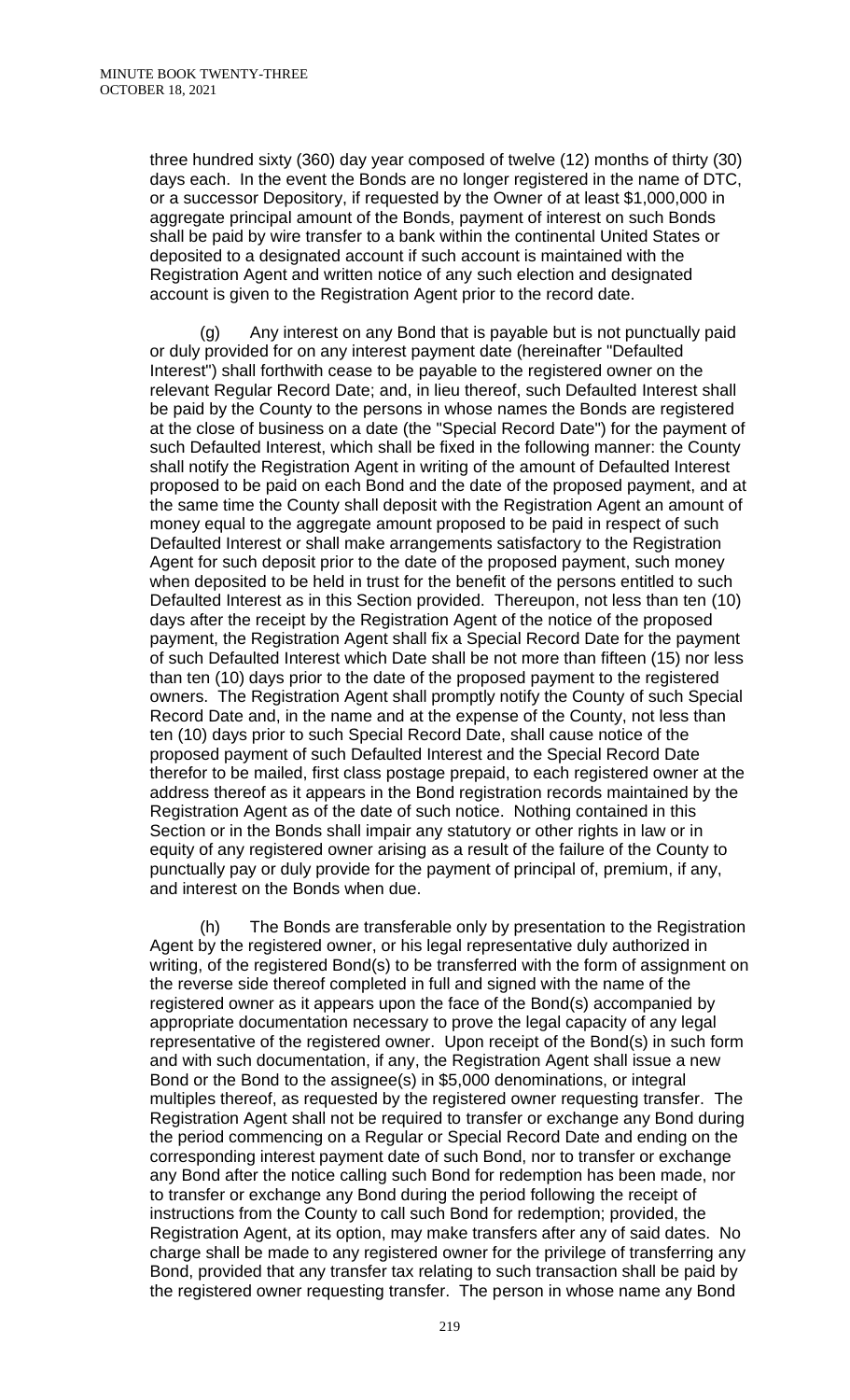shall be registered shall be deemed and regarded as the absolute owner thereof for all purposes and neither the County nor the Registration Agent shall be affected by any notice to the contrary whether or not any payments due on the Bonds shall be overdue. The Bonds, upon surrender to the Registration Agent, may, at the option of the registered owner, be exchanged for an equal aggregate principal amount of the Bonds of the same maturity in any authorized denomination or denominations.

(i) The Bonds shall be executed in such manner as may be prescribed by applicable law, in the name, and on behalf, of the County with the manual or facsimile signature of the County Mayor and with the official seal, or a facsimile thereof, of the County impressed or imprinted thereon and attested by the manual or facsimile signature of the County Clerk.

(j) Except as otherwise provided in this resolution, the Bonds shall be registered in the name of Cede & Co., as nominee of DTC, which will act as securities depository for the Bonds. References in this Section to a Bond or the Bonds shall be construed to mean the Bond or the Bonds that are held under the Book-Entry System. One Bond for each maturity shall be issued to DTC and immobilized in its custody. A Book-Entry System shall be employed, evidencing ownership of the Bonds in authorized denominations, with transfers of beneficial ownership effected on the records of DTC and the DTC Participants pursuant to rules and procedures established by DTC.

Each DTC Participant shall be credited in the records of DTC with the amount of such DTC Participant's interest in the Bonds. Beneficial ownership interests in the Bonds may be purchased by or through DTC Participants. The holders of these beneficial ownership interests are hereinafter referred to as the "Beneficial Owners." The Beneficial Owners shall not receive the Bonds representing their beneficial ownership interests. The ownership interests of each Beneficial Owner shall be recorded through the records of the DTC Participant from which such Beneficial Owner purchased its Bonds. Transfers of ownership interests in the Bonds shall be accomplished by book entries made by DTC and, in turn, by DTC Participants acting on behalf of Beneficial Owners. SO LONG AS CEDE & CO., AS NOMINEE FOR DTC, IS THE REGISTERED OWNER OF THE BONDS, THE REGISTRATION AGENT SHALL TREAT CEDE & CO., AS THE ONLY HOLDER OF THE BONDS FOR ALL PURPOSES UNDER THIS RESOLUTION, INCLUDING RECEIPT OF ALL PRINCIPAL OF, PREMIUM, IF ANY, AND INTEREST ON THE BONDS, RECEIPT OF NOTICES, VOTING AND REQUESTING OR DIRECTING THE REGISTRATION AGENT TO TAKE OR NOT TO TAKE, OR CONSENTING TO, CERTAIN ACTIONS UNDER THIS RESOLUTION.

Payments of principal, interest, and redemption premium, if any, with respect to the Bonds, so long as DTC is the only owner of the Bonds, shall be paid by the Registration Agent directly to DTC or its nominee, Cede & Co. as provided in the Letter of Representation relating to the Bonds from the County and the Registration Agent to DTC (the "Letter of Representation"). DTC shall remit such payments to DTC Participants, and such payments thereafter shall be paid by DTC Participants to the Beneficial Owners. The County and the Registration Agent shall not be responsible or liable for payment by DTC or DTC Participants, for sending transaction statements or for maintaining, supervising or reviewing records maintained by DTC or DTC Participants.

In the event that (1) DTC determines not to continue to act as securities depository for the Bonds or (2) the County determines that the continuation of the Book-Entry System of evidence and transfer of ownership of the Bonds would adversely affect their interests or the interests of the Beneficial Owners of the Bonds, the County shall discontinue the Book-Entry System with DTC. If the County fails to identify another qualified securities depository to replace DTC, the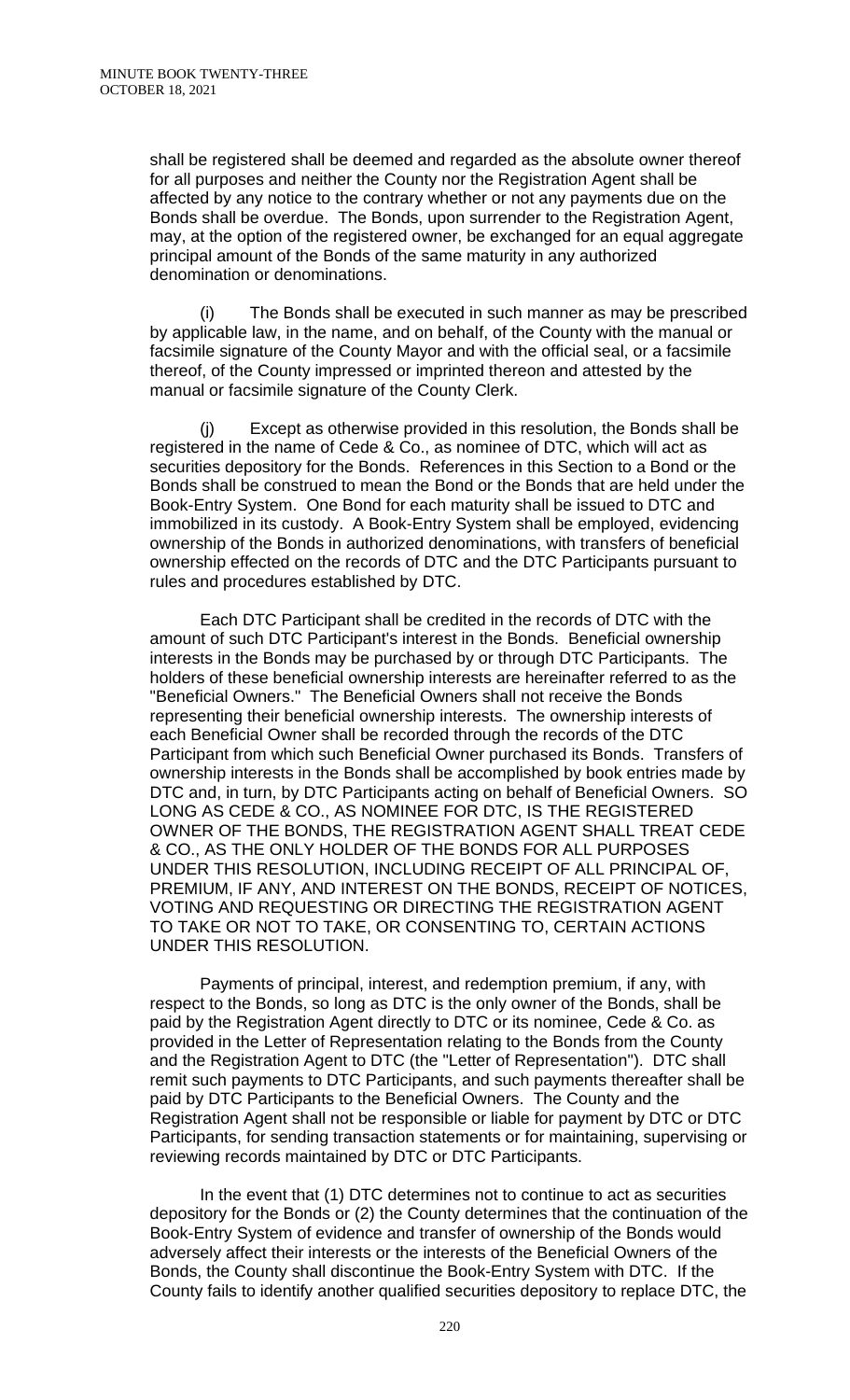County shall cause the Registration Agent to authenticate and deliver replacement Bonds in the form of fully registered Bonds to each Beneficial Owner.

THE COUNTY AND THE REGISTRATION AGENT SHALL NOT HAVE ANY RESPONSIBILITY OR OBLIGATIONS TO ANY DTC PARTICIPANT OR ANY BENEFICIAL OWNER WITH RESPECT TO (i) THE BONDS; (ii) THE ACCURACY OF ANY RECORDS MAINTAINED BY DTC OR ANY DTC PARTICIPANT; (iii) THE PAYMENT BY DTC OR ANY DTC PARTICIPANT OF ANY AMOUNT DUE TO ANY BENEFICIAL OWNER IN RESPECT OF THE PRINCIPAL OF AND INTEREST ON THE BONDS; (iv) THE DELIVERY OR TIMELINESS OF DELIVERY BY DTC OR ANY DTC PARTICIPANT OF ANY NOTICE DUE TO ANY BENEFICIAL OWNER THAT IS REQUIRED OR PERMITTED UNDER THE TERMS OF THIS RESOLUTION TO BE GIVEN TO BENEFICIAL OWNERS, (v) THE SELECTION OF BENEFICIAL OWNERS TO RECEIVE PAYMENTS IN THE EVENT OF ANY PARTIAL REDEMPTION OF THE BONDS; OR (vi) ANY CONSENT GIVEN OR OTHER ACTION TAKEN BY DTC, OR ITS NOMINEE, CEDE & CO., AS OWNER.

If the Bonds are sold to a single purchaser that certifies that it does not intend to re-offer the Bonds to the public, then the Registration Agent may deliver fully registered Bonds to the purchaser without utilizing the Book-Entry System and the form of the Bond in Section 6 hereof shall be so conformed.

The Registration Agent is hereby authorized to take such action as may be necessary from time to time to qualify and maintain the Bonds for deposit with DTC, including but not limited to, wire transfers of interest and principal payments with respect to the Bonds, utilization of electronic book-entry data received from DTC in place of actual delivery of Bonds and provision of notices with respect to Bonds registered by DTC (or any of its designees identified to the Registration Agent) by overnight delivery, courier service, telegram, telecopy or other similar means of communication. No such arrangements with DTC may adversely affect the interest of any of the owners of the Bonds, provided, however, that the Registration Agent shall not be liable with respect to any such arrangements it may make pursuant to this section.

The Registration Agent is hereby authorized to authenticate and deliver the Bonds to the original purchaser, upon receipt by the County of the proceeds of the sale thereof and to authenticate and deliver Bonds in exchange for Bonds of the same principal amount delivered for transfer upon receipt of the Bond(s) to be transferred in proper form with proper documentation as hereinabove described. The Bonds shall not be valid for any purpose unless authenticated by the Registration Agent by the manual signature of an officer thereof on the certificate set forth herein on the Bond form.

(m) In case any Bond shall become mutilated, or be lost, stolen, or destroyed, the County, in its discretion, shall issue, and the Registration Agent, upon written direction from the County, shall authenticate and deliver, a new Bond of like tenor, amount, maturity and date, in exchange and substitution for, and upon the cancellation of, the mutilated Bond, or in lieu of and in substitution for such lost, stolen or destroyed Bond, or if any such Bond shall have matured or shall be about to mature, instead of issuing a substituted Bond the County may pay or authorize payment of such Bond without surrender thereof. In every case the applicant shall furnish evidence satisfactory to the County and the Registration Agent of the destruction, theft or loss of such Bond, and indemnity satisfactory to the County and the Registration Agent; and the County may charge the applicant for the issue of such new Bond an amount sufficient to reimburse the County for the expense incurred by it in the issue thereof.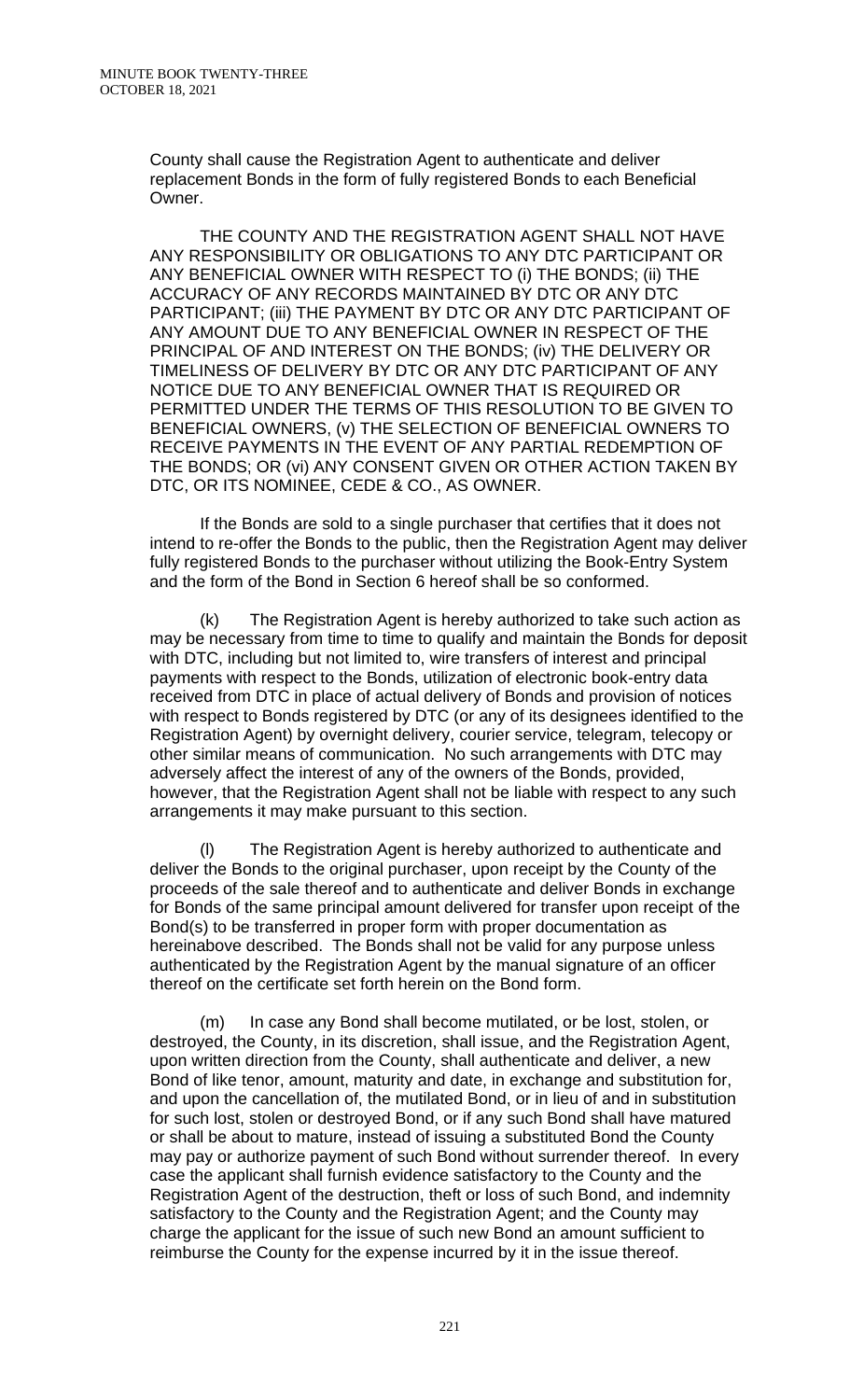Section 5. Source of Payment. The Bonds shall be secured by and payable from unlimited ad valorem taxes to be levied on all taxable property within the County. For the prompt payment of principal of, premium, if any, and interest on the Bonds, the full faith and credit of the County are hereby irrevocably pledged. The Bonds shall be additionally payable from any amounts paid to the County from the Resource Authority or the Cities pursuant to the terms of the Intergovernmental Agreement.

Section 6. Form of Bonds. The Bonds shall be in substantially the following form, the omissions to be appropriately completed when the Bonds are prepared and delivered:

(Form of Face of Bond) REGISTERED REGISTERED Number \_\_\_\_\_\_\_

 $$_-$ 

UNITED STATES OF AMERICA STATE OF TENNESSEE COUNTY OF SUMNER GENERAL OBLIGATION BOND, SERIES 2021

Interest Rate: Maturity Date: Date of Bond: CUSIP No.:

\_\_\_\_\_\_\_\_\_, 2021

Registered Owner: CEDE & CO.

Principal Amount:

FOR VALUE RECEIVED, Sumner County, Tennessee (the "County") hereby promises to pay to the registered owner hereof, hereinabove named, or registered assigns, in the manner hereinafter provided, the principal amount hereinabove set forth on the maturity date hereinabove set forth [(or upon earlier redemption as set forth herein)], and to pay interest (computed on the basis of a 360-day year of twelve 30-day months) on said principal amount at the annual rate of interest hereinabove set forth from the date hereof until said maturity date [or redemption date,] said interest being payable on [June 1, 2022], and semiannually thereafter on the first day of June and December in each year until this Bond matures [or is redeemed]. Both principal hereof and interest hereon are payable in lawful money of the United States of America at the designated corporate trust office of  $\frac{1}{\sqrt{1-\frac{1}{2}}\sqrt{1-\frac{1}{2}}\sqrt{1-\frac{1}{2}}\sqrt{1-\frac{1}{2}}\sqrt{1-\frac{1}{2}}\sqrt{1-\frac{1}{2}}\sqrt{1-\frac{1}{2}}\sqrt{1-\frac{1}{2}}\sqrt{1-\frac{1}{2}}\sqrt{1-\frac{1}{2}}\sqrt{1-\frac{1}{2}}\sqrt{1-\frac{1}{2}}\sqrt{1-\frac{1}{2}}\sqrt{1-\frac{1}{2}}\sqrt{1-\frac{1}{2}}\sqrt{1-\frac{1}{2}}\sqrt{1-\frac{1}{2}}\sqrt$ registration and paying agent (the "Registration Agent"). The Registration Agent shall make all interest payments with respect to this Bond on each interest payment date to the registered owner hereof shown on the Bond registration records maintained by the Registration Agent as of the close of business on the fifteenth day of the month next preceding the interest payment date (the "Regular Record Date") by check or draft mailed to such owner at such owner's address shown on said Bond registration records, without, except for final payment, the presentation or surrender of this Bond, and all such payments shall discharge the obligations of the County to the extent of the payments so made. Any such interest not so punctually paid or duly provided for on any interest payment date shall forthwith cease to be payable to the registered owner on the relevant Regular Record Date; and, in lieu thereof, such defaulted interest shall be payable to the person in whose name this Bond is registered at the close of business on the date (the "Special Record Date") for payment of such defaulted interest to be fixed by the Registration Agent, notice of which shall be given to the owners of the Bonds of the issue of which this Bond is one not less than ten (10) days prior to such Special Record Date. Payment of principal of [and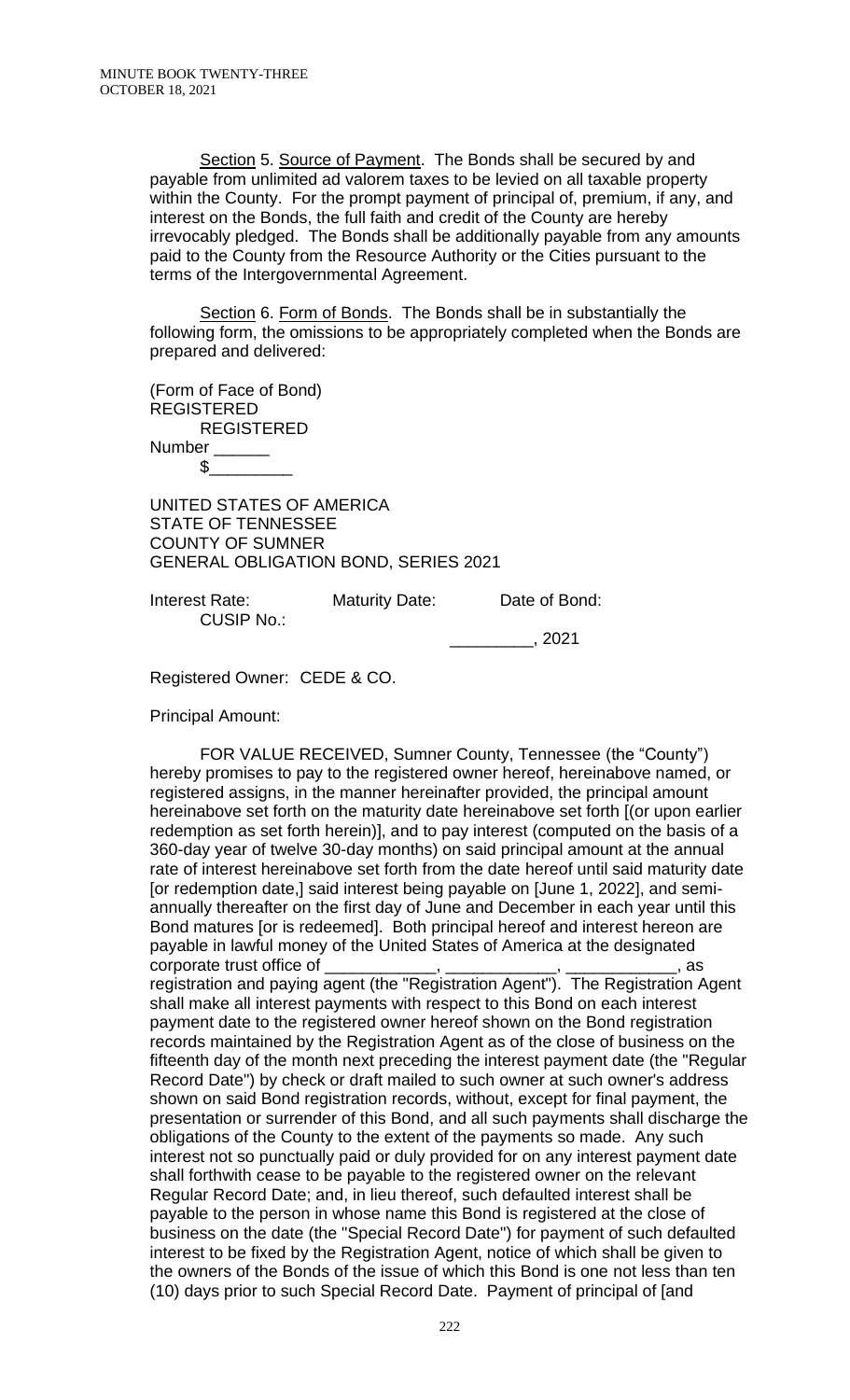premium, if any,] on this Bond shall be made when due upon presentation and surrender of this Bond to the Registration Agent.

Except as otherwise provided herein or in the Resolution, as hereinafter defined, this Bond shall be registered in the name of Cede & Co., as nominee of The Depository Trust Company, New York, New York ("DTC"), which will act as securities depository for the Bonds of the series of which this Bond is one. One Bond for each maturity of the Bonds shall be issued to DTC and immobilized in its custody, or a custodian of DTC. The Registrar is a custodian and agent for DTC and the Bonds will be immobilized in its custody. A book-entry system shall be employed, evidencing ownership of the Bonds in \$5,000 denominations, or multiples thereof, with transfers of beneficial ownership affected on the records of DTC and the DTC Participants, as defined in the Resolution, pursuant to rules and procedures established by DTC. So long as Cede & Co., as nominee for DTC, is the registered owner of the Bonds, the County and the Registration Agent shall treat Cede & Co., as the only owner of the Bonds for all purposes under the Resolution, including receipt of all principal and maturity amounts of [, premium, if any,] and interest on the Bonds, receipt of notices, voting and requesting or taking or not taking, or consenting to, certain actions hereunder. Payments of principal[, and] interest, [and redemption premium, if any,] with respect to the Bonds, so long as DTC is the only owner of the Bonds, shall be paid directly to DTC or its nominee, Cede & Co. DTC shall remit such payments to DTC Participants, and such payments thereafter shall be paid by DTC Participants to the Beneficial Owners, as defined in the Resolution. Neither the County nor the Registration Agent shall be responsible or liable for payment by DTC or DTC Participants, for sending transaction statements or for maintaining, supervising or reviewing records maintained by DTC or DTC Participants. In the event that (1) DTC determines not to continue to act as securities depository for the Bonds or (2) the County determines that the continuation of the book-entry system of evidence and transfer of ownership of the Bonds would adversely affect its interests or the interests of the Beneficial Owners of the Bonds, the County may discontinue the book-entry system with DTC. If the County fails to identify another qualified securities depository to replace DTC, the County shall cause the Registration Agent to authenticate and deliver replacement Bonds in the form of fully registered Bonds to each Beneficial Owner. Neither the County nor the Registration Agent shall have any responsibility or obligations to any DTC Participant or any Beneficial Owner with respect to (i) the Bonds; (ii) the accuracy of any records maintained by DTC or any DTC Participant; (iii) the payment by DTC or any DTC Participant of any amount due to any Beneficial Owner in respect of the principal or maturity amounts of and interest on the Bonds; (iv) the delivery or timeliness of delivery by DTC or any DTC Participant of any notice due to any Beneficial Owner that is required or permitted under the terms of the Resolution to be given to Beneficial Owners, (v) the selection of Beneficial Owners to receive payments in the event of any partial redemption of the Bonds; or (vi) any consent given or other action taken by DTC, or its nominee, Cede & Co., as owner.

[Bonds of the issue of which this Bond is one shall be subject to redemption prior to maturity at the option of the County on [December 1, 2031] and thereafter, as a whole or in part at any time at the redemption price of par plus accrued interest to the redemption date.

If less than all the Bonds shall be called for redemption, the maturities to be redeemed shall be designated by the Board of County Commissioners. If less than all the principal amount of the Bonds of a maturity shall be called for redemption, the interests within the maturity to be redeemed shall be selected as follows:

(i) if the Bonds are being held under a Book-Entry System by DTC, or a successor Depository, the amount of the interest of each DTC Participant in the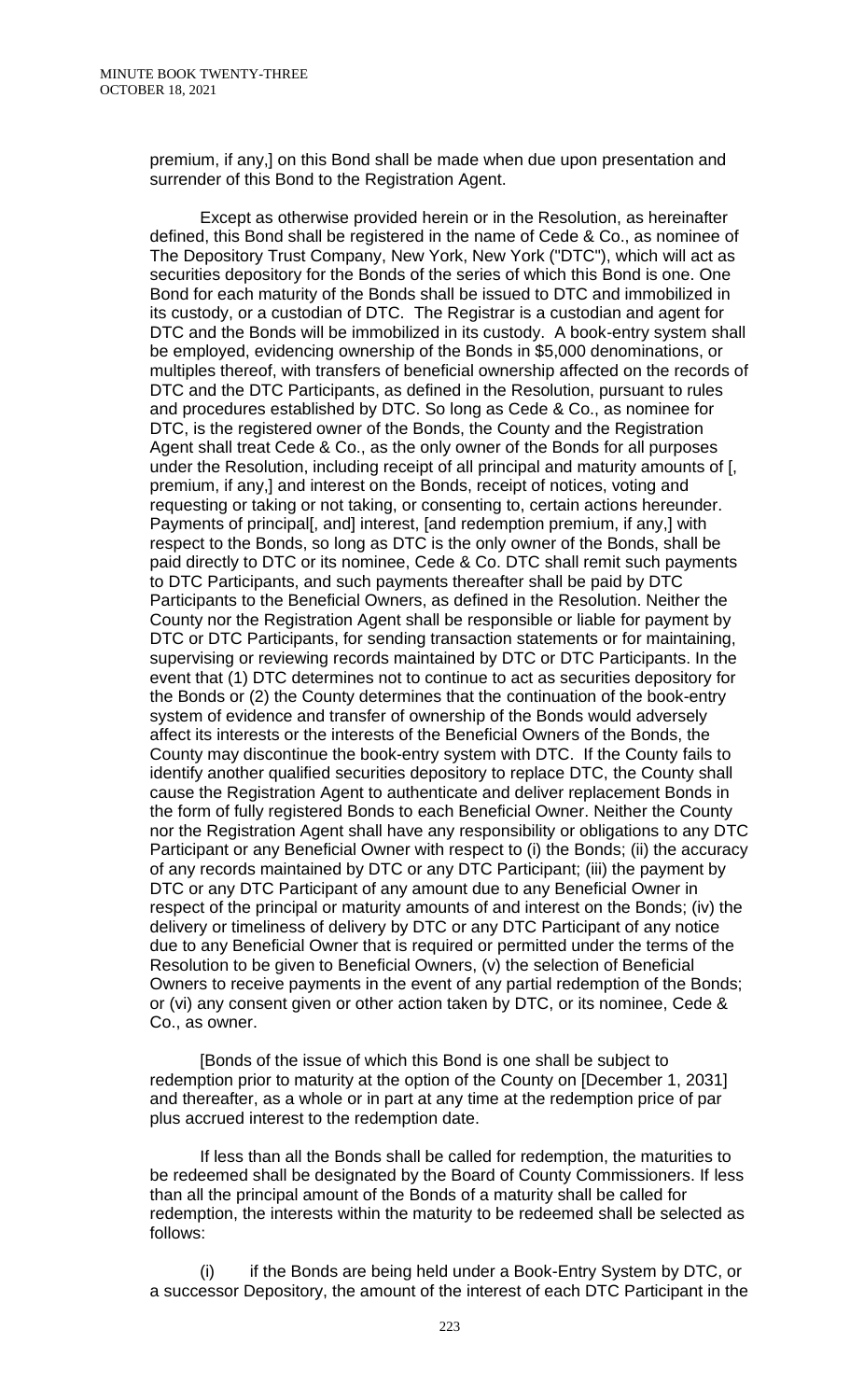Bonds to be redeemed shall be determined by DTC, or such successor Depository, by lot or such other manner as DTC, or such successor Depository, shall determine; or

(ii) if the Bonds are not being held under a Book-Entry System by DTC, or a successor Depository, the Bonds within the maturity to be redeemed shall be selected by the Registration Agent by lot or such other random manner as the Registration Agent in its discretion shall determine.

Subject to the credit hereinafter provided, the County shall redeem Bonds maturing and the contract of the contract of the contract of the contract of the contract of the contract of the redemption dates set forth below opposite the maturity dates, in aggregate principal amounts equal to the respective dollar amounts set forth below opposite the respective redemption dates at a price of par plus accrued interest thereon to the date of redemption. DTC, as securities depository for the series of Bonds of which this Bond is one, or such Person as shall then be serving as the securities depository for the Bonds, shall determine the interest of each Participant in the Bonds to be redeemed using its procedures generally in use at that time. If DTC, or another securities depository is no longer serving as securities depository for the Bonds, the Bonds to be redeemed within a maturity shall be selected by the Registration Agent by lot or such other random manner as the Registration Agent in its discretion shall select. The dates of redemption and principal amount of Bonds to be redeemed on said dates are as follows:

|                 |            | Principal |
|-----------------|------------|-----------|
| Amount          |            |           |
| Final           | Redemption | of Bonds  |
| <b>Maturity</b> | Date       |           |
| Redeemed        |            |           |

## \*Final Maturity

At its option, to be exercised on or before the forty-fifth (45th) day next preceding any such redemption date, the County may (i) deliver to the Registration Agent for cancellation Bonds to be redeemed, in any aggregate principal amount desired, and/or (ii) receive a credit in respect of its redemption obligation under this mandatory redemption provision for any Bonds of the maturity to be redeemed which prior to said date have been purchased or redeemed (otherwise than through the operation of this mandatory sinking fund redemption provision) and canceled by the Registration Agent and not theretofore applied as a credit against any redemption obligation under this mandatory sinking fund provision. Each Bond so delivered or previously purchased or redeemed shall be credited by the Registration Agent at 100% of the principal amount thereof on the obligation of the County on such payment date and any excess shall be credited on future redemption obligations in chronological order, and the principal amount of Bonds to be redeemed by operation of this mandatory sinking fund provision shall be accordingly reduced. The County shall on or before the forty-fifth (45th) day next preceding each payment date furnish the Registration Agent with its certificate indicating whether or not and to what extent the provisions of clauses (i) and (ii) of this subsection are to be availed of with respect to such payment and confirm that funds for the balance of the next succeeding prescribed payment will be paid on or before the next succeeding payment date.]

Notice of call for redemption[, whether optional or mandatory,] shall be given by the Registration Agent not less than thirty (30) nor more than sixty (60)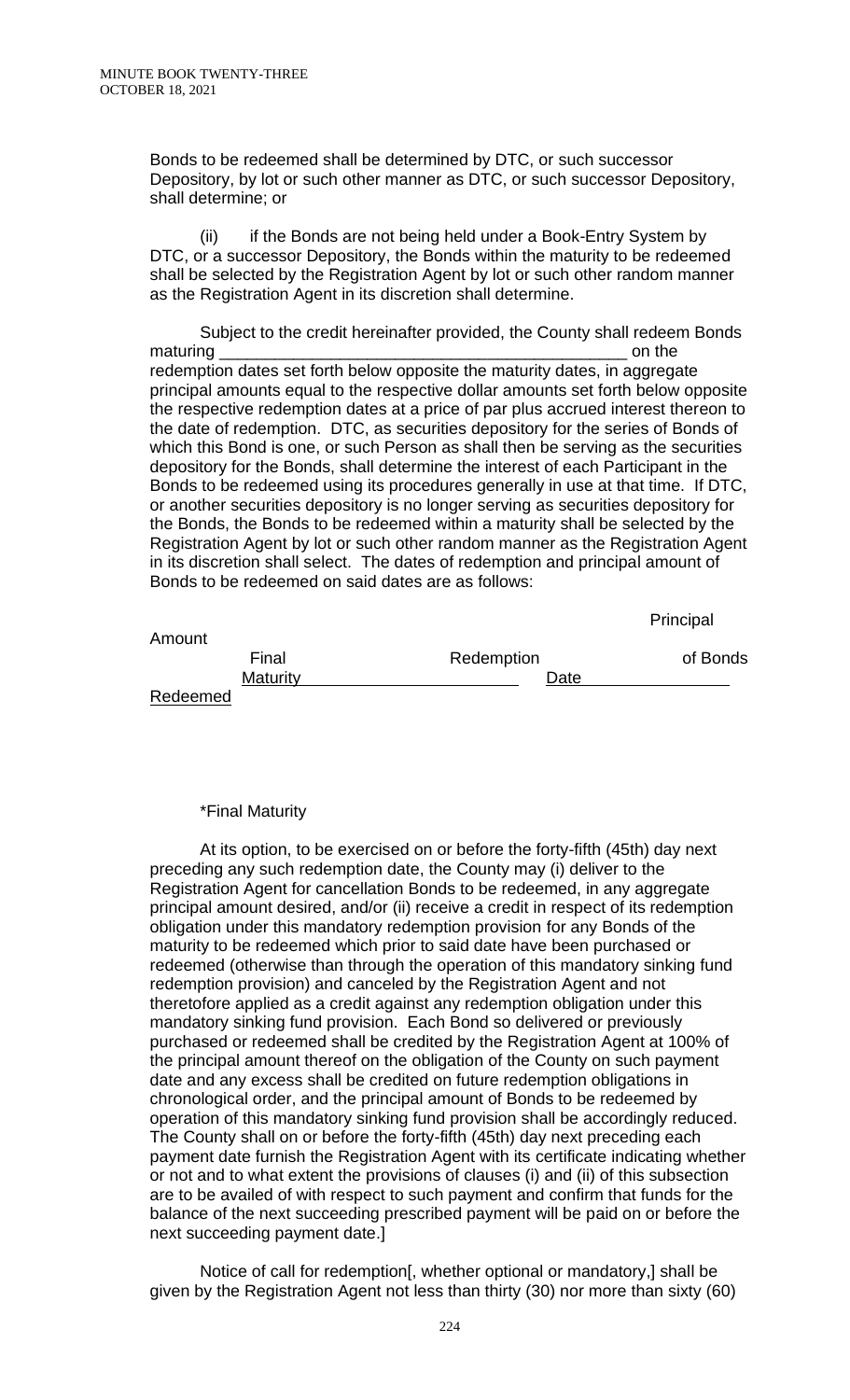days prior to the date fixed for redemption by sending an appropriate notice to the registered owners of the Bonds to be redeemed by first-class mail, postage prepaid, at the addresses shown on the Bond registration records of the Registration Agent as of the date of the notice; but neither failure to mail such notice nor any such defect in any such notice so mailed shall affect the sufficiency of the proceedings for the redemption of any of the Bonds for which proper notice was given. An optional redemption notice may state that it is conditioned upon the deposit of moneys in an amount equal to the amount necessary to affect the redemption with the Registration Agent no later than the redemption date ("Conditional Redemption"). As long as DTC, or a successor Depository, is the registered owner of the Bonds, all redemption notices shall be mailed by the Registration Agent to DTC, or such successor Depository, as the registered owner of the Bonds, as and when above provided, and neither the County nor the Registration Agent shall be responsible for mailing notices of redemption to DTC Participants or Beneficial Owners. Failure of DTC, or any successor Depository, to provide notice to any DTC Participant will not affect the validity of such redemption. From and after any redemption date, all Bonds called for redemption shall cease to bear interest if funds are available at the office of the Registration Agent for the payment thereof and if notice has been duly provided as set forth in the Resolution, as hereafter defined.] In the case of a Conditional Redemption, the failure of the County to make funds available in part or in whole on or before the redemption date shall not constitute an event of default, and the Registration Agent shall give immediate notice to the Depository or the affected Bondholders that the redemption did not occur and that the Bonds called for redemption and not so paid remain outstanding.

This Bond is transferable by the registered owner hereof in person or by such owner's attorney duly authorized in writing at the designated corporate trust office of the Registration Agent set forth above, but only in the manner, subject to limitations and upon payment of the charges provided in the Resolution, as hereafter defined, and upon surrender and cancellation of this Bond. Upon such transfer a new Bond or Bonds of authorized denominations of the same maturity and interest rate for the same aggregate principal amount will be issued to the transferee in exchange therefor. The person in whose name this Bond is registered shall be deemed and regarded as the absolute owner thereof for all purposes and neither the County nor the Registration Agent shall be affected by any notice to the contrary whether or not any payments due on the Bond shall be overdue. Bonds, upon surrender to the Registration Agent, may, at the option of the registered owner thereof, be exchanged for an equal aggregate principal amount of the Bonds of the same maturity in authorized denomination or denominations, upon the terms set forth in the Resolution. The Registration Agent shall not be required to transfer or exchange any Bond during the period commencing on a Regular Record Date or Special Record Date and ending on the corresponding interest payment date of such Bond[, nor to transfer or exchange any Bond after the notice calling such Bond for redemption has been made, nor during a period following the receipt of instructions from the County to call such Bond for redemption].

This Bond is one of a total authorized issue aggregating \$ and issued by the County for the purpose of providing funds necessary to finance the (i) expansion, improvement and equipping of the waste transfer facilities operated by the Resource Authority of Sumner County; (ii) the acquisition of all related real and personal property; (iii) payment of legal, fiscal, administrative, architectural and engineering costs incident to any or all of the foregoing; (iv) [reimbursement to the appropriate fund of the County for prior expenditures for the foregoing costs;] and (v) payment of costs incident to the issuance and sale of the Bonds of which this Bond is one, pursuant to Sections 9-21-101 et seq., Tennessee Code Annotated, as amended, and pursuant to a resolution duly adopted by the Board of County Commissioners of the County on \_ 2021 (the "Resolution").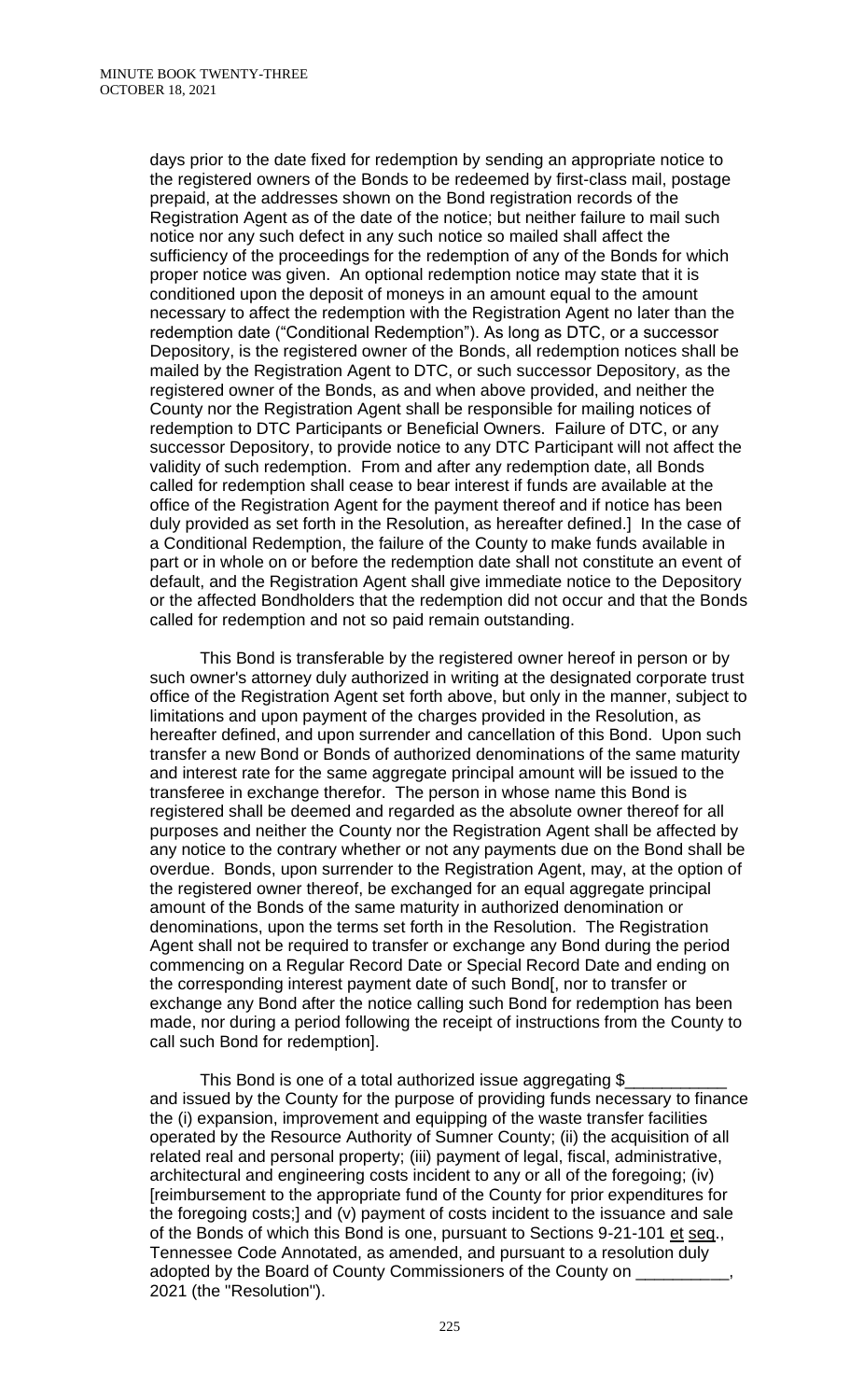This Bond is secured by and payable from unlimited ad valorem taxes to be levied on all taxable property within the County. For the prompt payment of principal of, [premium, if any,] and interest on this Bond, the full faith and credit of the County are irrevocably pledged.

This Bond and the income therefrom are exempt from all present state, county and municipal taxes in Tennessee except (a) Tennessee excise taxes on interest on the Bond during the period the Bond is held or beneficially owned by any organization or entity, other than a sole proprietorship or general partnership, doing business in the State of Tennessee, and (b) Tennessee franchise taxes by reason of the inclusion of the book value of the Bond in the Tennessee franchise tax base of any organization or entity, other than a sole proprietorship or general partnership, doing business in the State of Tennessee.

It is hereby certified, recited, and declared that all acts, conditions and things required to exist, happen and be performed precedent to and in the issuance of this Bond exist, have happened and have been performed in due time, form and manner as required by law, and that the amount of this Bond, together with all other indebtedness of the County, does not exceed any limitation prescribed by the constitution and statutes of the State of Tennessee.

IN WITNESS WHEREOF, the County has caused this Bond to be signed by its County Mayor and attested by its County Clerk under the corporate seal of the County, all as of the date hereinabove set forth.

### SUMNER COUNTY

BY:

County Mayor

\_\_\_\_\_\_\_\_\_\_\_\_, \_\_\_\_\_\_\_\_\_\_\_\_

(SEAL)

ATTESTED:

 $\overline{a}$ County Clerk

Transferable and payable at the designated corporate trust office of:

Date of Registration: \_\_\_\_\_\_\_\_\_\_\_\_\_\_\_\_\_\_

\_\_\_\_\_\_\_\_\_\_\_\_\_\_\_\_\_\_\_\_\_\_\_\_\_\_\_\_\_

This Bond is one of the issue of Bonds issued pursuant to the Resolution hereinabove described.

Registration Agent

By:

\_\_\_\_\_\_\_\_\_\_\_\_\_\_\_\_\_\_\_\_\_\_\_\_\_\_\_\_\_\_\_\_\_\_\_ Authorized Representative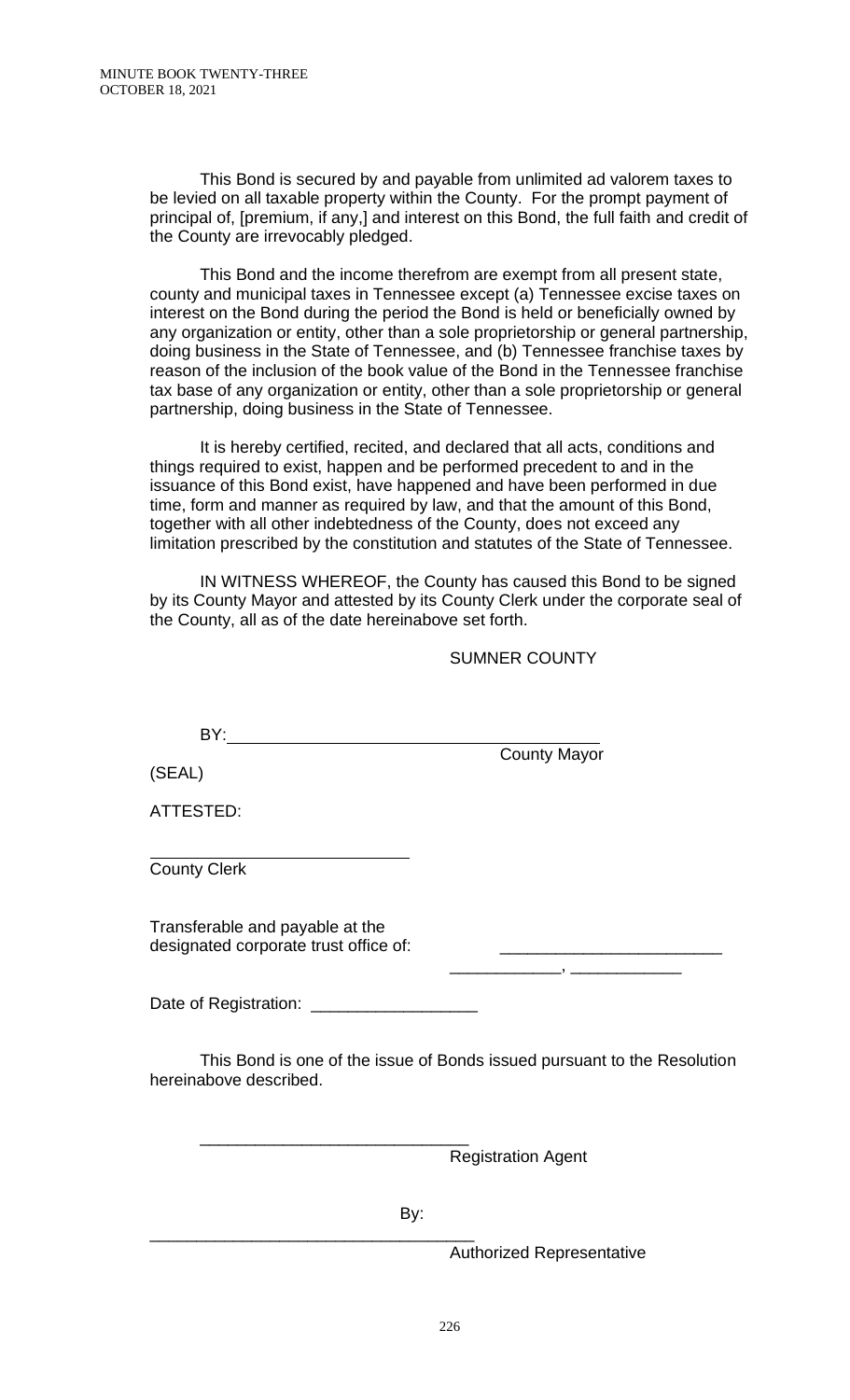FORM OF ASSIGNMENT

FOR VALUE RECEIVED, the undersigned sells, assigns, and transfers unto \_\_\_\_\_\_\_\_\_\_\_\_\_\_\_\_\_\_\_\_\_\_\_\_\_\_\_, whose address is \_\_\_\_\_\_\_\_\_\_\_\_\_\_\_\_\_\_\_\_\_\_\_\_\_\_\_\_\_\_\_\_\_ (Please insert Social Security or Federal Tax Identification Number \_\_\_\_\_\_\_\_\_\_\_\_\_\_) the within Bond of Sumner County, Tennessee, and does hereby irrevocably constitute and appoint \_\_\_\_\_\_\_\_\_\_\_\_\_\_\_\_\_\_\_\_, attorney, to transfer the said Bond on the records kept for registration thereof with full power of substitution in the premises.

Dated:  $\Box$ 

\_\_\_\_\_\_\_\_\_\_\_\_\_\_\_\_\_\_\_\_\_\_\_\_\_\_\_\_\_\_\_\_\_\_\_\_\_\_\_\_\_ NOTICE: The signature to this assignment must correspond with the name of the registered owner as it appears on the face of the within Bond in every particular, without alteration or enlargement or any change whatsoever. Signature guaranteed:

NOTICE: Signature(s) must be guaranteed by a member firm of a Medallion Program acceptable to the Registration Agent.

\_\_\_\_\_\_\_\_\_\_\_\_\_\_\_\_\_\_\_\_\_\_\_\_\_\_\_\_\_\_

### *[End of Bond Form]*

Section 7. Levy of Tax. The County, through its Governing Body, shall annually levy and collect a tax upon all taxable property within the County, in addition to all other taxes authorized by law, sufficient to pay principal of, premium, if any, and interest on the Bonds when due, and for that purpose there is hereby levied a direct annual tax in such amount as may be found necessary each year to pay principal of, premium, if any, and interest coming due on the Bonds in said year. Principal, premium, if any, and interest falling due at any time when there are insufficient funds from this tax levy on hand shall be paid from the current funds of the County and reimbursement therefor shall be made out of the taxes hereby provided to be levied when the same shall have been collected. The tax herein provided may be reduced to the extent of any appropriations from other funds, taxes and revenues of the County to the payment of debt service on the Bonds, including any payments made to the County pursuant to the Intergovernmental Agreement.

Section 8. Sale of Bonds. (a) The Bonds shall be offered for public sale, in one or more series, as required by law at a price of not less than ninety-nine percent (99.00%) of par exclusive of original issue discount, and accrued interest, if any, as a whole or in part, from time to time, as shall be determined by the County Mayor and the Director of Finance, in consultation with the Municipal Advisor. The Bonds shall be sold at public sale by physical delivery of bids or by electronic bidding by means of an Internet bidding service as shall be determined by the County Mayor in consultation with the Municipal Advisor. The County Mayor is authorized to award the Bonds to the bidder whose bid results in the lowest true interest cost to the County, provided the rate or rates on none of the Bonds exceeds the maximum interest rate or rates permitted by applicable law. The award of the Bonds by the County Mayor to the lowest bidder shall be binding on the County, and no further action of the Governing Body with respect thereto shall be required.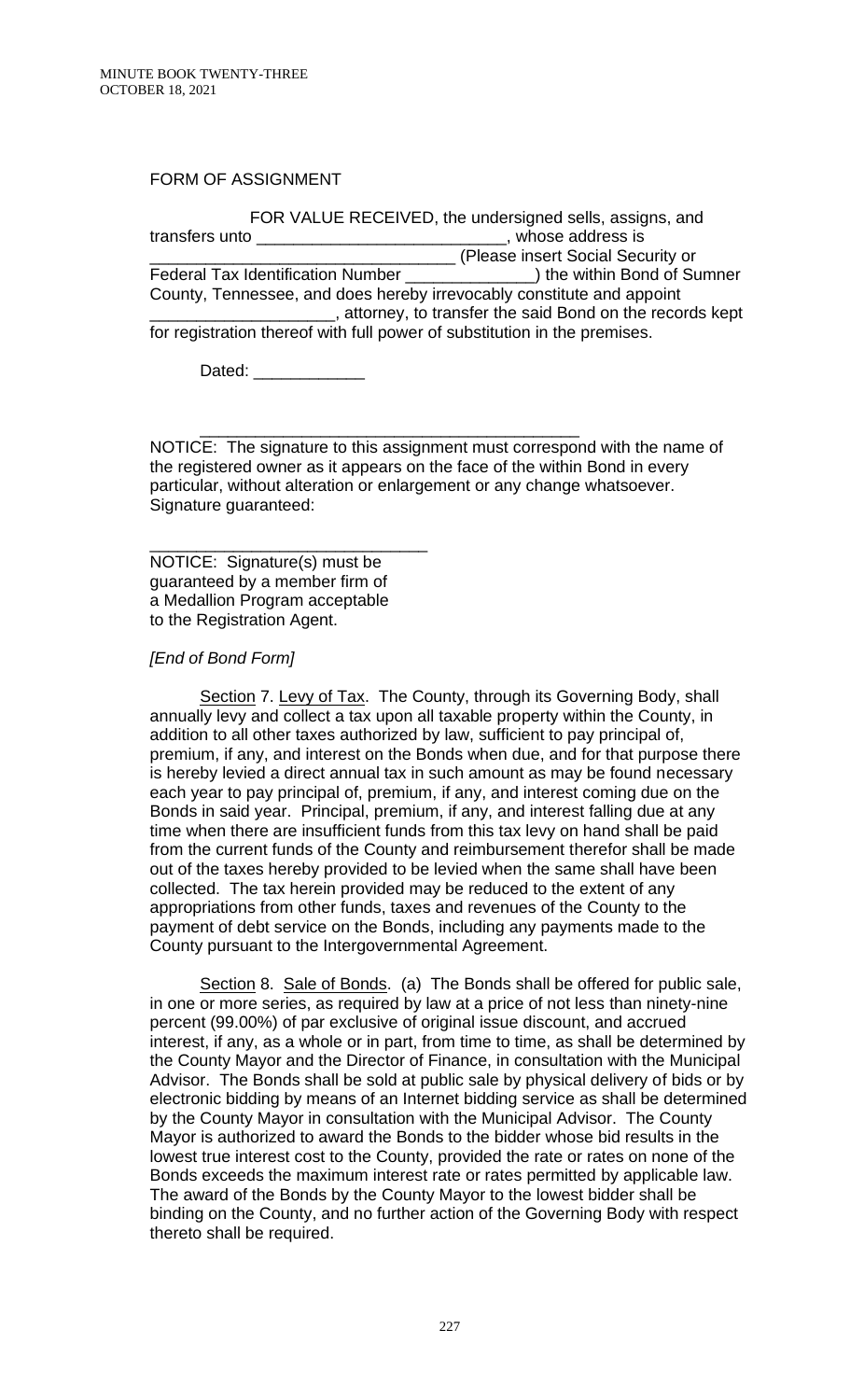(b) The County Mayor, in consultation with the Municipal Advisor and the Director of Finance of the County, is further authorized with respect to the Bonds, or any series thereof:

• change the dated date of the Bonds, to a date other than the date of issuance of the Bonds;

• to designate the Bonds, or any series thereof, to a designation other than "General Obligation Bonds" and to specify the series designation of the Bonds, or any series thereof;

• in order to facilitate the sale of the Bonds in a manner that is in the best interest of the County, to cause to be sold less than the principal amount authorized herein;

• change the first interest payment date on the Bonds, provided that such date is not later than twelve months from the dated date of such series of Bonds;

• adjust the principal and interest payment dates and the maturity amounts of the Bonds (including, but not limited to establishing the date and year of the first principal payment date), or any series thereof, provided that (A) the total principal amount of all series of the Bonds does not exceed the total amount of Bonds authorized herein; and (B) the final maturity date of each series shall not exceed the twenty-sixth fiscal year following the fiscal year of such series;

• adjust or remove the County's optional redemption provisions of the Bonds including, but limited to, making the Bonds non-callable or making the first optional redemption date earlier than set forth herein, provided that the premium amount to be paid on Bonds or any series thereof does not exceed two percent (2%) of the principal amount thereof; and

sell the Bonds, or any series thereof, or any maturities thereof as Term Bonds with mandatory redemption requirements corresponding to the maturities set forth herein.

The County Mayor, in consultation with the Municipal Advisor and the Director of Finance of the County, is authorized to sell the Bonds, or any series thereof, simultaneously with any other bonds or notes authorized by resolution or resolutions of the Governing Body. The County Mayor, in consultation with the Municipal Advisor and the Director of Finance of the County, is further authorized to sell the Bonds, or any series thereof, as a single issue of bonds with any other bonds with substantially similar terms authorized by resolution or resolutions of the Governing Body, in one or more series as he shall deem to be advantageous to the County and in doing so, the County Mayor is authorized to change the designation of the Bonds to a designation other than "General Obligation Bonds"; provided, however, that the total aggregate principal amount of combined bonds to be sold does not exceed the total aggregate principal amount of Bonds authorized by this resolution or bonds authorized by any other resolution or resolutions adopted by the Governing Body.

o The form of the Bond set forth in Section 6 hereof, shall be conformed to reflect any changes made pursuant to this Section 8 hereof.

o If permitted in the notice of sale for the Bonds, or any series thereof: (i) the successful bidder may request that the Bonds, or any such series thereof, be issued in the form of fully registered certificated Bonds in the name of the successful bidder or as directed by the successful bidder, in lieu of registration using the Book-Entry System, and (ii) the successful bidder may assign its right to purchase the Bonds, or any series thereof, to a third party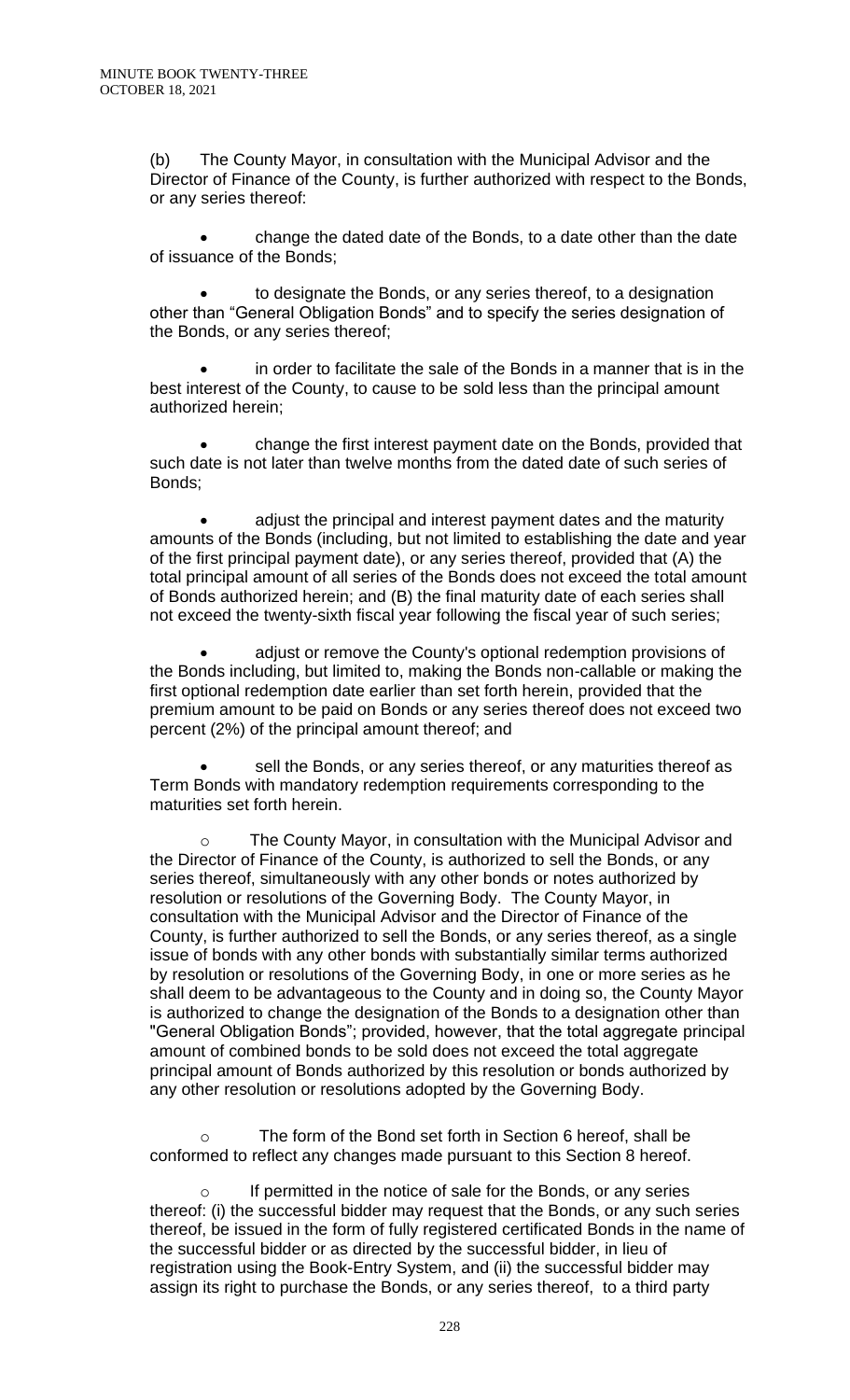provided, however, that upon such assignment, the successful bidder shall remain obligated to perform all obligations relating to the purchase of the Bonds as the successful bidder, including the delivery of a good faith deposit, the execution of required documents and the payment of the purchase price, if such successful bidder's assignee does not perform any of such obligations.

The County Mayor and County Clerk are authorized to cause the Bonds, in book-entry form (except as otherwise permitted herein), to be authenticated and delivered by the Registration Agent to the successful bidder and to execute, publish, and deliver all certificates and documents, including an official statement and closing certificates, as they shall deem necessary in connection with the sale and delivery of the Bonds. The County Mayor is hereby authorized to enter into a contract with the Municipal Advisor, for financial advisory services in connection with the sale of the Bonds and to enter into a contract with Bass, Berry & Sims PLC to serve as bond counsel in connection with the Bonds in substantially the form attached hereto as Exhibit C.

Section 9. Disposition of Bond Proceeds. The proceeds of the sale of the Bonds shall be paid to the County Trustee to be deposited with a financial institution regulated by the Federal Deposit Insurance Corporation or similar or successor federal agency in a special fund known as the Resource Authority Construction Fund (the "Construction Fund"), or such other designation as shall be determined by the County Mayor or the Director of Finance to be kept separate and apart from all other funds of the County. The funds in the Construction Fund shall be disbursed to the Resource Authority solely to pay the costs of the Projects (or reimburse the County or the Resource Authority for the prior payment thereof), including necessary legal, accounting, engineering, architectural and fiscal expenses, printing, engraving, advertising and similar expenses, administrative and clerical costs, rating agency fees, Registration Agent fees, bond insurance premiums (if any) and other necessary miscellaneous expenses incurred in connection with the Projects, and the costs of issuance and sale of the Bonds. Notwithstanding the foregoing, costs of issuance of the Bonds may be withheld from the good faith deposit or purchase price of the Bonds and paid to the Municipal Advisor to be used to pay costs of issuance of the Bonds. Moneys in the Construction Fund shall be invested as directed by the County Trustee in such investments as shall be permitted by applicable law. Earnings from such investments shall be (i) deposited to the Construction Fund to reimburse the Construction Fund for any costs of issuance paid related to the issuance of the Bonds; (ii) deposited to the Construction Fund to the extent needed for the Projects; and/or (iii) transferred to the County's debt service fund, as determined by the Director of Finance and to the extent permitted by applicable law. To the extent permitted by applicable law, after completion of the Projects, any funds remaining in the Construction Fund, including earnings from such investments, shall be deposited to the County's debt service fund.

(c) In accordance with state law, the various department heads responsible for the fund or funds receiving and disbursing funds are hereby authorized to amend the budget of the proper fund or funds for the receipt of proceeds from the issuance of the obligations authorized by this resolution including bond proceeds, accrued interest, reoffering premium and other receipts from this transaction. The department heads responsible for the fund or funds are further authorized to amend the proper budgets to reflect the appropriations and expenditures of the receipts authorized by this resolution.

Section 10. Official Statement. The County Mayor, the County Clerk and the Director of Finance, or any of them, working with the Municipal Advisor, are hereby authorized and directed to provide for the preparation and distribution, which may include electronic distribution, of a Preliminary Official Statement describing the Bonds. After bids have been received and the Bonds have been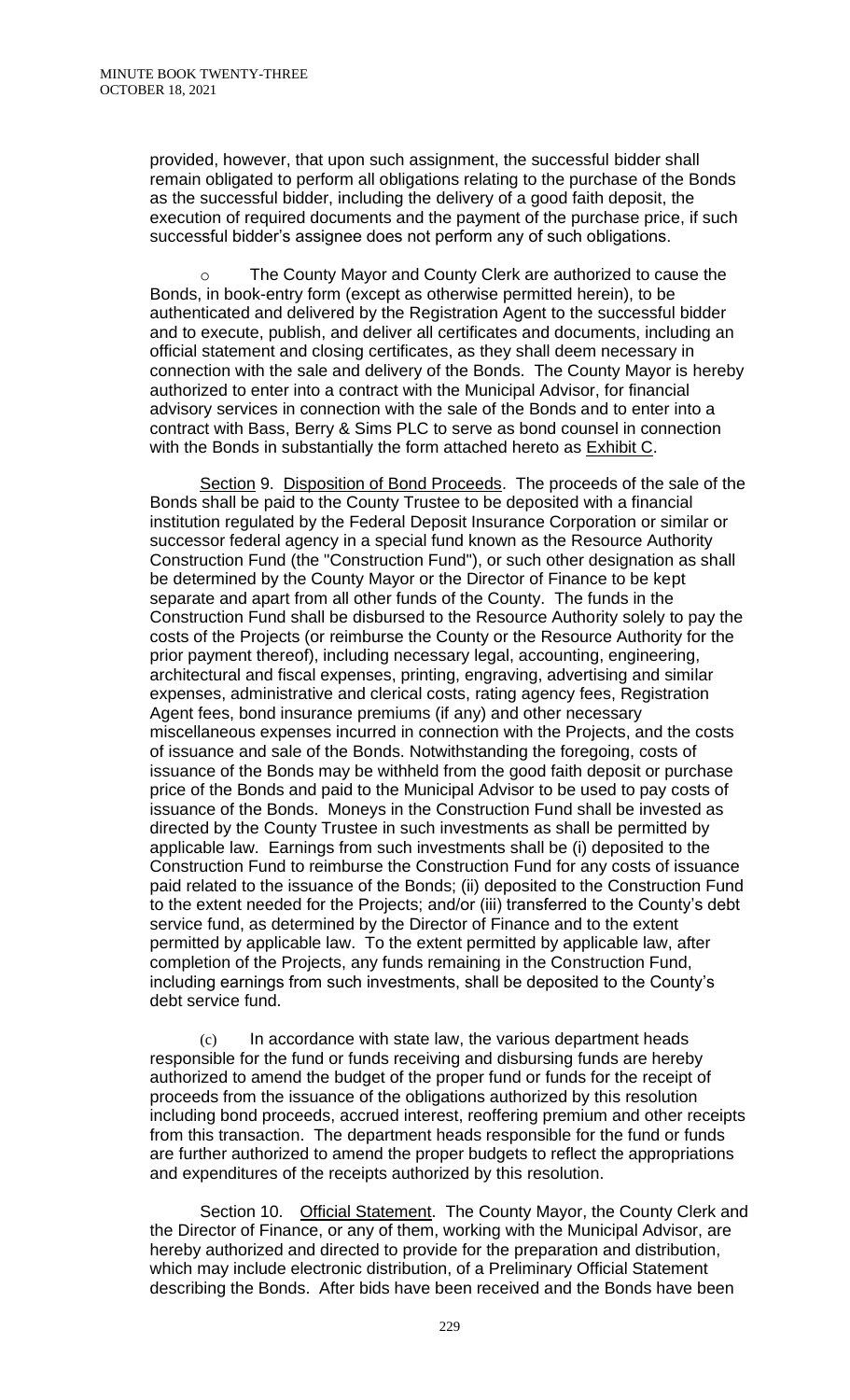awarded, the Mayor, the County Clerk and the Director of Finance, or any of them, shall make such completions, omissions, insertions and changes in the Preliminary Official Statement not inconsistent with this resolution as are necessary or desirable to complete it as a final Official Statement for purposes of Rule 15c2-12(e)(3) of the Securities and Exchange Commission. The County Mayor, the County Clerk and the Director of Finance, or any of them, shall arrange for the delivery to the successful bidder on the Bonds of a reasonable number of copies of the Official Statement within seven (7) business days after the Bonds have been awarded for delivery, by the successful bidder on the Bonds, to each potential investor requesting a copy of the Official Statement and to each person to whom such bidder and members of his bidding group initially sell the Bonds.

The County Mayor, the County Clerk and the Director of Finance, or any of them, are authorized, on behalf of the County, to deem the Preliminary Official Statement and the Official Statement in final form, each to be final as of its date within the meaning of Rule 15c2-12(b)(1), except for the omission in the Preliminary Official Statement of certain pricing and other information allowed to be omitted pursuant to such Rule 15c2-12(b)(1). The distribution of the Preliminary Official Statement and the Official Statement in final form shall be conclusive evidence that each has been deemed in final form as of its date by the County except for the omission in the Preliminary Official Statement of such pricing and other information.

No final Official Statement shall be required if the Bonds are sold to a purchaser that certifies that it does not intend to re-offer the Bonds to the public.

Section 11. Tax Matters. The County recognizes that the purchasers and owners of each series of the Bonds will have accepted them on, and paid therefor a price that reflects, the understanding that interest thereon is excludable from gross income for purposes of federal income taxation under laws in force on the date of delivery of such Bonds. In this connection, the County agrees that it shall take no action which may cause the interest on any Bonds to be included in gross income for federal income taxation. It is the reasonable expectation of the Governing Body of the County that the proceeds of the Bonds will not be used in a manner which will cause the Bonds to be "arbitrage bonds" within the meaning of Section 148 of the Code, and to this end the said proceeds of each series of the Bonds and other related funds established for the purposes herein set out shall be used and spent expeditiously for the purposes described herein. The Governing Body further covenants and represents that in the event it shall be required by Section 148(f) of the Code to pay any investment proceeds of the Bonds to the United States government, it will make such payments as and when required by said Section 148(f) and will take such other actions as shall be necessary or permitted to prevent the interest on the Bonds from becoming taxable. The County Mayor, the County Clerk and the Director of Finance, or any of them, are authorized and directed to make such certifications in this regard in connection with the sale of the Bonds as either or both shall deem appropriate, and such certifications shall constitute a representation and certification of the County. Following the issuance of the Bonds, the Director of Finance is directed to administer the County's Federal Tax Compliance Policies and Procedures with respect to the Bonds.

Section 12. Discharge and Satisfaction of Bonds. If the County shall pay and discharge the indebtedness evidenced by any of the Bonds in any one or more of the following ways, to wit:

(a) By paying or causing to be paid, by deposit of sufficient funds as and when required with the Registration Agent, the principal of and interest on such Bonds as and when the same become due and payable;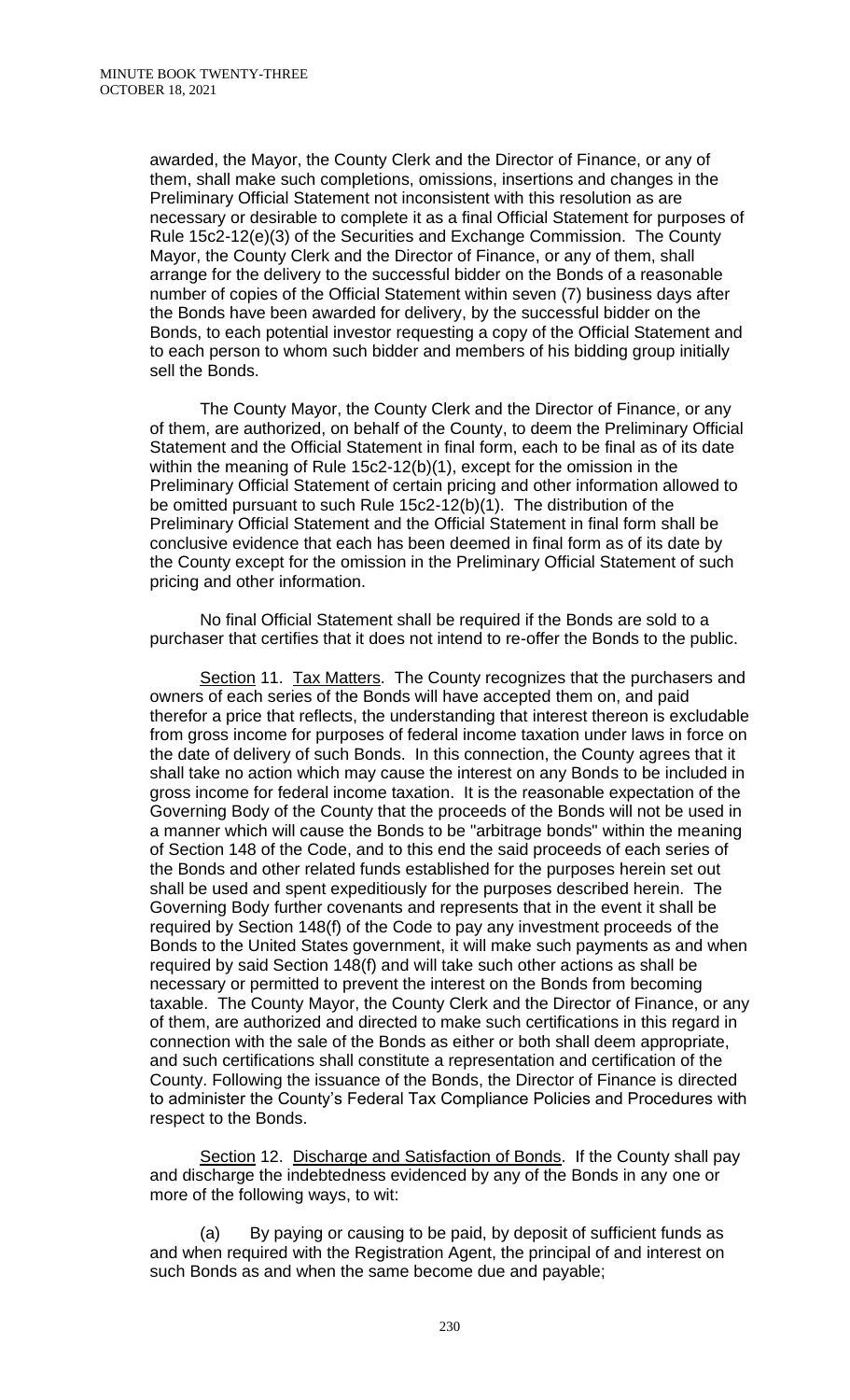(b) By depositing or causing to be deposited with any trust company or financial institution whose deposits are insured by the Federal Deposit Insurance Corporation or similar federal agency and which has trust powers (an "Agent"; which Agent may be the Registration Agent) in trust or escrow, on or before the date of maturity or redemption, sufficient money or Federal Obligations, as hereafter defined, the principal of and interest on which, when due and payable, will provide sufficient moneys to pay or redeem such Bonds and to pay interest thereon when due until the maturity or redemption date (provided, if such Bonds are to be redeemed prior to maturity thereof, proper notice of such redemption shall have been given or adequate provision shall have been made for the giving of such notice);

(c) By delivering such Bonds to the Registration Agent, for cancellation by it;

and if the County shall also pay or cause to be paid all other sums payable hereunder by the County with respect to such Bonds, or make adequate provision therefor, and by resolution of the Governing Body instruct any such Escrow Agent to pay amounts when and as required to the Registration Agent for the payment of principal of and interest on such Bonds when due, then and in that case the indebtedness evidenced by such Bonds shall be discharged and satisfied and all covenants, agreements and obligations of the County to the holders of such Bonds shall be fully discharged and satisfied and shall thereupon cease, terminate and become void.

If the County shall pay and discharge the indebtedness evidenced by any of the Bonds in the manner provided in either clause (a) or clause (b) above, then the registered owners thereof shall thereafter be entitled only to payment out of the money or Federal Obligations deposited as aforesaid.

Except as otherwise provided in this Section, neither Federal Obligations nor moneys deposited with the Registration Agent pursuant to this Section nor principal or interest payments on any such Federal Obligations shall be withdrawn or used for any purpose other than, and shall be held in trust for, the payment of the principal, premium, if any, and interest on said Bonds; provided that any cash received from such principal or interest payments on such Federal Obligations deposited with the Registration Agent, (A) to the extent such cash will not be required at any time for such purpose, shall be paid over to the County as received by the Registration Agent and (B) to the extent such cash will be required for such purpose at a later date, shall, to the extent practicable, be reinvested in Federal Obligations maturing at times and in amounts sufficient to pay when due the principal, premium, if any, and interest to become due on said Bonds on or prior to such redemption date or maturity date thereof, as the case may be, and interest earned from such reinvestments shall be paid over to the County, as received by the Registration Agent. For the purposes of this Section, Federal Obligations shall mean direct obligations of, or obligations, the principal of and interest on which are guaranteed by, the United States of America which bonds or other obligations shall not be subject to redemption prior to their maturity other than at the option of the registered owner thereof.

Section 13. Qualified Tax-Exempt Obligations. The County Mayor is hereby authorized to designate any series of the Bonds as "qualified tax-exempt obligations," within the meaning of Section 265 of the Internal Revenue Code of 1986, as amended, to the extent the Bonds may be so designated.

Section 14. Continuing Disclosure. The County hereby covenants and agrees that it will provide annual financial information and material event notices if and as required by Rule 15c2-12 of the Securities Exchange Commission for the Bonds. The County Mayor is authorized to execute at the Closing of the sale of the Bonds, an agreement for the benefit of and enforceable by the owners of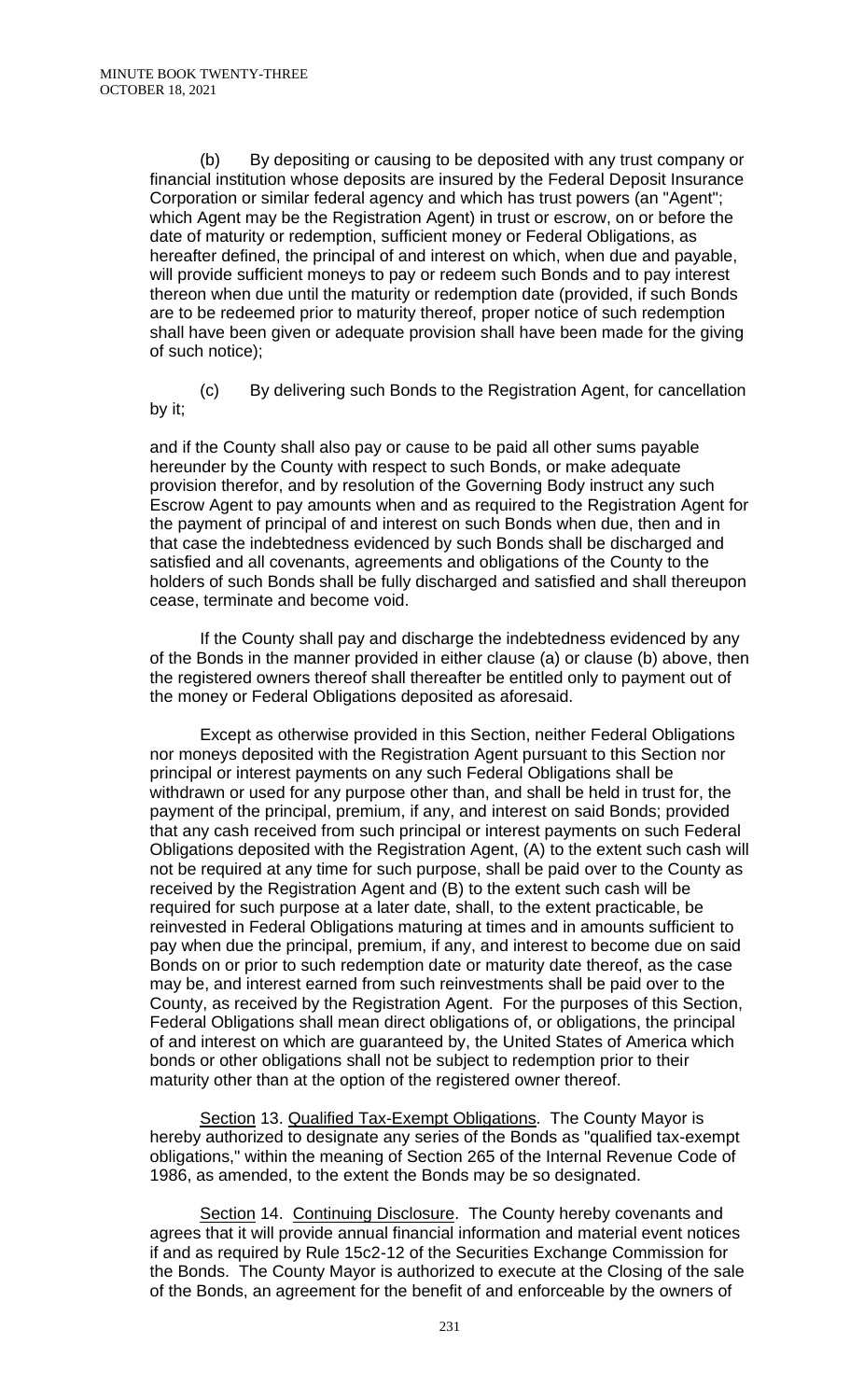the Bonds specifying the details of the financial information and material event notices to be provided and its obligations relating thereto, if any. Failure of the County to comply with the undertaking herein described and to be detailed in said closing agreement, shall not be a default hereunder, but any such failure shall entitle the owner or owners of any of the Bonds to take such actions and to initiate such proceedings as shall be necessary and appropriate to cause the County to comply with their undertaking as set forth herein and in said agreement, including the remedies of mandamus and specific performance.

Section 15. Resolution a Contract. The provisions of this resolution shall constitute a contract between the County and the registered owners of the Bonds, and after the issuance of the Bonds, no change, variation or alteration of any kind in the provisions of this resolution that would adversely affect the security of the Bonds or the rights of the Bondholders shall be made in any manner until such time as the Bonds and interest due thereon shall have been paid in full.

Section 16. Reimbursement. It is reasonably expected that the County will reimburse itself or the Resource Authority for certain expenditures made by it in connection with the Projects by issuing the Bonds. This resolution shall be placed in the minutes of the Governing Body and shall be made available for inspection by the general public at the office of the Governing Body. This resolution constitutes a declaration of official intent under Treas. Reg. §1.150-2.

Section 17. Approval of Intergovernmental Agreement. The Intergovernmental Agreement is hereby approved, and the County Mayor is hereby authorized to execute and deliver the Intergovernmental Agreement on behalf of the County in substantially the form attached hereto as Exhibit A, together with such changes as the County Mayor may approve, in consultation with the County Attorney.

Section 18. Separability. If any section, paragraph or provision of this resolution shall be held to be invalid or unenforceable for any reason, the invalidity or unenforceability of such section, paragraph or provision shall not affect any of the remaining provisions of this resolution, including provisions relating to the Projects.

Section 19. Repeal of Conflicting Resolutions and Effective Date. All other resolutions and orders, or parts thereof, in conflict with the provisions of this resolution are, to the extent of such conflict, hereby repealed and this resolution shall be in immediate effect from and after its adoption.

Adopted and approved this \_\_\_\_ day of \_\_\_\_\_\_\_\_\_\_, 2021.

County Mayor

\_\_\_\_\_\_\_\_\_\_\_\_\_\_\_\_\_\_\_\_\_\_\_\_\_\_\_\_\_\_\_\_\_\_\_\_\_\_\_ Chairman

ATTEST:

 $\overline{a}$ 

\_\_\_\_\_\_\_\_\_\_\_\_\_\_\_\_\_\_\_\_\_\_\_\_\_\_\_\_\_\_\_\_\_\_\_\_\_\_ County Clerk

(SEAL)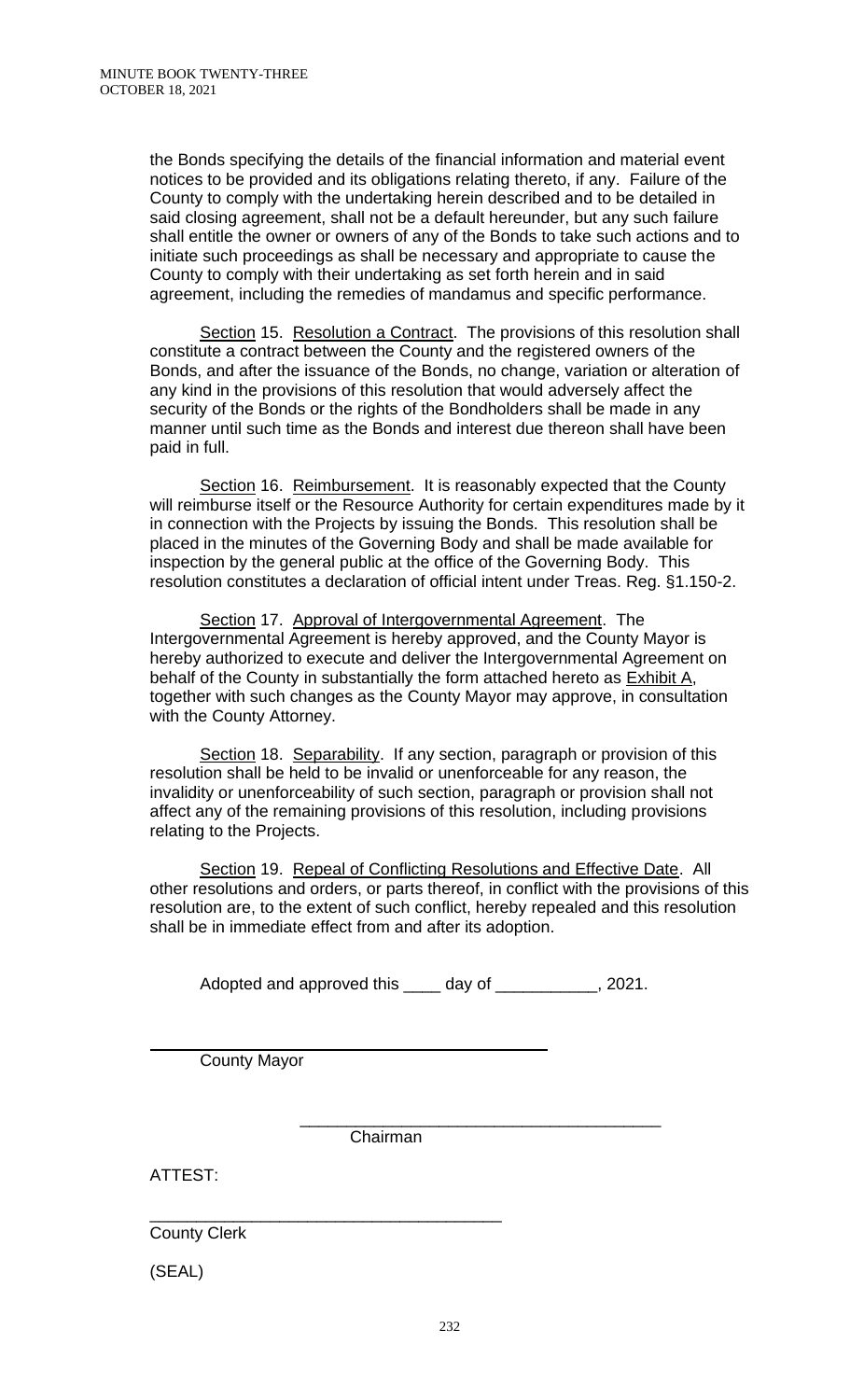## EXHIBIT A

### FORM OF INTERGOVERNMENTAL AGREEMENT

#### **AGREEMENT BETWEEN SUMNER COUNTY, TENNESSEE, THE CITIES OF HENDERSONVILLE AND GALLATIN AND THE RESOURCE AUTHORITY OF SUMNER COUNTY FOR BORROWING MONEY ON BEHALF OF THE RESOURCE AUTHORITY OF SUMNER COUNTY**

**WHEREAS**, this Agreement is entered into by and among the undersigned parties, for and on behalf of their respective governing bodies, that being the City of Hendersonville ("**Hendersonville**"), the City of Gallatin ("**Gallatin**), the County of Sumner ("**County**") and the entity created by Chapter 157 of the 1979 Private Acts of Tennessee ("**Private Act**"), and known as the Resource Authority of Sumner County ("**Resource Authority**"); and

 **WHEREAS**, Hendersonville, Gallatin and the County, all which are parties to this agreement, are all part of the **Resource Authority**; and

**WHEREAS,** the Private Act provides that in the event that capital or operational funds are needed each year in excess of revenues generated and available by the **Resource Authority**, fund needs shall be paid by the named entities pursuant to the split set forth in the Private Act; and

 **WHEREAS,** as the **County** sees substantial growth, bringing with it more citizens, and therefore more waste, ways to handle the waste must be addressed; and

**WHEREAS,** state and federal laws, rules, and regulations require more detailed disposal of waste and the **Resource Authority** must undertake the expansion and improvements of its facilities in order to meet the increasing needs of our county and such regulations.

**NOW, THEREFORE**, in consideration of the covenants contained herein, the parties agree as follows:

- 1. As the **Resource Authority** has no recent credit history and the **County**  enjoys an excellent credit rating and better opportunity to borrow sums at a reasonable price; it is agreed between the parties that the **County** shall issue its general obligation bonds in an aggregate principal amount not to exceed Thirteen Million Two Hundred Fifty Thousand Dollars (\$13,250,000.oo) ("**Bonds**"), for a period of not more than twenty (20) years on behalf of the **Resource Authority,** but with the understanding that any annual obligation shortage shall be the debt of all the entities as set forth in the Private Act.
- 2. The **Resource Authority** shall make semi-annual payments of interest and annual payments of principal to the **County** no later than thirty (30) days before such payments are due.
- 3. The day-to-day operations of the **Resource Authority** shall be run by the **Resource Authority** board and staff as previously created by the **Private Act**.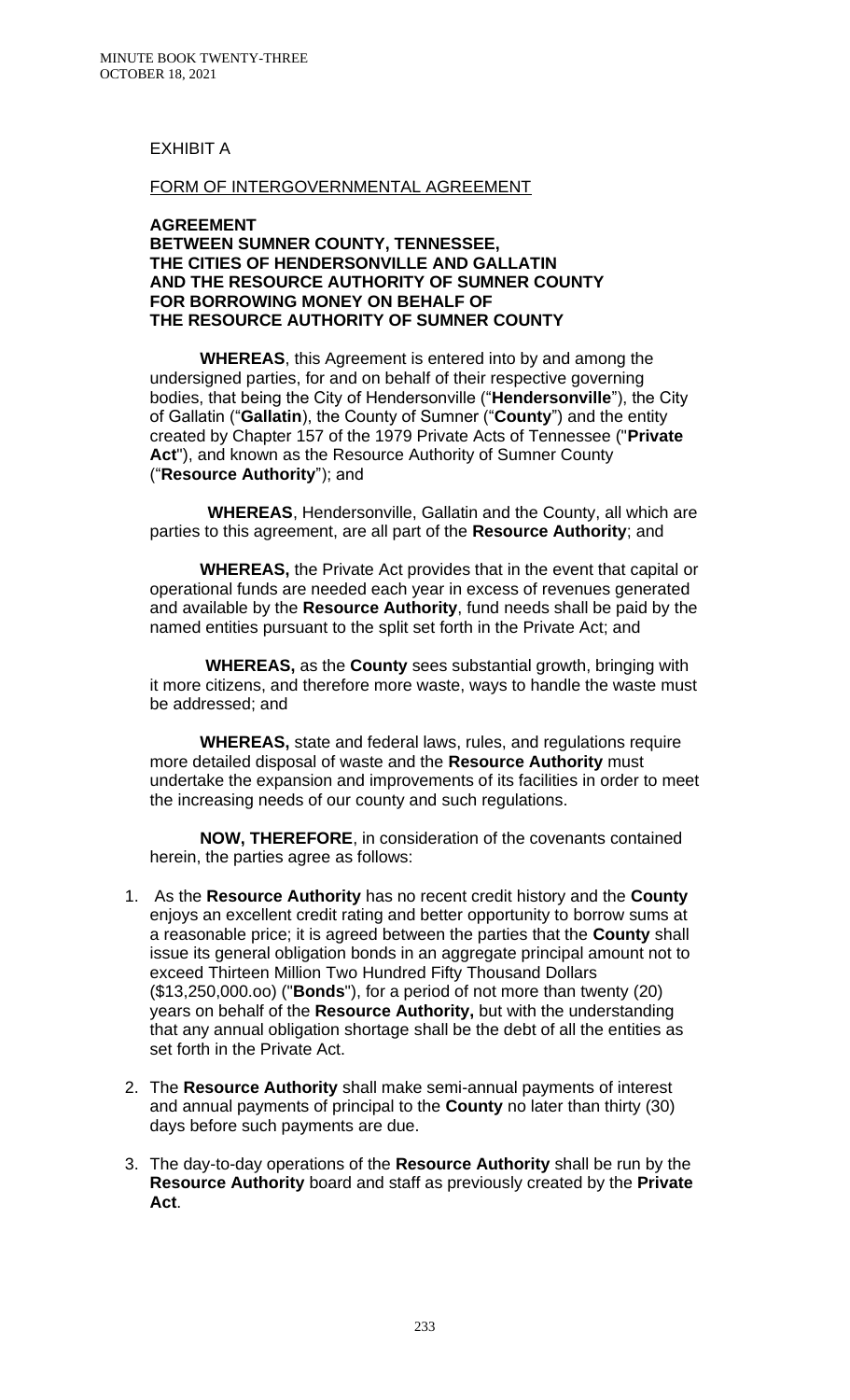4. The participating governmental entities agree to contribute annually, if needed and requested, to fund debt service payment shortfalls of the **Resource Authority** on the basis of the following standards as set forth in the Private Act:

> The **County** shall pay three/sevenths (3/7<sup>th</sup>); and **Gallatin** shall pay two/sevenths (2/7<sup>th</sup>); and **Hendersonville** shall pay two/sevenths (2/7<sup>th</sup>).

In the event the **County**, **Gallatin** and **Hendersonville** are required to make contributions to the **Resource Authority** pursuant to this Section 4, the **Resource Authority** shall reimburse the **County**, **Gallatin** and **Hendersonville** when funds become available to the **Resource Authority**. Any partial reimbursements shall be made pro rata to the three entities in proportion to the fractions set forth above in this Section 4.

5. **FINANCIAL MATTERS**. The financial affairs of the **Resource Authority** shall be conducted in accordance with State law and the procedures established by the State Comptroller, and the **Resource Authority** Committee shall oversee all funding decisions.

The **Resource Authority** shall make periodic reports to the entities to keep them aware of annual collections and the potential for a shortfall.

In the event of a shortfall, entities will be billed by the **Resource Authority** for the costs attributable to each entity. Once an invoice is sent, each entity has thirty (30) days to pay the **Resource Authority** who is overseeing the obligations repayment.

6. **PROPERTY OF THE RESOURCE AUTHORITY**. The **Resource Authority** facility and all related equipment shall be the property of the **Resource Authority**. All employees of the **Resource Authority** shall be employees of the **Resource Authority**.

7. **DURATION AND AMENDMENT OF AGREEMENT**. The duration of this Agreement shall extend through the final maturity of the Bonds, including any bonds or other debt obligations issued to refund the Bonds, and can be amended only pursuant to the rules of the **Private Act**.

8. **EFFECTIVENESS.** This Agreement shall become effective when executed by the Executive officer of each involved entity after authorization by their governing body.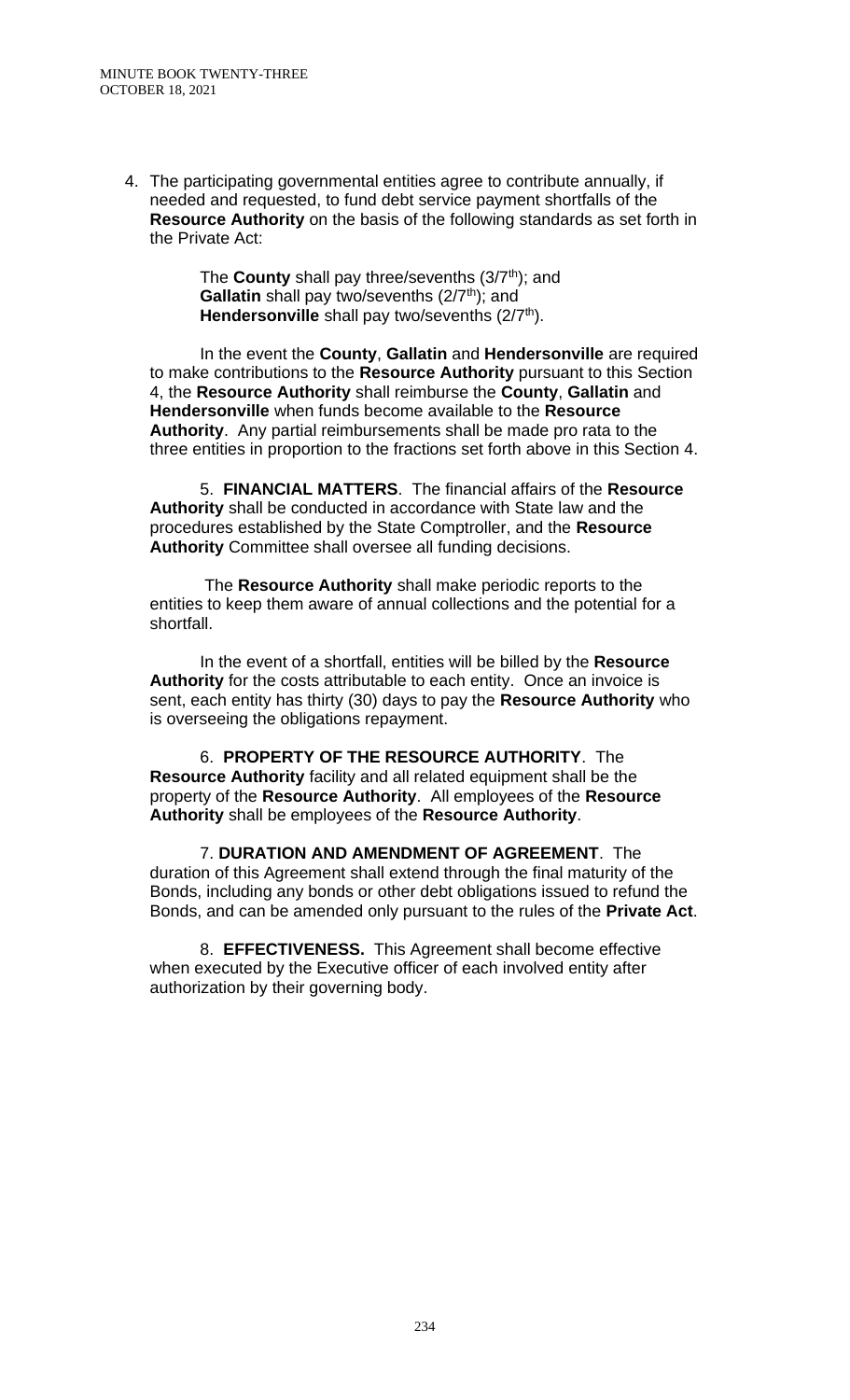By the signatures of the executive officer of each entity to this Agreement, the parties hereto agree to be part of pursuant to terms and conditions of this Agreement.

| IN WITNESS WHEREOF, the parties hereto have executed this<br>Agreement as of this ______ day of ______________________, 2021. |  |
|-------------------------------------------------------------------------------------------------------------------------------|--|
|                                                                                                                               |  |
|                                                                                                                               |  |
| Adopted: ________________________________                                                                                     |  |
|                                                                                                                               |  |
| Approved as to Form: _________________________________City Attorney                                                           |  |
| Mayor of Gallatin______________________________                                                                               |  |
|                                                                                                                               |  |
| Date: _______________________                                                                                                 |  |
| Approved as to Form: ________________________________City Attorney                                                            |  |
|                                                                                                                               |  |
|                                                                                                                               |  |
|                                                                                                                               |  |
|                                                                                                                               |  |
| Approved as to Form: ___________________________________County Attorney                                                       |  |
|                                                                                                                               |  |
| Adopted:                                                                                                                      |  |
| Date: ________________________                                                                                                |  |
| <b>Resource Authority</b>                                                                                                     |  |
|                                                                                                                               |  |

31443551.1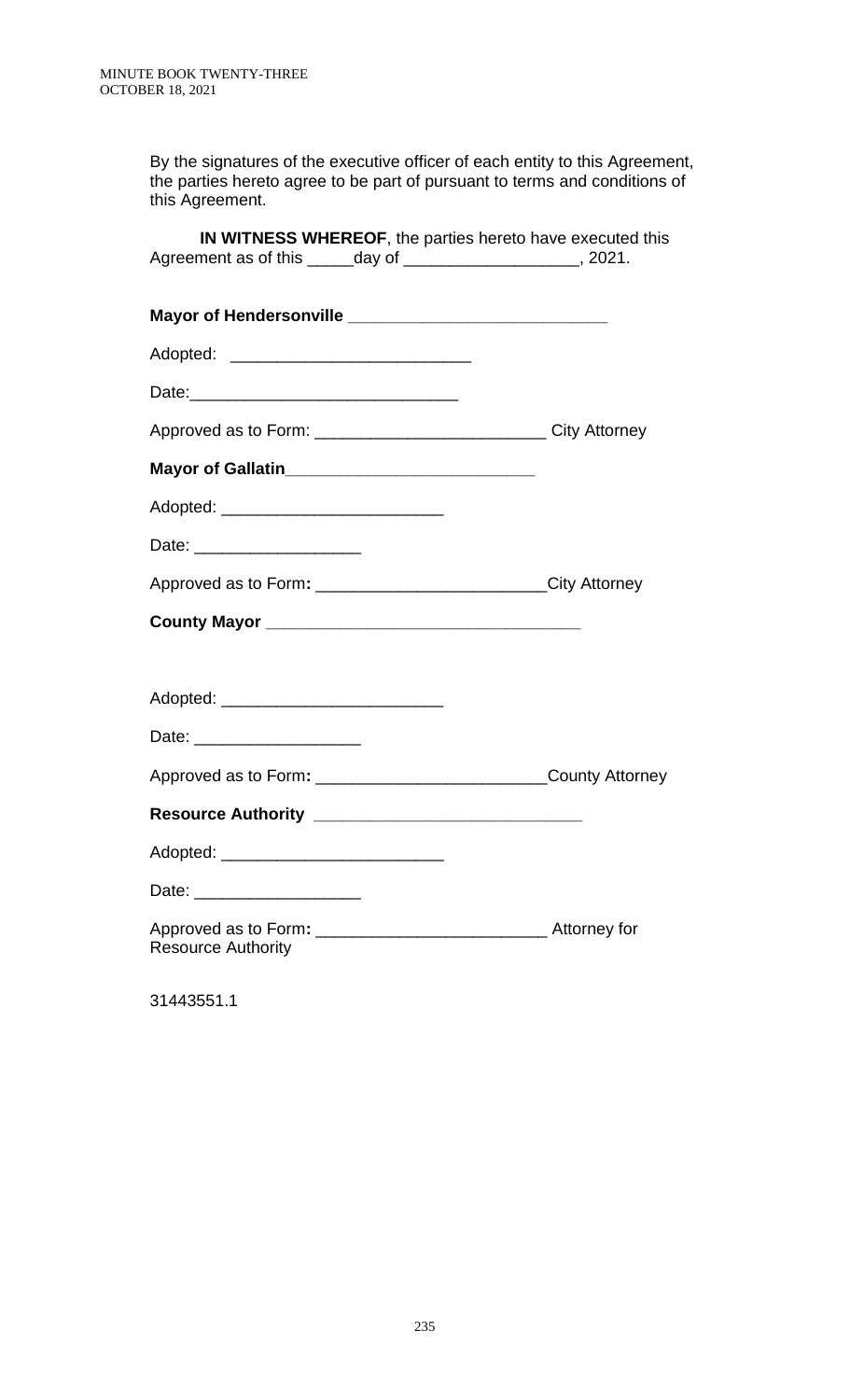# EXHIBIT B

## ESTIMATED DEBT SERVICE AND ISSUANCE COSTS

## **Estimated Debt Service**

| Date         | Principal       | Interest       | <b>Total P+I</b> |
|--------------|-----------------|----------------|------------------|
| 06/30/2022   |                 | 119,756.50     | 119,756.50       |
| 06/30/2023   | 550,000.00      | 218,705.00     | 768,705.00       |
| 06/30/2024   | 565,000.00      | 209,227.50     | 774,227.50       |
| 06/30/2025   | 575,000.00      | 199,537.50     | 774,537.50       |
| 06/30/2026   | 585,000.00      | 189,677.50     | 774,677.50       |
| 06/30/2027   | 595,000.00      | 179,647.50     | 774,647.50       |
| 06/30/2028   | 605,000.00      | 169,447.50     | 774,447.50       |
| 06/30/2029   | 615,000.00      | 159,077.50     | 774,077.50       |
| 06/30/2030   | 625,000.00      | 148,537.50     | 773,537.50       |
| 06/30/2031   | 640,000.00      | 137,785.00     | 777,785.00       |
| 06/30/2032   | 650,000.00      | 126,820.00     | 776,820.00       |
| 06/30/2033   | 660,000.00      | 115,685.00     | 775,685.00       |
| 06/30/2034   | 670,000.00      | 104,380.00     | 774,380.00       |
| 06/30/2035   | 685,000.00      | 92,862.50      | 777,862.50       |
| 06/30/2036   | 695,000.00      | 81,132.50      | 776,132.50       |
| 06/30/2037   | 705,000.00      | 69,232.50      | 774,232.50       |
| 06/30/2038   | 720,000.00      | 57,120.00      | 777,120.00       |
| 06/30/2039   | 730,000.00      | 44,795.00      | 774,795.00       |
| 06/30/2040   | 745,000.00      | 32,257.50      | 777,257.50       |
| 06/30/2041   | 755,000.00      | 19,507.50      | 774,507.50       |
| 06/30/2042   | 770,000.00      | 6,545.00       | 776,545.00       |
| <b>Total</b> | \$13,140,000.00 | \$2,481,736.50 | \$15,621,736.50  |

## **Estimated Costs of Issuance\***

| <b>Financial Advisor.</b> | 20,000.00<br>5.000.00<br>20,000.00<br>1,638.75<br>500.00 |
|---------------------------|----------------------------------------------------------|
|                           | 750.00                                                   |

\* Excludes underwriter's discount, which will be determined by competitive bid, and may not in any event exceed 1.0% of the par amount of the bonds.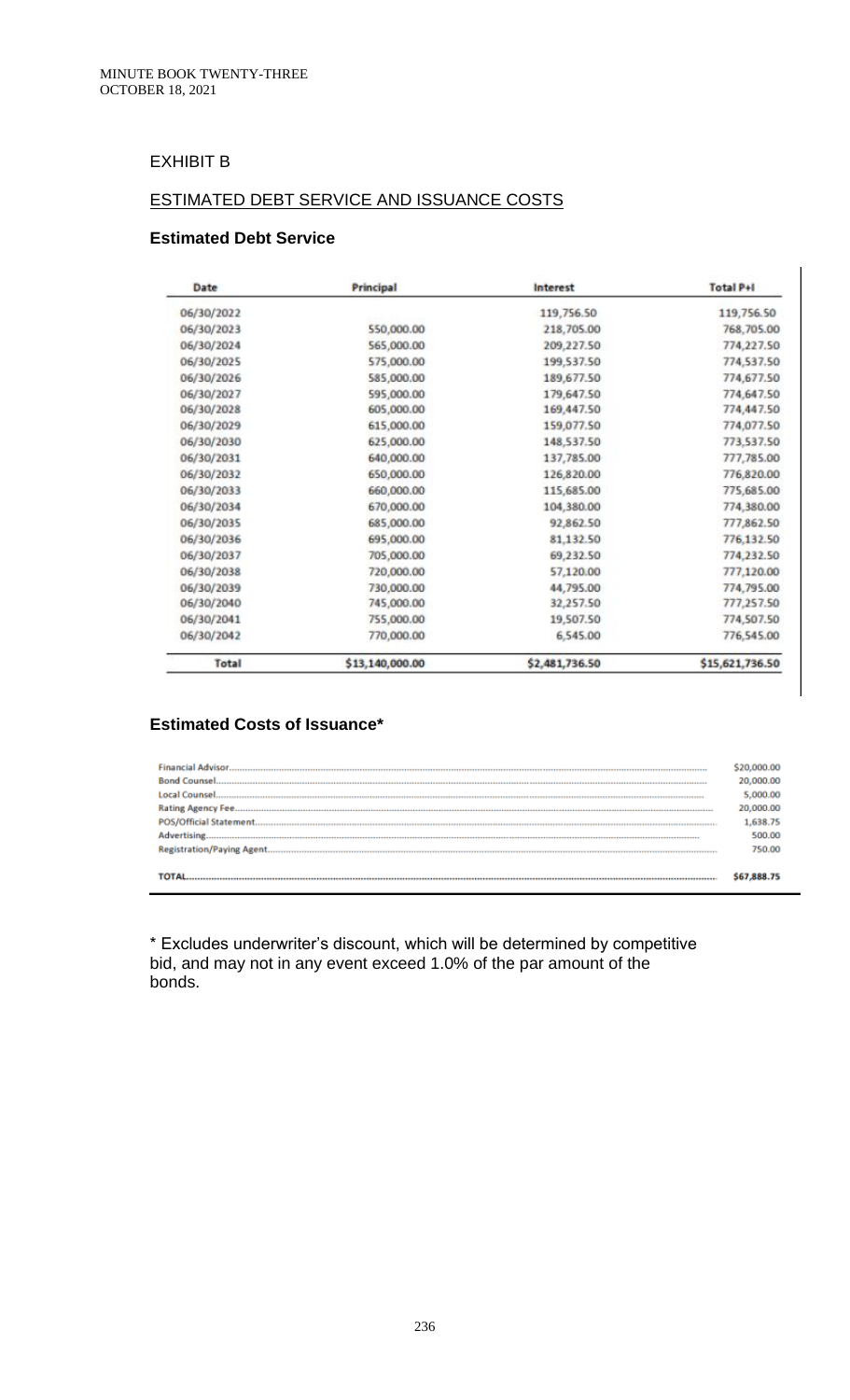## EXHIBIT C

## FORM OF ENGAGEMENT LETTER OF BOND COUNSEL

### LETTERHEAD OF BASS, BERRY & SIMS PLC

\_\_\_\_\_\_\_\_\_\_\_\_\_, 2021

Sumner County, Tennessee Attn: The Honorable Anthony Holt 355 North Belvedere Drive Gallatin, Tennessee 37066

#### **Re: Issuance of Not to Exceed \$13,250,000 in Aggregate Principal Amount of General Obligation Bonds**

#### Dear Mayor Holt:

The purpose of this engagement letter is to set forth certain matters concerning the services we will perform as bond counsel to Sumner County, Tennessee (the "Issuer"), in connection with the issuance of the above-referenced bonds (the "Bonds"). We understand that the Bonds are being issued for the purpose of providing funds necessary to finance projects identified in a bond resolution adopted on \_\_\_\_\_\_\_\_\_\_\_, 2021 (the "Resolution") authorizing the Bonds and to pay costs of issuance of the Bonds, as more fully set forth in the Resolution. We further understand that the Bonds will be sold by competitive sale.

#### **SCOPE OF ENGAGEMENT**

In this engagement, we expect to perform the following duties:

- 1. Subject to the completion of proceedings to our satisfaction, render our legal opinion (the Bond Opinion) regarding the validity and binding effect of the Bonds, the source of payment and security for the Bonds, and the excludability of interest on the Bonds from gross income for federal income tax purposes.
- 2. Prepare and review documents necessary or appropriate for the authorization, issuance and delivery of the Bonds, coordinate the authorization and execution of such documents, and review enabling legislation.
- 3. Assist the Issuer in seeking from other governmental authorities such approvals, permissions and exemptions as we determine are necessary or appropriate in connection with the authorization, issuance, and delivery of the Bonds, except that we will not be responsible for any required blue-sky filings.
- 4. Review legal issues relating to the structure of the Bond issue.
- 5. Draft those sections of the official statement to be disseminated in connection with the sale of the Bonds, describing the Bond Opinion, the terms of and security for the Bonds, and the treatment of the Bonds and interest thereon under state and federal tax law.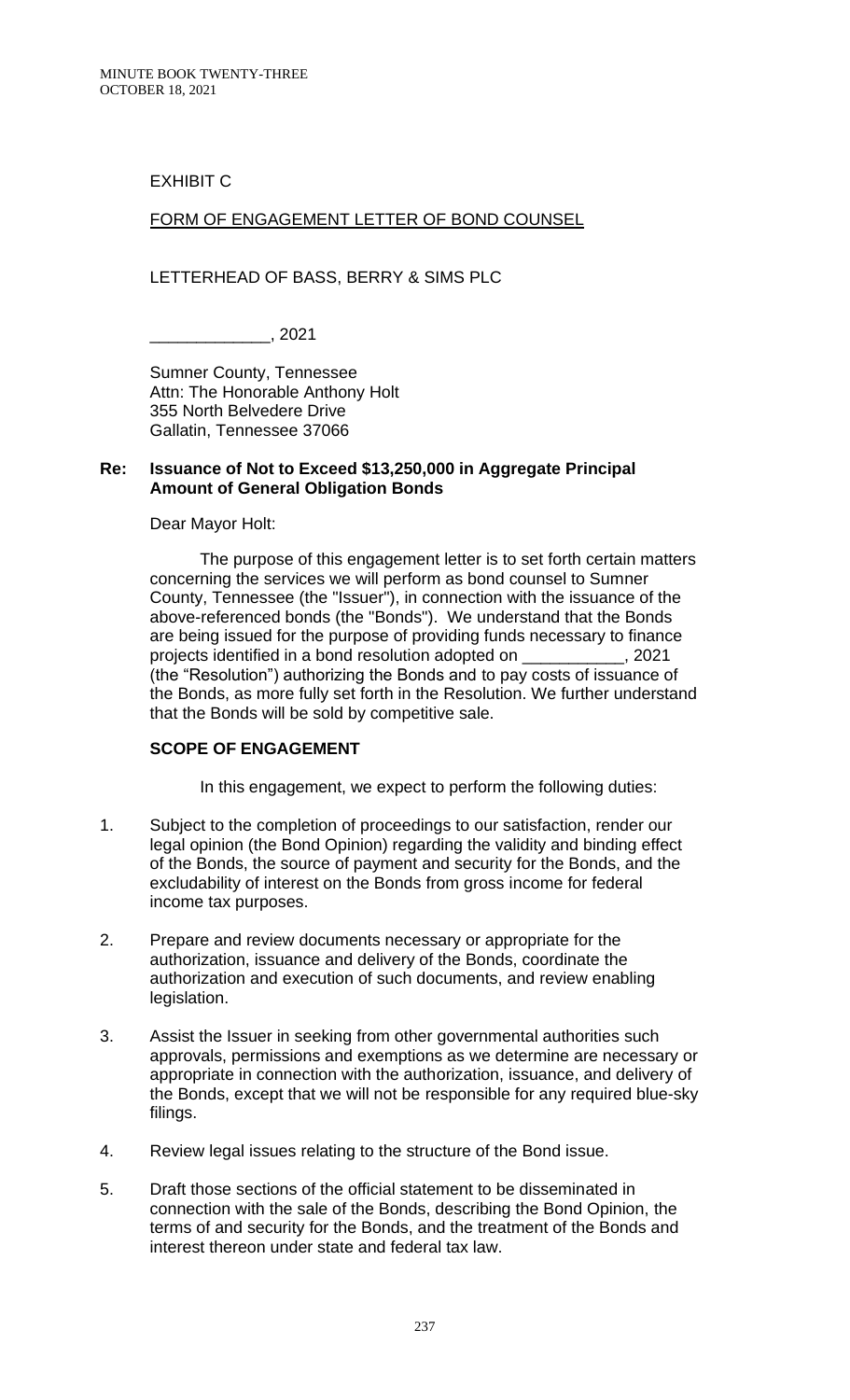- 6. Assist the Issuer in presenting information to bond rating organizations and providers of credit enhancement relating to legal issues affecting the issuance of the Bonds, if requested.
- 7. Prepare and review the notice of sale pertaining to the competitive sale of the Bonds.

Our Bond Opinion will be addressed to the Issuer and will be delivered by us on the date the Bonds are exchanged for their purchase price (the "Closing").

The Bond Opinion will be based on facts and law existing as of its date. In rendering our Bond Opinion, we will rely upon the certified proceedings and other certifications of public officials and other persons furnished to us without undertaking to verify the same by independent investigation, and we will assume continuing compliance by the Issuer with applicable laws relating to the Bonds. During the course of this engagement, we will rely on you to provide us with complete and timely information on all developments pertaining to any aspect of the Bonds and their security. We understand that you will direct members of your staff and other employees of the Issuer to cooperate with us in this regard.

Our duties in this engagement are limited to those expressly set forth above. Among other things, our duties do not include:

- a. Except as described in paragraph (5) above,
- 1) Assisting in the preparation or review of an official statement or any other disclosure document with respect to the Bonds, or
- 2) Performing an independent investigation to determine the accuracy, completeness or sufficiency of any such document, or
- 3) Rendering advice that the official statement or other disclosure documents
- a) Do not contain any untrue statement of a material fact or
- b) Do not omit to state a material fact necessary to make the statements contained therein, in light of the circumstances under which they were made, not misleading.
- b. Preparing requests for tax rulings from the Internal Revenue Service, or no action letters from the Securities and Exchange Commission.
- c. Preparing blue sky or investment surveys with respect to the Bonds.
- d. Drafting state constitutional or legislative amendments.
- e. Pursuing test cases or other litigation, (such as contested validation proceedings).
- f. Making an investigation or expressing any view as to the creditworthiness of the Issuer or the Bonds.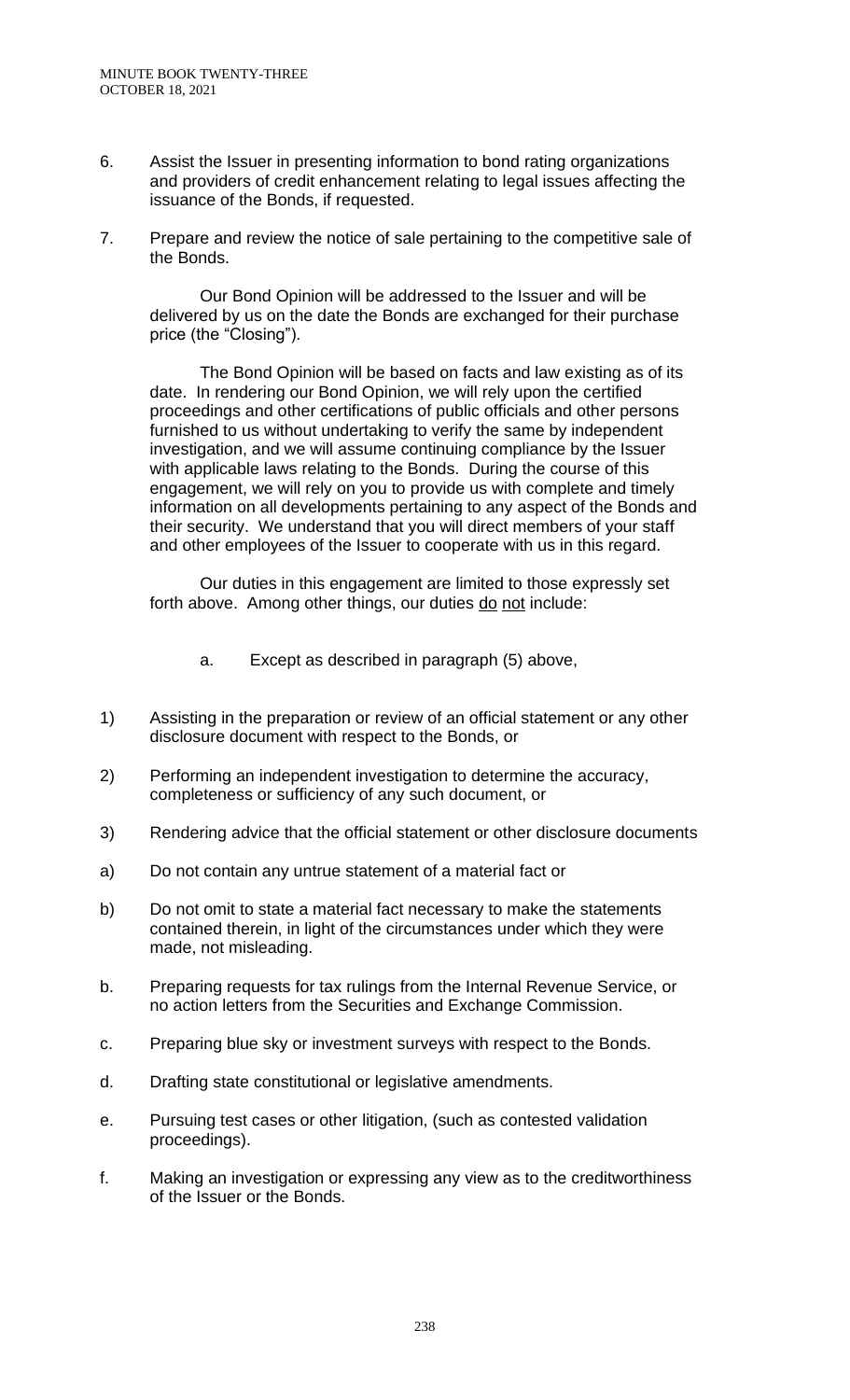- g. Assisting in the preparation of, or opining on, any continuing disclosure undertaking pertaining to the Bonds or any other outstanding debt of the County or, after Closing, providing advice concerning any actions necessary to assure compliance with any continuing disclosure undertaking.
- h. Representing the Issuer in Internal Revenue Service examinations or inquiries, or Securities and Exchange Commission investigations.
- i. After Closing, providing continuing advice to the Issuer or any other party concerning any actions necessary to assure that interest paid on the Bonds will continue to be excludable from gross income for federal income tax purposes (e.g., our engagement does not include rebate calculations for the Bonds).
- j. Addressing any other matter not specifically set forth above that is not required to render our Bond Opinion.

## **ATTORNEY-CLIENT RELATIONSHIP**

Upon execution of this engagement letter, the Issuer will be our client and an attorney-client relationship will exist between us. We assume that all other parties will retain such counsel as they deem necessary and appropriate to represent their interests in this transaction. We further assume that all other parties understand that in this transaction we represent only the Issuer, we are not counsel to any other party, and we are not acting as an intermediary among the parties. Our services as bond counsel are limited to those contracted for in this letter; the Issuer's execution of this engagement letter will constitute an acknowledgment of those limitations. Our representation of the Issuer will not affect, however, our responsibility to render an objective Bond Opinion. Please note that, in our representation of the Issuer, we will not act as a "municipal advisor", as such term is defined in the Securities Exchange Act of 1934, as amended.

Our representation of the Issuer and the attorney-client relationship created by this engagement letter will be concluded upon issuance of the Bonds. Nevertheless, subsequent to Closing, we will mail the appropriate Internal Revenue Service Forms 8038-G, and prepare and distribute to the participants in the transaction a transcript of the proceedings pertaining to the Bonds.

As you are aware, our firm represents many political subdivisions, companies and individuals. It is possible that during the time that we are representing the Issuer, one or more of our present or future clients will have transactions with the Issuer. It is also possible that we may be asked to represent, in an unrelated matter, one or more of the entities involved in the issuance of the Bonds. We do not believe such representation, if it occurs, will adversely affect our ability to represent you as provided in this letter, either because such matters will be sufficiently different from the issuance of the Bonds as to make such representations not adverse to our representation of you, or because the potential for such adversity is remote or minor and outweighed by the consideration that it is unlikely that advice given to the other client will be relevant to any aspect of the issuance of the Bonds. Execution of this letter will signify the Issuer's consent to our representation of others consistent with the circumstances described in this paragraph.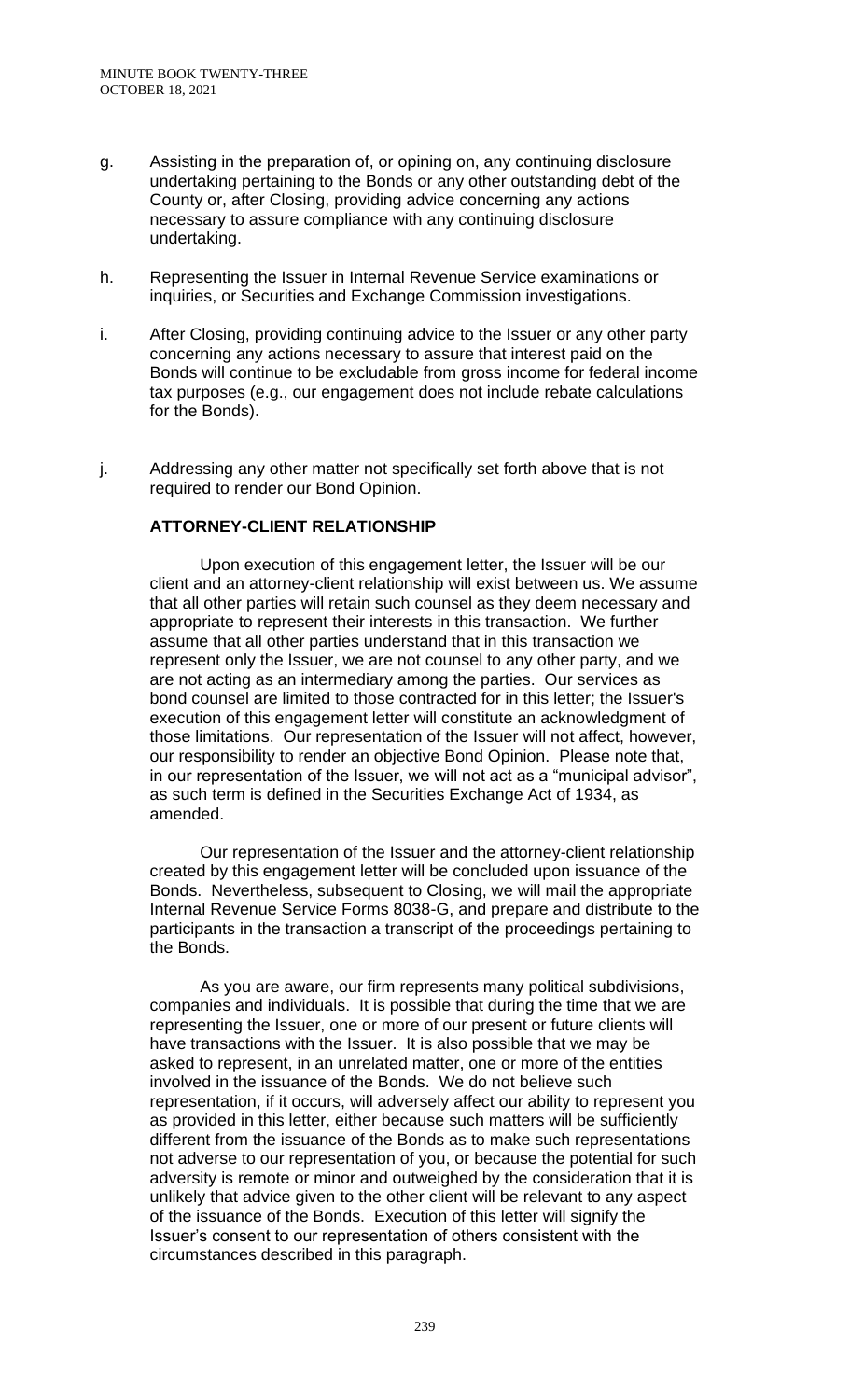### **FEES**

Based upon: (i) our current understanding of the terms, structure, size and schedule of the financing represented by the Bonds; (ii) the duties we will undertake pursuant to this engagement letter; (iii) the time we anticipate devoting to the financings; and (iv) the responsibilities we will assume in connection therewith, we estimate that our fee will be \$20,000 for the Bonds. Our fees may vary: (a) if the principal amount of Bonds actually issued differs significantly from the amounts stated above; (b) if material changes in the structure or schedule of the respective financings occur; or (c) if unusual or unforeseen circumstances arise which require a significant increase in our time or responsibility. If, at any time, we believe that circumstances require an adjustment of our original fee estimates, we will advise you and prepare and provide to you an amendment to this engagement letter. The fees quoted above will include all out-of-pocket expenses advanced for your benefit, such as travel costs, photocopying, deliveries, long distance telephone charges, telecopier charges, filing fees, computer-assisted research and other expenses.

If, for any reason, the financing represented by the Bonds is completed without the delivery of our Bond Opinion as bond counsel or our services are otherwise terminated, we will expect to be compensated at our normal rates for the time actually spent on your behalf plus client charges as described above unless we have failed to meet our responsibilities under this engagement, but in no event will our fees exceed the amount set forth above.

### **RECORDS**

At your request, papers and property furnished by you will be returned promptly upon receipt of payment for outstanding fees and client charges. All goods, documents, records, and other work product and property produced during the performance of this engagement are deemed to be Issuer's property. We agree to maintain documentation for all charges against the Issuer. Our books, records, and documents, insofar as they relate to work performed or money received under this engagement, shall be maintained for a period of three (3) full years from the respective Closings and will be subject to audit, at any reasonable time and upon reasonable notice by the Issuer or its duly appointed representatives.

### **OTHER MATTERS**

We have not retained any persons to solicit or secure this engagement from the Issuer upon an agreement or understanding for a contingent commission, percentage, or brokerage fee. We have not offered any employee of the Issuer a gratuity or an offer of employment in connection with this engagement and no employee has requested or agreed to accept a gratuity or offer of employment in connection with this engagement.

Any modification or amendment to this Engagement Letter must be in writing, executed by us and contain the signatures of the Issuer. The validity, construction and effect of this Engagement Letter and any and all extensions and/or modifications thereof shall be governed by the laws of the State of Tennessee. To the extent permitted by applicable law, any action between the parties arising from this Engagement Letter shall be maintained in the state or federal courts of Davidson County, Tennessee.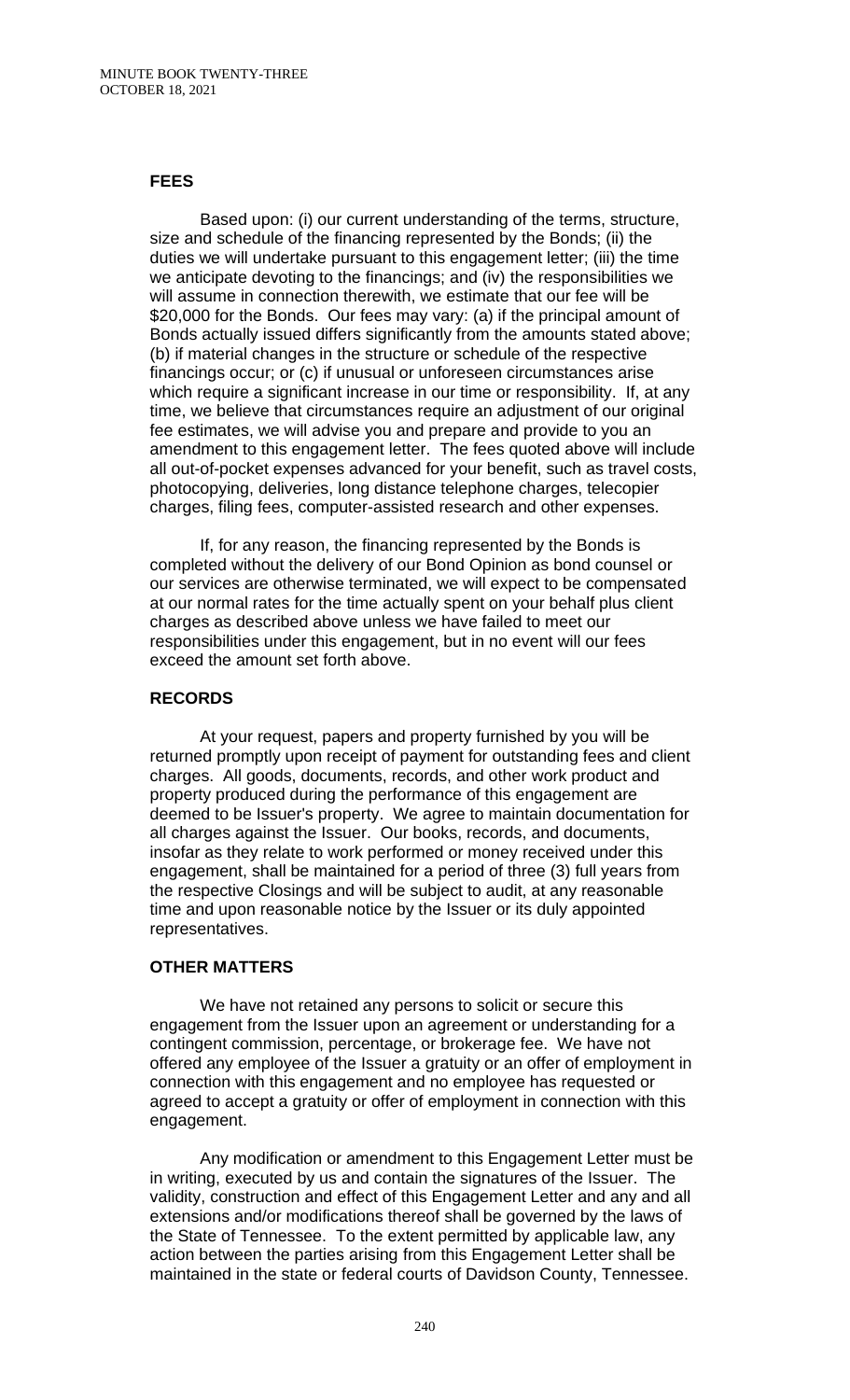## **CONCLUSION**

If the foregoing terms are acceptable to you, please so indicate by returning the enclosed copy of this engagement letter dated and signed by an authorized officer, retaining the original for your files. We look forward to working with you.

## **BASS, BERRY & SIMS PLC:**

**COUNTY, TENNESSEE:**  $By:$ 

**SUMNER** 

By: \_**\_\_\_\_\_\_\_\_\_\_\_\_\_\_\_\_\_\_\_\_\_\_\_\_\_**

Jeff Oldham, Member

\_\_\_\_\_\_\_\_\_\_\_\_ Anthony Holt, County Mayor

STATE OF TENNESSEE  $)$ COUNTY OF SUMNER )

I, Bill Kemp, certify that I am the duly elected, qualified and acting County Clerk of Sumner County, Tennessee, and as such official I further certify that attached hereto is a copy of excerpts from the minutes of a regular called meeting of the governing body of the County held on \_\_\_\_\_\_\_\_\_\_, 2021, that these minutes were promptly and fully recorded and are open to public inspection; that I have compared said copy with the original minute record of said meeting in my official custody; and that said copy is a true, correct and complete transcript from said original minute record insofar as said original record relates to an amount General Obligation Bonds of said County.

WITNESS my official signature and seal of said County this \_\_\_\_\_ day of  $, 2021.$ 

\_\_\_\_\_\_\_\_\_\_\_\_\_\_\_\_\_\_\_\_\_\_\_\_\_\_\_\_\_\_\_\_\_\_\_\_\_\_\_\_\_\_\_\_\_\_\_\_\_\_\_\_\_\_\_\_\_\_\_\_\_\_\_\_\_\_\_\_\_\_\_\_\_\_\_\_\_\_\_\_\_\_\_\_

County Clerk

(SEAL)

31443534.2

 $\overline{a}$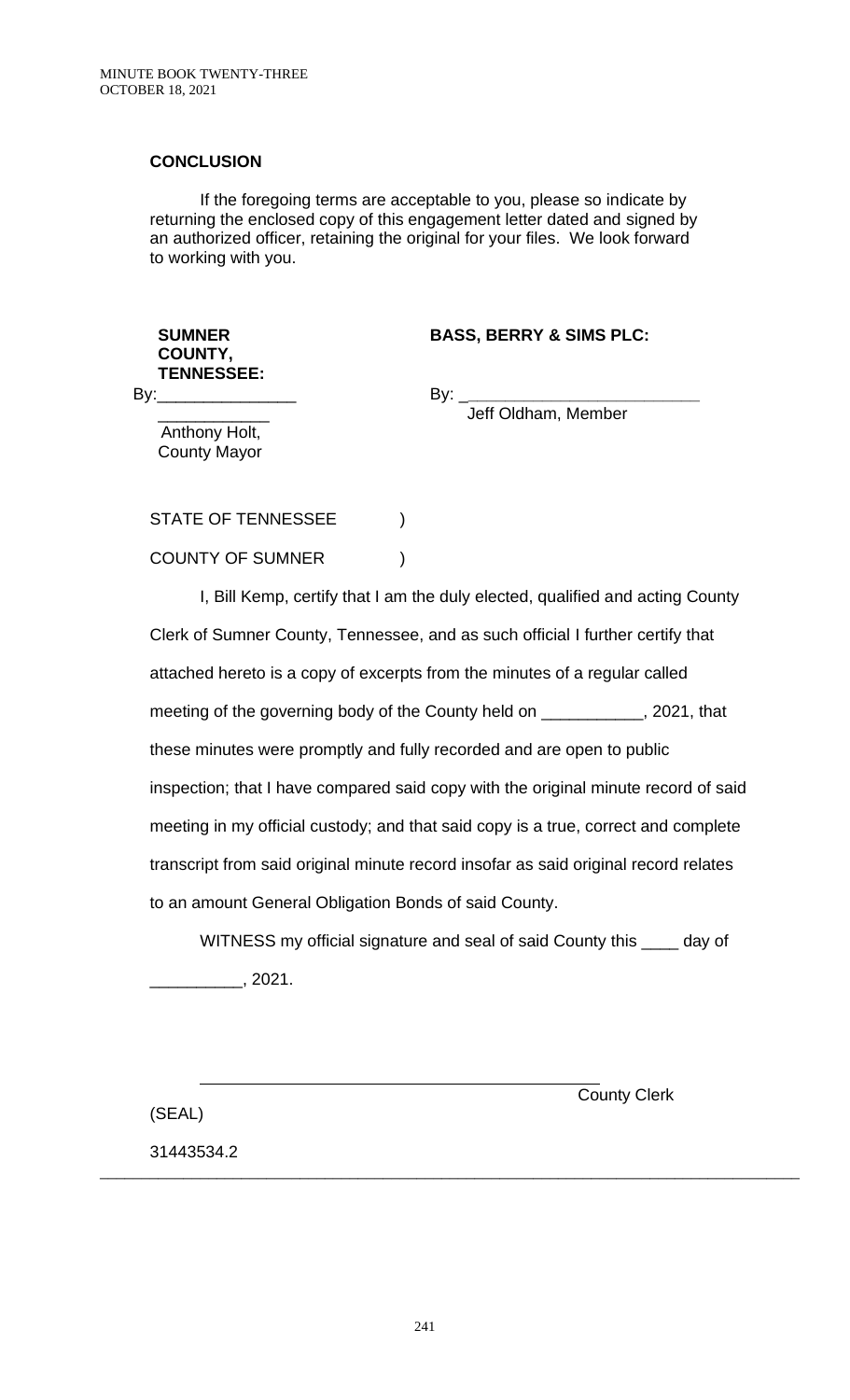### **2110-08 A RESOLUTION APPROVING THE FINANCIAL ADVISOR ENGAGEMENT LETTER ATTACHED**

**BE IT RESOLVED** by the Sumner County Board of County Commissioners meeting in regular session on this the 18th day of October 2021, that this body does hereby approve the Financial Advisor Engagement Letter, as shown on the attachment herewith.

Commissioner Mansfield moved, seconded by Commissioner Moe Taylor, to refer to the Budget Committee until agreement is signed by the City of Gallatin and City of Hendersonville.

Chairman Langford stated the agreement has been approved by both cities. He also clarified the Resource Authority is the first re-payer, County only responsible on default under the shared agreement.

Law Director Leah Dennen stated the bond will not close until agreements are signed.

The electronic vote to refer was recorded in the following manner:

| Refer1           |                                                                          | 10/18 8:14:22 PM    |
|------------------|--------------------------------------------------------------------------|---------------------|
| $YES - 5$        | $NO - 17$                                                                | $ABS -$<br>- 0      |
|                  | Individual Votes (Y-Yes; N-No; A-Abstain; NV-Not Voting; NP-Not Present) |                     |
| A Driver         | <b>B</b> Geminden                                                        | B Ring              |
| $- NP$           | $- N$                                                                    | $- N$               |
| <b>B</b> Stewart | C Krueger                                                                | C Taylor            |
| $- N$            | $- N$                                                                    | $- N$               |
| Chr. Langford- N | D Dewitt<br>$- N$                                                        | D Sullivan<br>$- N$ |
| G Rhodes         | $- N$                                                                    | $- N$               |
| $- N$            | J Becker                                                                 | J Foster            |
| J Mansfield      | J Nipper                                                                 | L Hinton            |
| – Y              | $- N$                                                                    | – Y                 |
| L Schell         | L Tinsley                                                                | M Guthrie           |
| $- N$            | $- N$                                                                    | $- N$               |
| M Hyde           | M Taylor                                                                 | P Goode             |
| $- N$            | – Y                                                                      | - NP                |
| S Graves         | S Tucker                                                                 | T Wright            |
| – Y              | $- N$                                                                    | $- Y$               |

Chairman Langford declared the motion to refer failed to carry.

After discussion, Commissioner Mansfield moved, seconded by Commissioner Moe Taylor, to defer back to the Budget Committee.

The electronic vote to defer was recorded in the following manner:

| Defer1                                                                   |        |            |       | 10/18 8:26:59 PM |       |
|--------------------------------------------------------------------------|--------|------------|-------|------------------|-------|
| $YES - 9$                                                                |        | $NO - 12$  |       | $ABS -$          |       |
| Individual Votes (Y-Yes; N-No; A-Abstain; NV-Not Voting; NP-Not Present) |        |            |       |                  |       |
| A Driver                                                                 | $- NP$ | B Geminden | – N   | B Ring           | $- N$ |
| B Stewart                                                                | $- N$  | C Krueger  | – Y   | C Taylor         | $- N$ |
| Chr. Langford- N                                                         |        | D Dewitt   | $- N$ | D Sullivan       | $- Y$ |
| G Rhodes                                                                 | $- N$  | J Becker   | – Y   | J Foster         | $- N$ |
| J Mansfield                                                              | – Y    | J Nipper   | $- N$ | L Hinton         | $- A$ |
| L Schell                                                                 | $- N$  | L Tinsley  | – N   | M Guthrie        | $- N$ |
| M Hyde                                                                   | – Y    | M Taylor   | $- Y$ | P Goode          | - NP  |
| S Graves                                                                 | – Y    | S Tucker   | – Y   | T Wright         | – Y   |

Chairman Langford declared the motion to defer failed to carry.

After further discussion, Commissioner Chris Taylor moved, seconded by Commissioner Foster, to call for the question.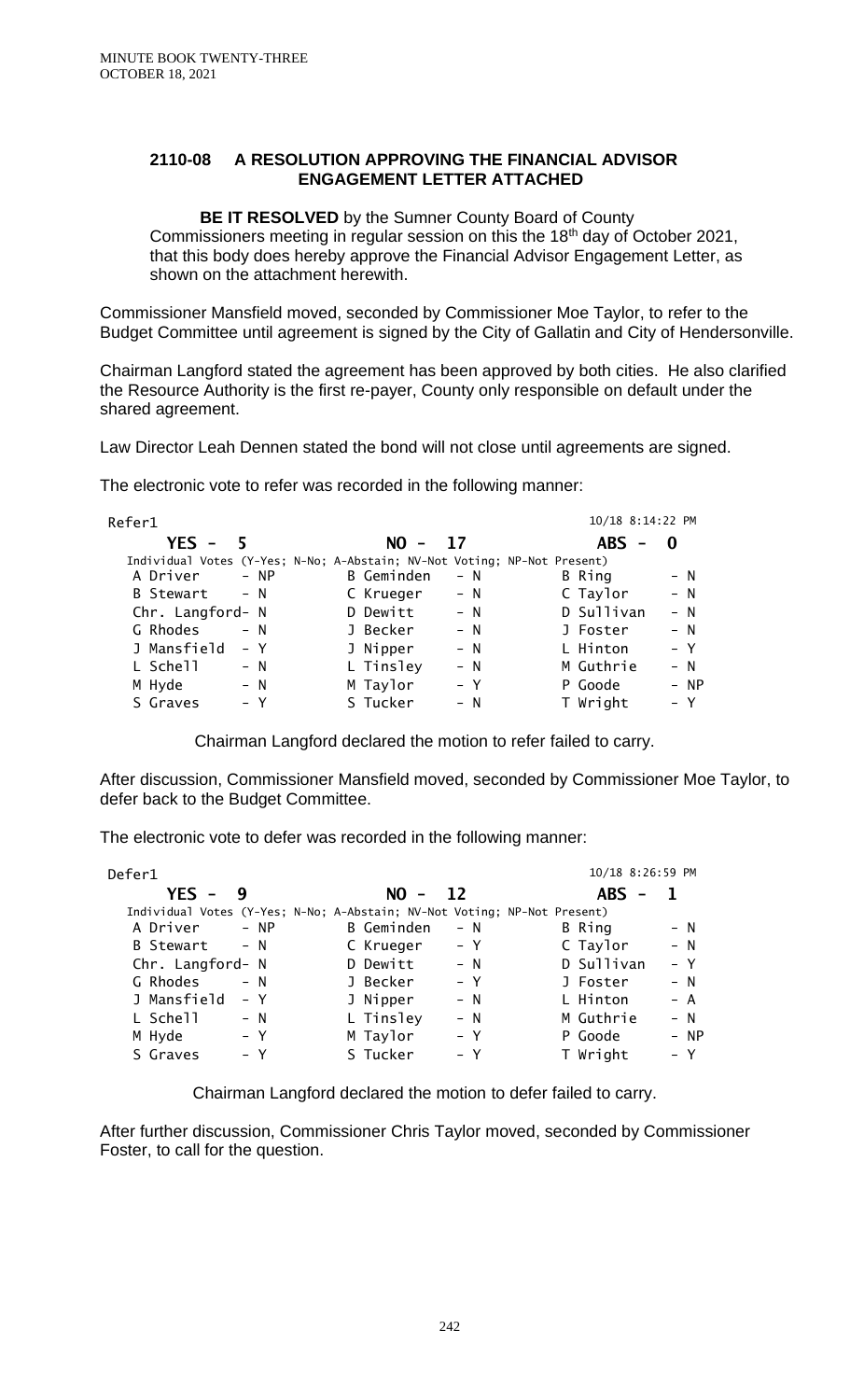| Question Call                                                            |            |       | 10/18 8:35:31 PM |        |
|--------------------------------------------------------------------------|------------|-------|------------------|--------|
| YES -<br>-15                                                             | $NO -$     |       | <b>ABS</b>       | -0     |
| Individual Votes (Y-Yes; N-No; A-Abstain; NV-Not Voting; NP-Not Present) |            |       |                  |        |
| A Driver<br>$- NP$                                                       | B Geminden | – Y   | B Ring           | – Y    |
| – Y<br>B Stewart                                                         | C Krueger  | $- N$ | C Taylor         | $- Y$  |
| Chr. Langford- Y                                                         | D Dewitt   | – Y   | D Sullivan       | $- Y$  |
| G Rhodes<br>$- Y$                                                        | J Becker   | $- N$ | J Foster         | $- Y$  |
| J Mansfield<br>$- N$                                                     | J Nipper   | – Y   | L Hinton         | $- Y$  |
| L Schell<br>– Y                                                          | L Tinsley  | – Y   | M Guthrie        | – Y    |
| M Hyde<br>$- N$                                                          | M Taylor   | $- N$ | P Goode          | $- NP$ |
| S Graves<br>$- N$                                                        | S Tucker   | – Y   | T Wright         | $- N$  |

The electronic vote to call for question was recorded in the following manner:

Chairman Langford declared the call for question failed to carry.

The electronic vote to group and approve Resolutions 2110-06, 2110-07 and 2110-08 were recorded in the following manner:

| Group & Approve 06-08                                                    |        |            |       | 10/18 8:37:55 PM |       |
|--------------------------------------------------------------------------|--------|------------|-------|------------------|-------|
| $YES -$                                                                  | 14     | $NO -$     | - 8   | <b>ABS</b>       | 0     |
| Individual Votes (Y-Yes; N-No; A-Abstain; NV-Not Voting; NP-Not Present) |        |            |       |                  |       |
| A Driver                                                                 | $- NP$ | B Geminden | – Y   | B Ring           | – Y   |
| B Stewart - Y                                                            |        | C Krueger  | – Y   | C Taylor         | – Y   |
| Chr. Langford- Y                                                         |        | D Dewitt   | $- Y$ | D Sullivan       | $- N$ |
| G Rhodes                                                                 | $- Y$  | J Becker   | $- N$ | J Foster         | – Y   |
| J Mansfield                                                              | $- N$  | J Nipper   | $- Y$ | L Hinton         | $- Y$ |
| L Schell                                                                 | – Y    | L Tinsley  | $- N$ | M Guthrie        | – Y   |
| M Hyde                                                                   | $- N$  | M Taylor   | $- N$ | P Goode          | - NP  |
| S Graves                                                                 | $- N$  | S Tucker   | – Y   | T Wright         | $- N$ |

Chairman Langford declared Resolutions 2110-06, 2110-07 and 2110-08 approved by the body.

## **RECESS**

Without objection, Chairman Langford called for a five minute recess at 8:38 pm to hand out a copy of the Interlocal Agreement included in the packet. The meeting reconvened at 8:45 pm.

**\_\_\_\_\_\_\_\_\_\_\_\_\_\_\_\_\_\_\_\_\_\_\_\_\_\_\_\_\_\_\_\_\_\_\_\_\_\_\_\_\_\_\_\_\_\_\_\_\_\_\_\_\_\_\_\_\_\_\_\_\_\_\_\_\_\_\_\_\_\_\_\_\_\_\_**

**\_\_\_\_\_\_\_\_\_\_\_\_\_\_\_\_\_\_\_\_\_\_\_\_\_\_\_\_\_\_\_\_\_\_\_\_\_\_\_\_\_\_\_\_\_\_\_\_\_\_\_\_\_\_\_\_\_\_\_\_\_\_\_\_\_\_\_\_\_\_\_\_\_\_\_**

Chairman Langford stated the bond resolution passed but the Interlocal Agreement requires two thirds vote. He explained that without two thirds vote on the Interlocal Agreement the County would be responsible with no contribution from City of Gallatin or City of Hendersonville.

Law Director Leah Dennen clarified that the Interlocal Agreement is based on the Private Act that says the County will pay three sevenths, City of Gallatin will pay two sevenths and The City of Hendersonville will pay two sevenths. She restated that without two thirds vote to pass the Agreement, the County would be responsible with no contribution from the Cities.

Being on the prevailing side, Commissioner Ring moved, seconded by Commissioner Krueger, to reconsider previous action of grouping and approving Resolutions 2110-06, 2110-07 and 2110-08 for the purpose of revoting on 2110-07 as a stand-alone item.